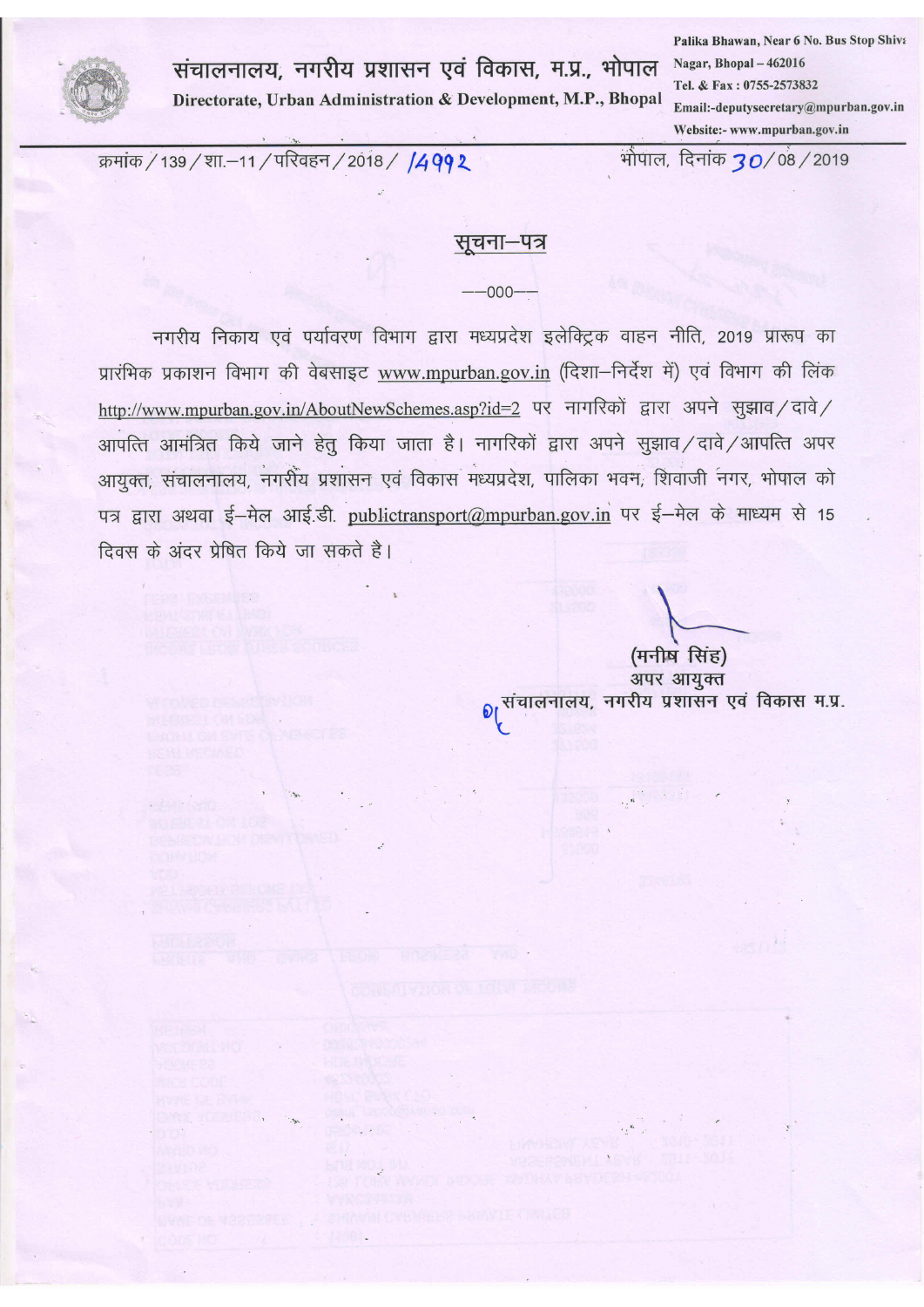# **DRAFT MADHYA PRADESH ELECTRIC VEHICLE (EV) POLICY 2019**



# **URBAN DEVELOPMENT & HOUSING DEPARTMENT Government of Madhya Pradesh**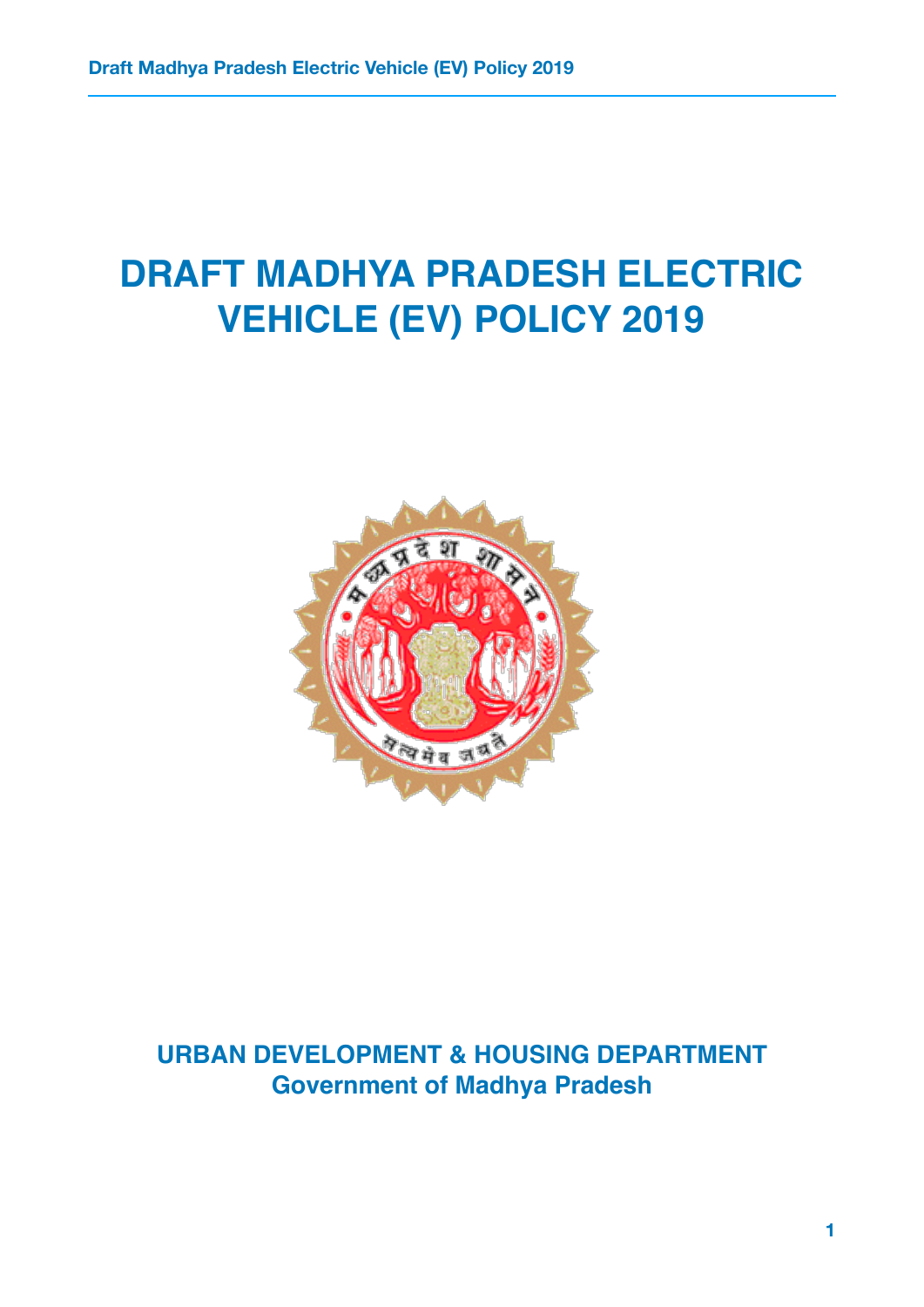| <b>Foreword</b>                                           | 3              |
|-----------------------------------------------------------|----------------|
| <b>Terminologies</b>                                      | 4              |
| <b>Abbreviation</b>                                       | 6              |
| 1. Background                                             | $\overline{7}$ |
| 2. Objectives                                             | 9              |
| <b>3. Scope of Policy</b>                                 | 9              |
| <b>4. Nodal Organisation</b>                              | 10             |
| <b>5. Expected Outcomes</b>                               | 10             |
| <b>6. Legislative and Regulatory Context</b>              | 11             |
| 7. Strategy                                               | 12             |
| <b>8. Driving EV Adoption</b>                             | 13             |
| 9. Electric Vehicle Type Incentive Structure              | 13             |
| 10. Charging Infrastructure                               | 21             |
| 11. Other Initiatives by the Government of Madhya Pradesh | 27             |
| <b>12. Demand Creation</b>                                | 28             |
| 13. Recycling Ecosystem - Battery and EVs                 | 30             |
| <b>14. Manufacturing</b>                                  | 31             |
| 15. Research & Innovation Oriented Industrial Development | 37             |
| 16. Creating Jobs - Vocational Training and R&D           | 39             |
| <b>17. Policy Implementation</b>                          | 39             |
| 18. Funding                                               | 41             |
| <b>19. Operational Guidelines</b>                         | 43             |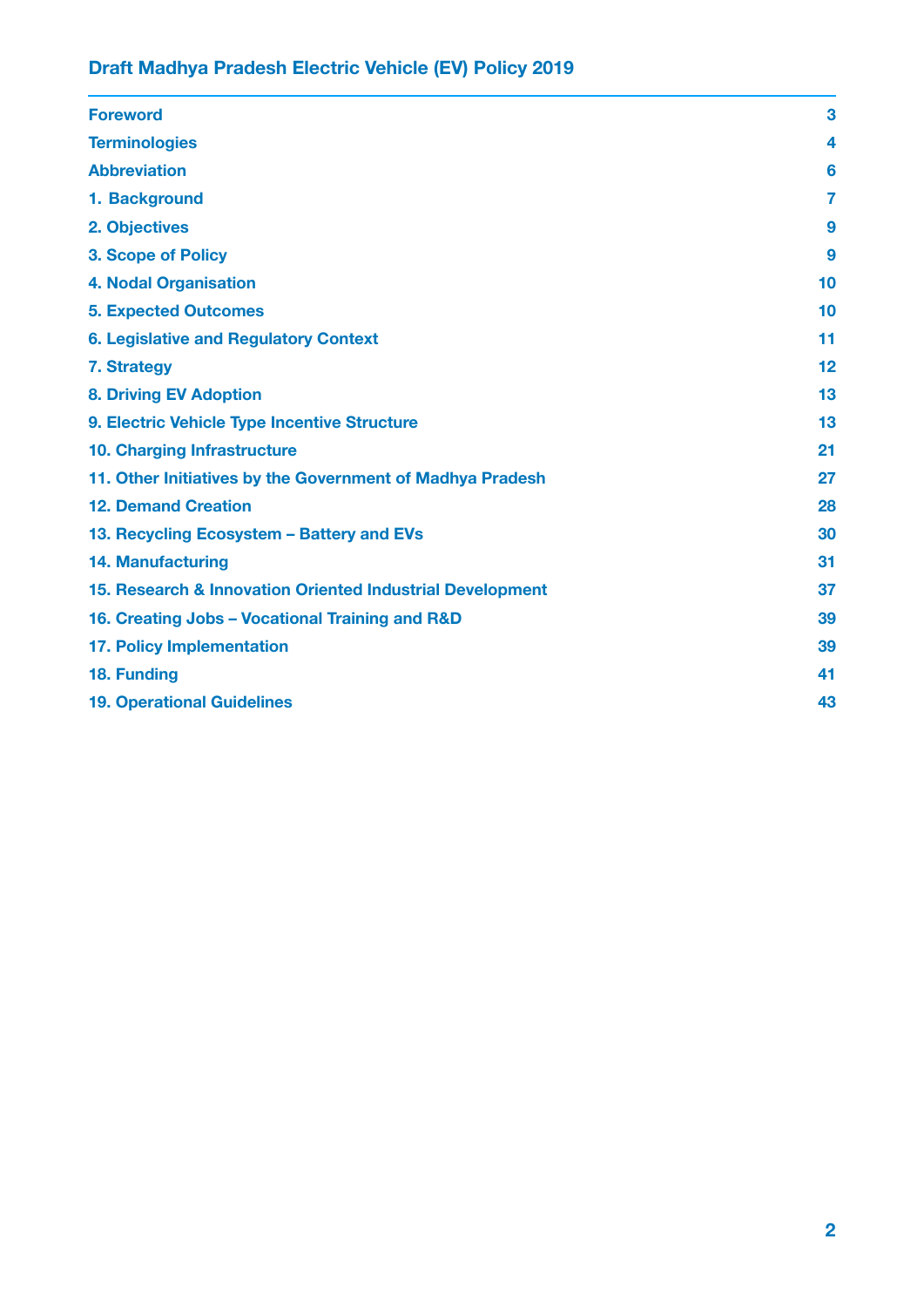### <span id="page-3-0"></span>**FOREWORD**

Historically, mobility and fossil fuels have been inextricably linked with electric vehicles being successful only in a few niche markets. However, over the last decade, a collection of circumstances have conspired to create an opening for electric mobility to enter the mass market. The government of Madhya Pradesh has actively taken up the subject of upliftment of Public Transport under various State and Centre sponsored schemes such as Dedicated Urban Transport Fund (DUTF), Atal Mission for Rejuvenation and Urban Transportation (AMRUT) and other foreign aided projects. Though continuous efforts are being made to expand the public transport infrastructure (rolling and solid stock) across the cities of Madhya Pradesh.

The Urban Development and Housing department of Madhya Pradesh has prepared "Madhya Pradesh Electric Vehicle (EV) Policy 2019" to accomplish the objectives of 'Electric Vehicle Initiative (EVI).

Electric Vehicle Initiative (EVI), under Madhya Pradesh Electric Vehicle (EV) Policy 2019, dedicated to accelerating the deployment of EV's. The government of Madhya Pradesh has actively taken the subject of EVI. Adoption of Electric Vehicle for Road Transport contributes to a wide range of goals. These include better air quality, reduction in noise pollution, enhanced energy security and in combination with a low carbon power generation mix, reduced greenhouse gas emission. Though continuous efforts are being made to expand the EVI network in cities, but considering the present situation of air quality in state, EVI is expected to play a pivotal role in controlling noise and air pollution. Despite Central and State Government incentives, pure electric vehicle penetration currently remains quite low in India, about 0.1% for cars, 0.2% for 2 wheelers and practically nil for commercial vehicles. This is largely driven by following critical hurdles, Low level of investment in EV manufacturing capacity, High upfront purchase price of EVs, Lack of Initiative in this program, Lack of product comparable to ICE vehicles (especially in 2 wheeler vehicles).

The main objective of EVI is to bring about a material improvement in air quality by bringing down emissions form transport sector. To do so, this policy will seek to drive rapid adoption of Electronic Vehicles (EV) in a manner where they contribute to 25% of all new vehicle registration by 2024. Currently, the local bodies of state lack the initiative required to improve air quality, but this policy will play pivotal role in this. In addition, there is a pressing need to inculcate behavioural change among the citizens and capacity among stakeholders to ensure successful implementation of EVI in state. The policy shall act as a guiding document for the local bodies by setting the context, priorities and direction to ensure proper implementation of EVI across all the areas of the state.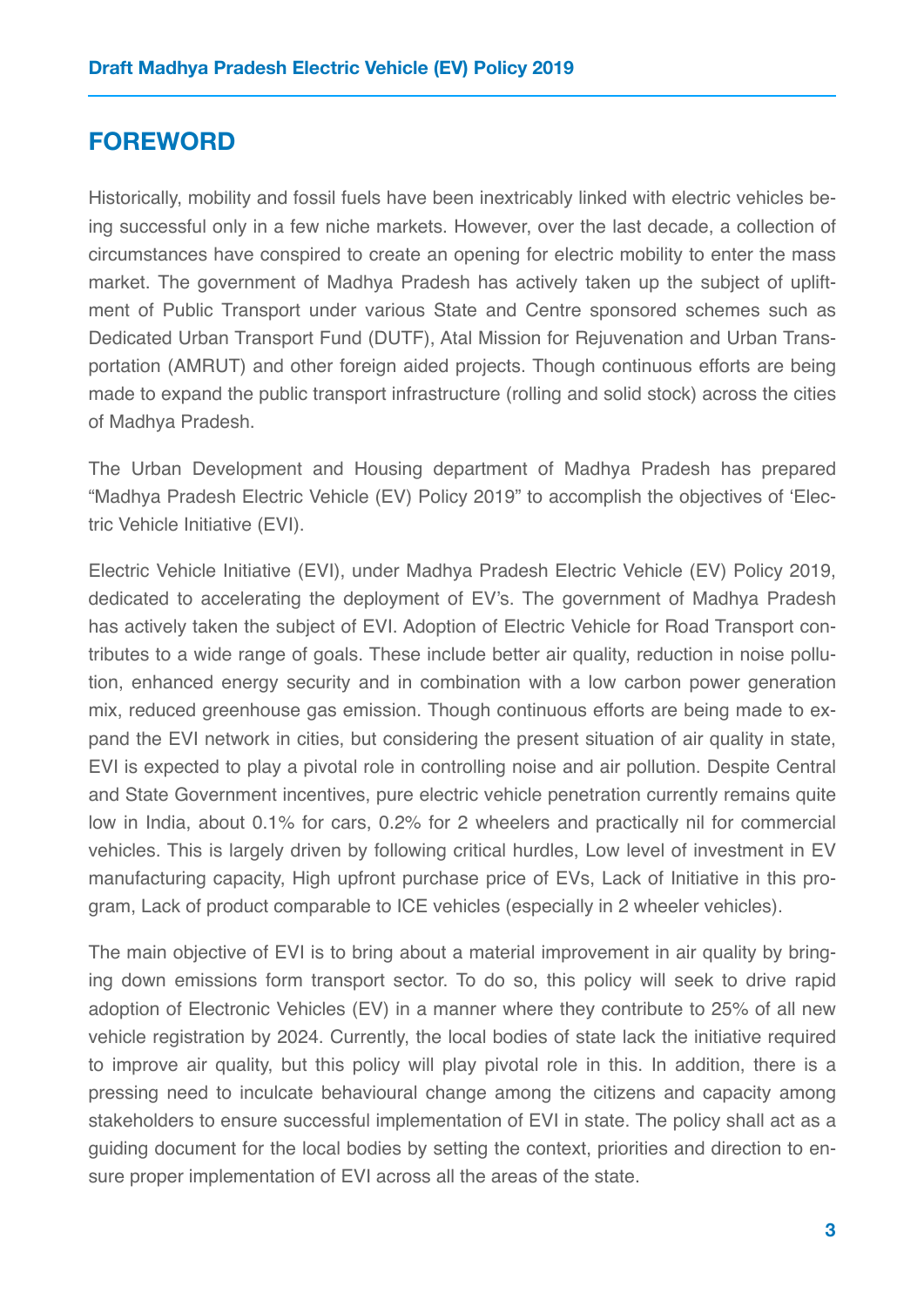# <span id="page-4-0"></span>**TERMINOLOGIES**

**Electric Vehicle:** Electric Vehicle (EV) refers to automobiles using an electric motor that is driven by either batteries, ultra capacitors or fuel cells.

**Battery Electric Vehicle:** The term battery electric vehicle (BEV) refers to automobiles with only electric motor and advanced batteries (to power the engine) with similar or more energy density than that of a Lithium Ion battery. Hybrid electric vehicles with fossil fuel based engines, are not covered under this policy.

**Fuel Cell Electric Vehicle:** Fuel Cell Electric Vehicle (FCEV) refers to the vehicle which uses a fuel cell in combination with a battery or super-capacitor, to power its on-board electric motor. Fuel cell in vehicles generate electricity to power the motor, by using hydrogen as fuel.

**EV Charger:** An EV charger, also called Electric Vehicle Supply Equipment (EVSE) is an element in EV infrastructure that supplies electric energy for recharging the electric vehicles. As proliferation of EVs depends on access to the charging infrastructure, the nation needs to follow common specifications and standards for the infrastructure be used for all categories of vehicles and help it scale seamlessly.

**Private Charger:** The home private chargers are generally used with 230V/15A single phase plug which can deliver a maximum of up to about 2.5KW of power. Thus, the vehicles can be charged only up to this rate. The billing for the power is part of home-metering. This will be continued till a policy evolves to charge the home users differently for EV use, however, inclusion of RCD (Residual Current Devices) should be ensured. IEC 60309 Industrial connector to be used from both ends. The existing Indian safety guidelines should be followed.

**Public Charger:** For charging outside the home premises: the electric power needs to be billed and payment needs to be collected. Further, the charges may depend on state of grid (whether it is power-surplus or is in power-deficit state). The power utilities may also want to manage power drawn by these chargers from time to time.

**Charger Classification:** With reference to the charger types discussed above, it is more appropriate to classify chargers based on power rating instead of the rate of charging visà-vis "slow-chargers" or fast-chargers". The definition of "slow chargers" and "fast chargers" is not sufficient, as the same charger should be acting as a slow charger or a fast charger depending upon the vehicle to be charged. For example, a 2.5KW charger will be slow charger for a 4-wheeler but could be a fast charger for a 2-wheeler.

**AC Chargers:** Batteries are DC and needs DC power for charging it. If the public chargers (also known as off- board chargers) are DC chargers, the batteries / vehicles could be charged directly. For public outlets feeding AC supply to the EV, the chargers are on-board and these on-board chargers are supplied by vehicle manufacturer.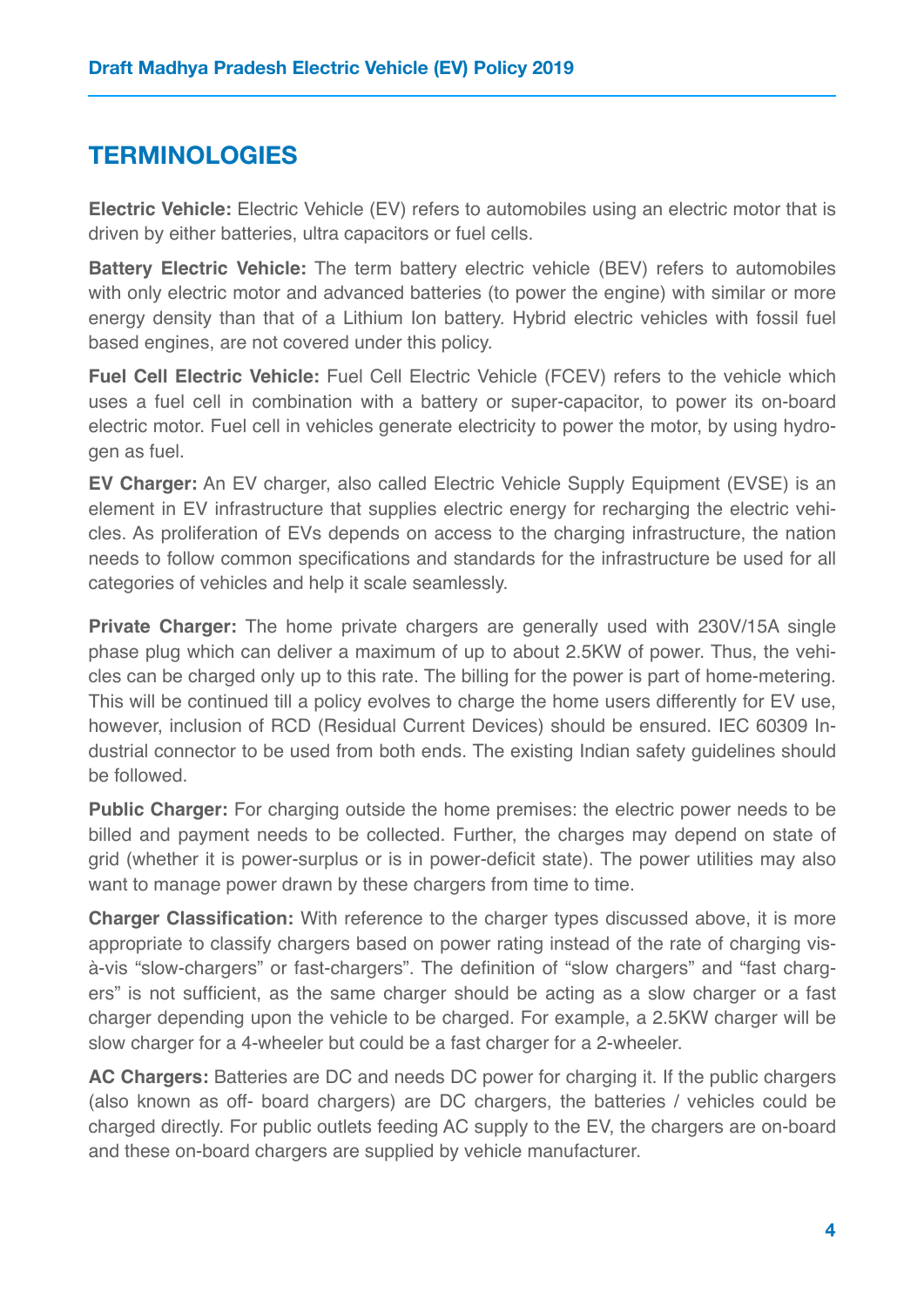**On-board charger:** Charger mounted on the vehicle and designed to operate only on the vehicle.

**Off-board charger:** Charger connected to the premises wiring of the a.c. supply network (mains) and designed to operate entirely off the vehicle. In this case, direct current electrical power is delivered to the vehicle.

**Dedicated off-board charger:** Off-board charger designed to be used only by a specific type of EV, which may have control charging functions and/or communication.

**Charging:** All functions necessary to condition standard voltage and frequency AC supply current to a regulated voltage/current level to assure proper charging of the EV traction battery and/or supply of energy to the EV traction battery bus, for operating on-board electrical equipment in a controlled manner to assure proper energy transfer.

**Charging/Battery Swapping Equipment:** Equipment that is exclusively used to charge the battery or swap the battery inside a BEV. These equipment can be installed at existing fuel stations or separate charging or battery swapping stations. This policy doesn't cover incentives for manufacturing any supporting equipment (such as transformers, junction boxes etc.) that is not exclusive to BEV charging/swapping equipment.

**MPUDHD:** Madhya Pradesh Urban Development And Housing Department.

**Electric Mobility Ecosystem:** This policy addresses various components and end products of the electric mobility ecosystem. Such an ecosystem encompasses the "Electric Vehicles and components such as Lithium Ion Batteries (or other advanced batteries with comparable energy/power densities), Super capacitors, Fuel cell systems, EV Charging equipment, Hydrogen generation, storage and refuelling equipment, Battery swapping equipment, EV Motors & Controllers and other EV powertrain components, Battery management systems, EV electronics, electric harness etc. integral to the functioning of an EV.

**MPIPP:** Madhya Pradesh Industrial Promotion Policy 2010/2014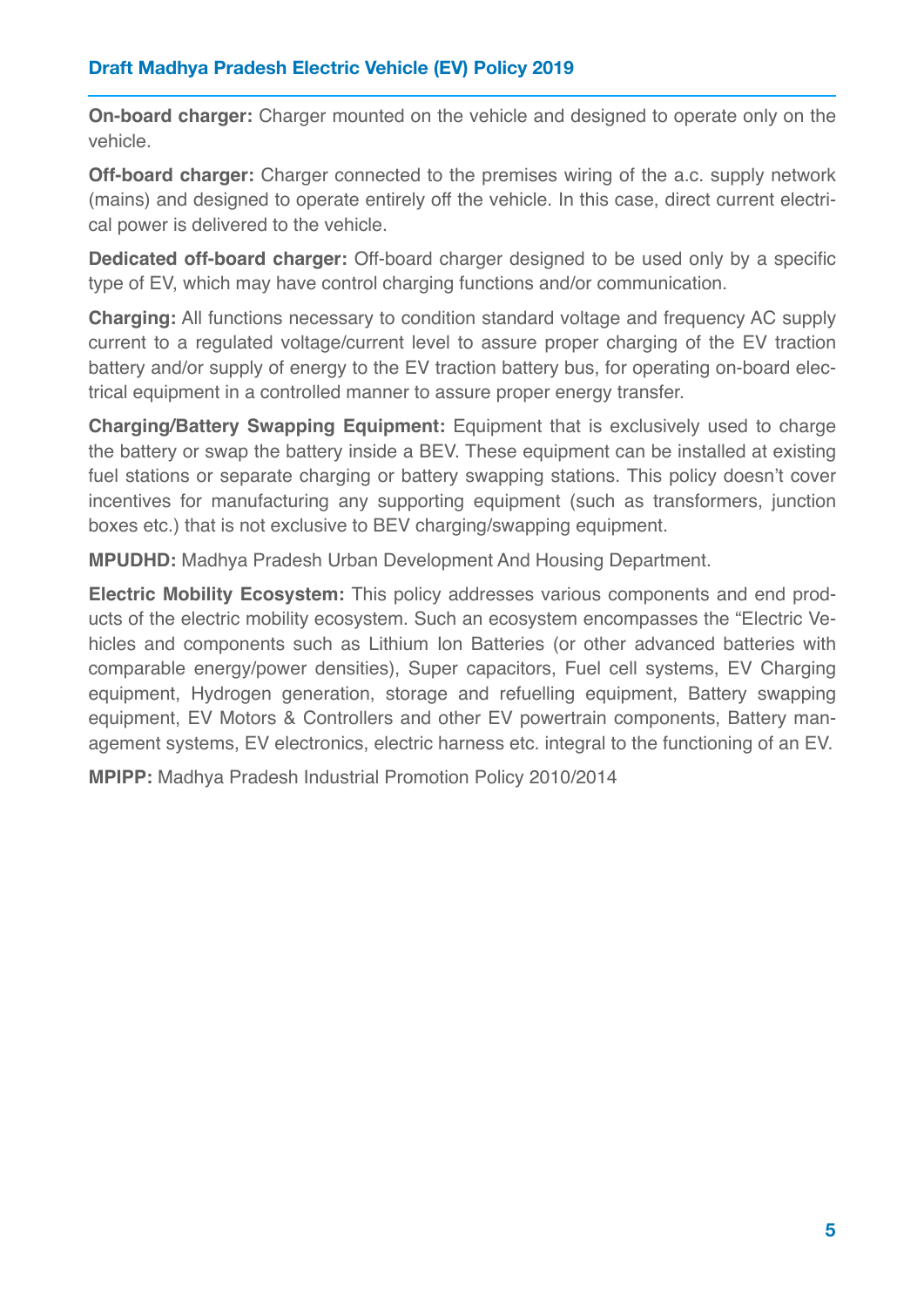<span id="page-6-0"></span>

| <b>ABBREVIAHON</b> |                                                               |  |  |  |
|--------------------|---------------------------------------------------------------|--|--|--|
| <b>AMRUT</b>       | Atal Mission for Rejuvenation and Urban Transformation        |  |  |  |
| <b>ARAI</b>        | <b>Automotive Research Association of India</b>               |  |  |  |
| <b>AC</b>          | <b>Auto Clusters</b>                                          |  |  |  |
| <b>ASMC</b>        | <b>Automotive Suppliers Manufacturing Centres</b>             |  |  |  |
| <b>BEV</b>         | <b>Battery Electric Vehicles</b>                              |  |  |  |
| <b>BSO</b>         | <b>Battery Swapping Operators</b>                             |  |  |  |
| <b>CI</b>          | <b>Charging Infrastructure</b>                                |  |  |  |
| <b>CAPEX</b>       | <b>Capital Expenditure</b>                                    |  |  |  |
| <b>CSR</b>         | <b>Corporate Social Responsibility</b>                        |  |  |  |
| <b>DL</b>          | <b>Driving Licence</b>                                        |  |  |  |
| <b>EV</b>          | <b>Electric Vehicle</b>                                       |  |  |  |
| <b>EESL</b>        | <b>Energy Efficiency Services Limited</b>                     |  |  |  |
| EV <sub>2</sub> X  | <b>Electric Vehicle To Everything</b>                         |  |  |  |
| ER.                | <b>E-Rickshaws (ER)</b>                                       |  |  |  |
| <b>ECS</b>         | <b>Equivalent Car Spaces</b>                                  |  |  |  |
| <b>EO</b>          | <b>Energy Operators</b>                                       |  |  |  |
| <b>EMS</b>         | <b>Electric Mobility Cell</b>                                 |  |  |  |
| <b>FCEV</b>        | <b>Fuel Cell Electric Vehicle</b>                             |  |  |  |
| <b>GoMP</b>        | <b>Government of Madhya Pradesh</b>                           |  |  |  |
| <b>ICE</b>         | <b>Internal Combustion Engines</b>                            |  |  |  |
| <b>ISBT</b>        | <b>Inter State Bus Terminals</b>                              |  |  |  |
| <b>UDHD</b>        | <b>Urban Development &amp; Housing Department (UDHD)</b>      |  |  |  |
| <b>DISCOM</b>      | Madhya Pradesh Paschim Kshetra Vidyut Vitaran Company Limited |  |  |  |
| <b>MSSO</b>        | <b>Mini Swapping Station Operators</b>                        |  |  |  |
| <b>MPEMB</b>       | <b>Madhya Pradesh Electric Mobility Board</b>                 |  |  |  |
| <b>MPPCB</b>       | <b>Madhya Pradesh Pollution Control Board</b>                 |  |  |  |
| <b>NBFC</b>        | <b>Non-Banking Financial Companies</b>                        |  |  |  |
| R&D                | <b>Research &amp; Development</b>                             |  |  |  |
| <b>RWA</b>         | <b>Residents Welfare Associations</b>                         |  |  |  |
| <b>SEMF</b>        | <b>State Electric Mobility Fund</b>                           |  |  |  |
| <b>STU</b>         | <b>State Government Transportation Units</b>                  |  |  |  |
| <b>SC</b>          | <b>Skill Centres</b>                                          |  |  |  |
| <b>TSR</b>         | <b>Three-Seater Auto-Rickshaws</b>                            |  |  |  |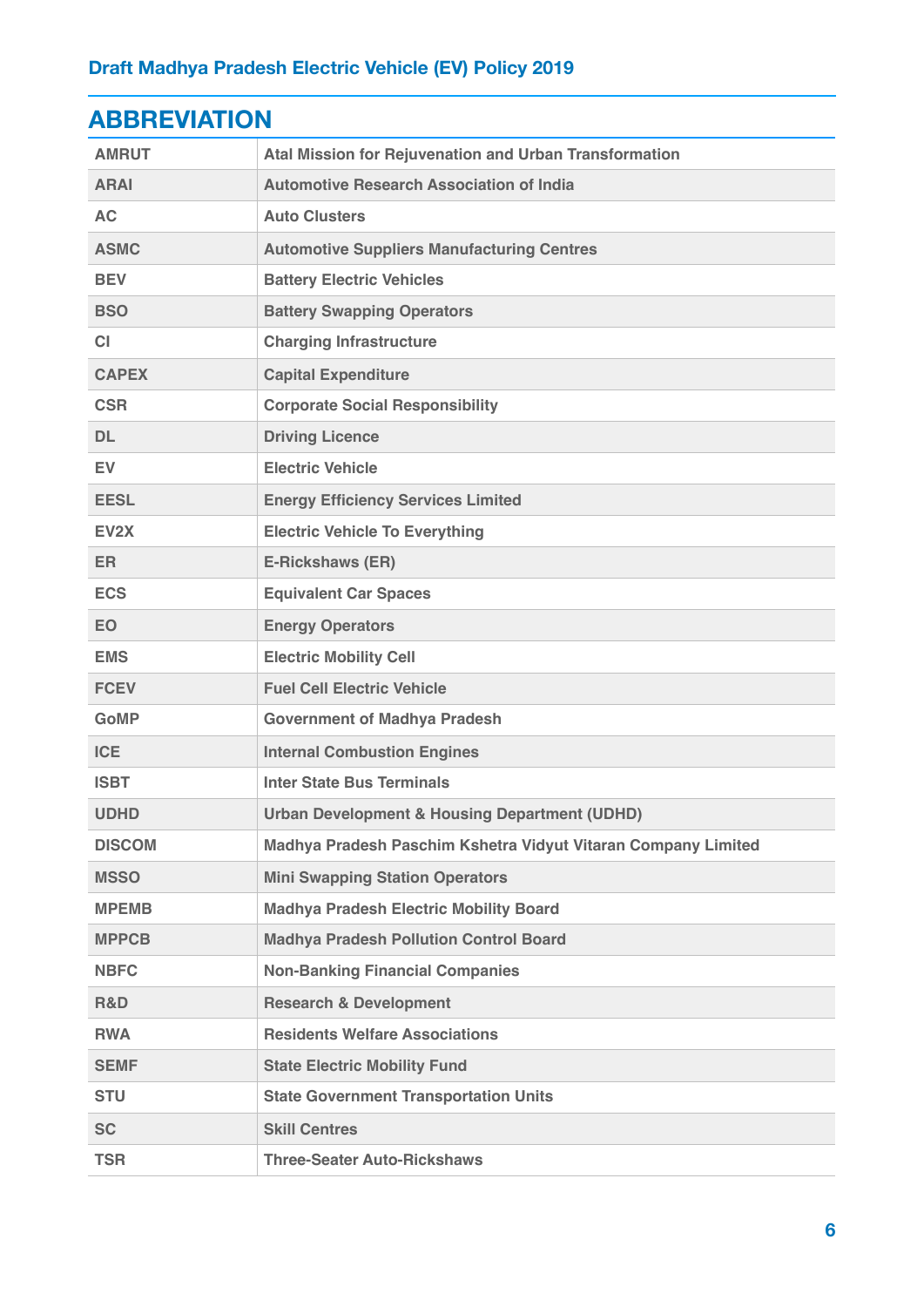### <span id="page-7-0"></span>**1. BACKGROUND**

Madhya Pradesh is the second largest State of the country. Covering almost 9.5% of the area (308,000 sq.km), it has 6% (72.5 million) (Census 2011) of the country's total population. According to the 2011 Census, the State has registered 25 percent decadal growth in urban population when compared against data from 2001 census. The transportation needs for the state are catered by 4,709km of National Highways, 10,859km of State

Highways, 19,574km of Major District Roads and 24,209km of Rural Roads. The road network in MP currently services traffic which has increased at an average rate of 12.91% from year 2000 to 2010. The transport policy of MP predicts that the number registered commercial vehicles in the state will increase at the rate of 10% annually. The share of all the modes of transport out of a total 60 lakh registered in the state is presented in Figure 1.



From the year 2011 to 2014 alone, the number of newly registered vehicles in MP was over 23 lakhs. 90% of these vehicles constituted of two wheelers and four wheelers used for private transit. Estimating from these numbers, almost 2,000 newly registered two and four wheelers are introduced in the state every day. This cuts a bleak figure in terms of vehicular emissions as tailpipe emissions have been proven to be a significant aggregator towards increasing levels of air pollution.

Special Purpose Vehicles (SPV) have been constituted in 20 cities for implementing the cluster-based bus system comprising of authorities (Mayor, Collector, Municipal Commissioner/ Chief Municipal Officer, Traffic Police, RTO, Police, Municipal Corporation) from various Urban Local Bodies (ULB). The role of these SPVs is to facilitate, regulate, oversee and strive to grow intra-city as well as inter-city public bus transport in MP and their respective cities. For putting the project in action, 3 major components were devised,

- (i) Bus Procurement & Operation,
- (ii) Intelligent Transport Management System (ITMS),
- (iii) Bus Terminal & Bus Stops Development

Recently, under the central government's scheme AMRUT, buses have been slated to be provided to various SPVs in the state. Out of these 438 buses have been put into operations. These buses will connect small cities/ villages of the state to the larger cities in MP.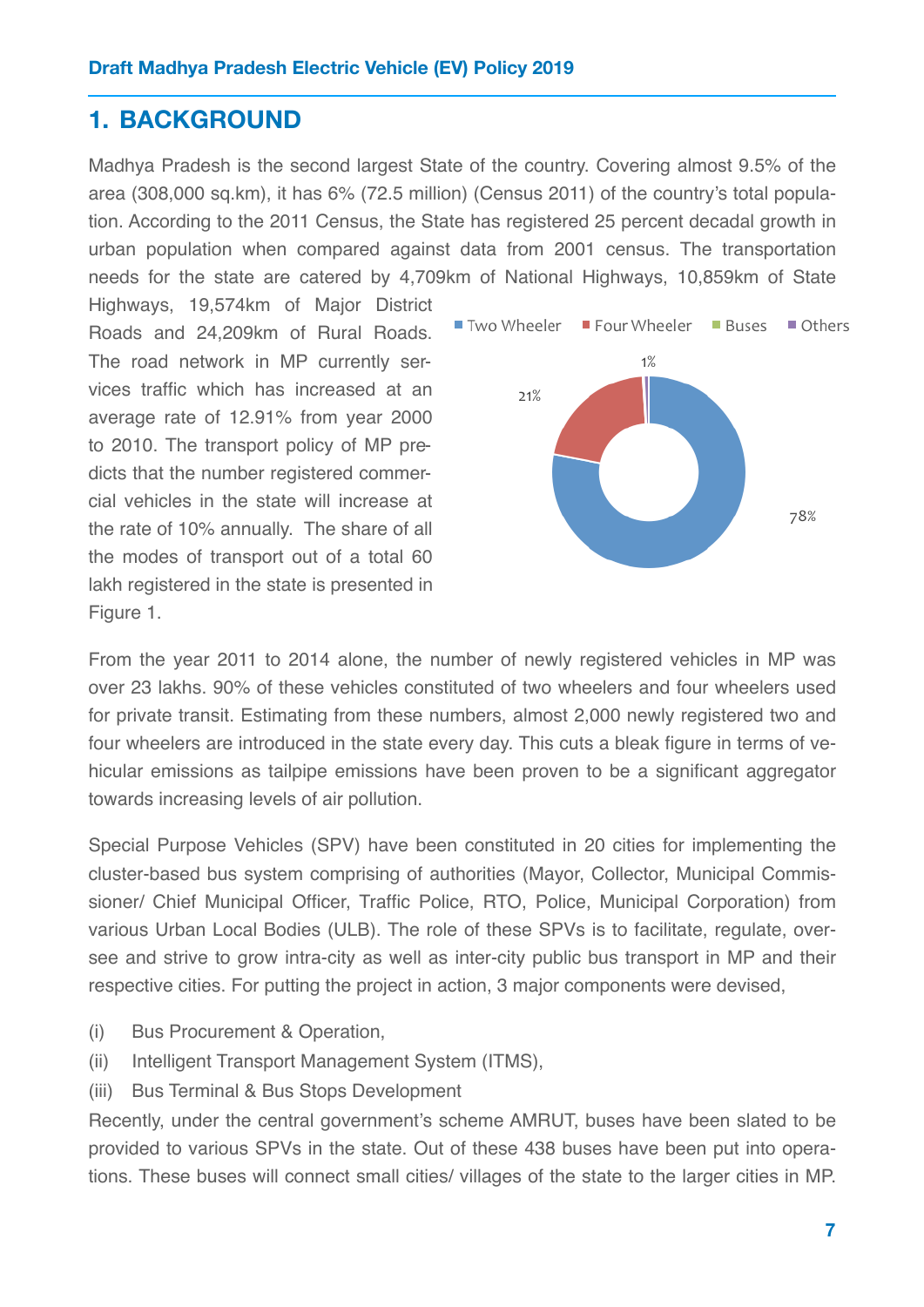This system is intended to provide the citizens of the said cities/villages accessibility to services like healthcare, education, employment etc. present in the bigger cities in the state.

The Madhya Pradesh Electric Vehicle (EV) Policy 2019, to be notified by the Government of Madhya Pradesh ('GoMP') and which will remain valid for five years from the date of notification, recognises that a new approach is required to kick-start EV adoption in Madhya Pradesh. It will therefore seek to put in place measures that address the key hurdles to EV adoption. The Government of Madhya Pradesh ('GoMP') will also develop a communication plan focused on driving awareness regarding the benefits of adopting electric vehicles and the key elements of this policy.

This policy will apply exclusively to Battery Electric Vehicles (as defined in Annexure -1, FAME India). Mild Hybrid, Strong Hybrid and Plug-in Hybrid Electric Vehicles will not be targeted by this policy. 'FAME India' in this policy refers to the Scheme for Faster Adoption and Manufacturing of Hybrid & Electric Vehicles in India as notified on 13th March, 2015 by the Govt. of India and any subsequent amendments thereof.

Internal combustion engines (ICEs) are one of the key technological innovations that have facilitated faster and efficient movement of both people as well as goods. Over the decades, an improvement in their efficiency, an increase in oil drilling and innovation in manufacturing have brought considerable momentum to adoption and growth of automobiles and fuelled economic growth.

The Government of Madhya Pradesh ('GoMP') understands that the transformation has to begin in cities over the next decade while the charging infrastructure are built to support the adoption of EVs. It is foreseen that adoption of EVs might begin with public transportation, stage carriers and commercial taxi & scooter fleet providers, given the comparable total cost of ownership between EVs and ICE vehicles in their usage model. As parity between the cost of an EV and ICE vehicle is achieved along with proliferation of charging infrastructure inside the cities and on highways, the end of next decade could potentially see mass adoption of EVs.

The GoI has provided tremendous support for EVs through incentives under "Faster Adoption and Manufacturing of Hybrid and Electric Vehicles" (FAME) Policy. The Ministry of New and Renewable Energy has also supported R&D and demonstration projects on various aspects of hydrogen energy including its production, storage and use as a fuel for generation of mechanical / thermal / electrical energy. Accordingly, the Government of Madhya Pradesh has identified Electric Mobility space to be robust growth driver in the years to come. It aims to be a frontrunner in building a sustainable transportation infrastructure by promoting Electric Mobility Ecosystem in Madhya Pradesh.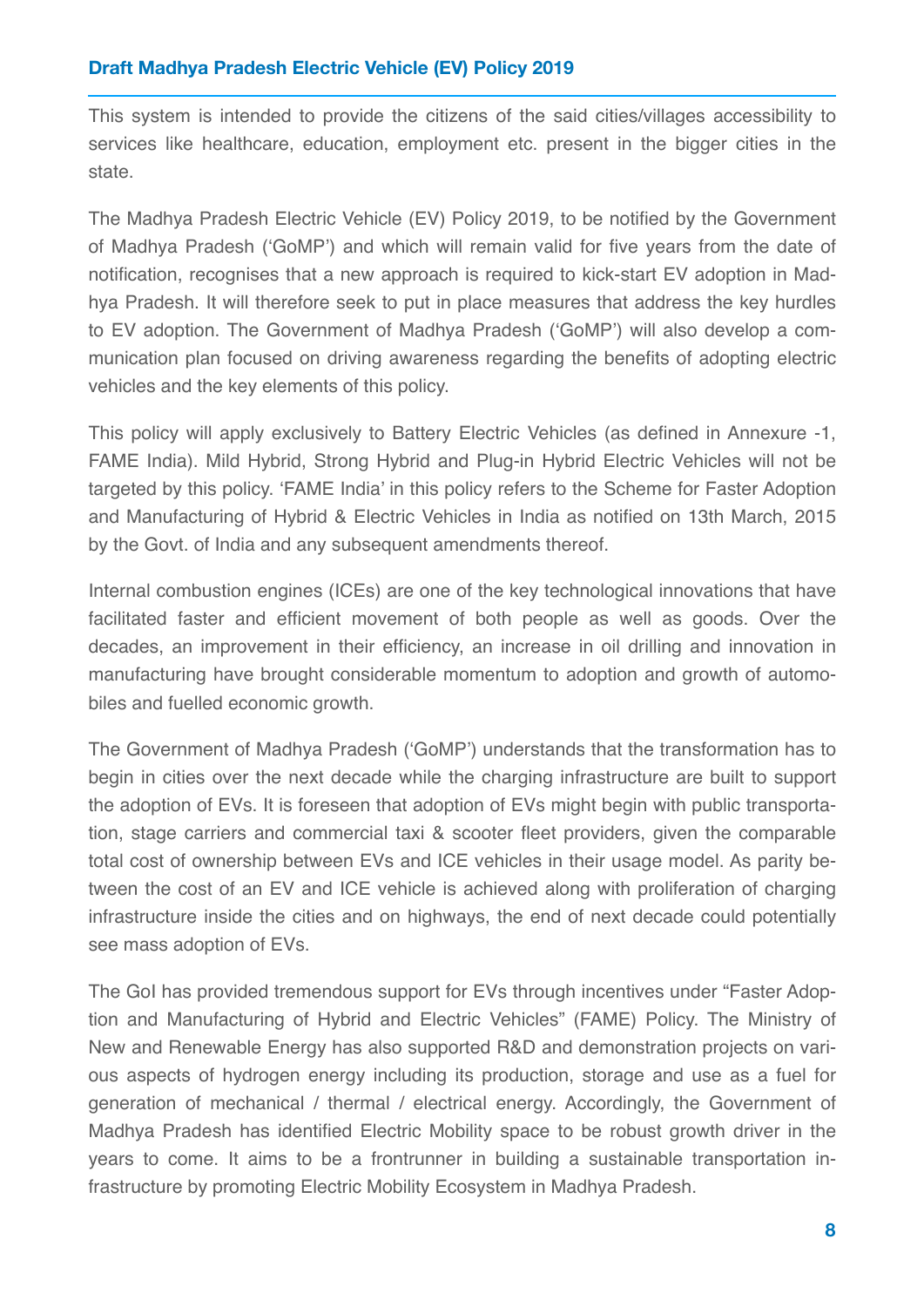## <span id="page-9-0"></span>**2. OBJECTIVES**

**2.1.** The primary objective of the Madhya Pradesh Electric Vehicle (EV) Policy 2019 is to promote sustainable electric mobility and bring about a material improvement in Madhya Pradesh air quality by bringing down emissions from transport sector. To do so, this policy will seek to drive rapid adoption of Electric Vehicles (EVs) in a manner where they contribute to 25% of all new public transport vehicles registrations by 2026.

**2.2.** To enable faster adoption of electric vehicles in Madhya Pradesh by ensuring safe, reliable, accessible and affordable Charging Infrastructure eco-system and promoting the renewable energy usage in charging infrastructure.

**2.3.** This policy will also seek to put in place measures to support the creation of jobs in driving, selling, financing, servicing, charging and manufacturing of EVs.

# <span id="page-9-1"></span>**3. SCOPE OF POLICY**

**3.1.** This policy is applicable only to EVs and the components that are integral to its manufacturing and operation (EV charging or BEV (Battery Electric Vehicle) battery swapping infrastructure).

3**.2.** Firms availing incentives under this policy will not be eligible for incentives under the Automobile policy or the industrial policy of the GoMP. Separate guidelines will be issued for implementation of this policy.

**3.3.** Private Transport - In order to achieve the above-mentioned goals and objectives, the policy targets a substantial substitution of currently registered ICE vehicles being used with various electric vehicles throughout MP.

**3.4.** Public Transport - Through this policy the existing intracity bus fleets in the state will be augmented (or substituted) by electric buses to reduce energy consumption, harmful emissions in public transport sector and improve local and global air quality. Cities of the state where electric bus operations are not warranted due to low population, e-rickshaws, e-auto rickshaws will be promoted as modes of public transport. Intercity

**3.5.** Charging infrastructure - This policy will provide the guidelines for development of adequate charging infrastructure for various EVs, both as public and private transit entities and usage of renewable energy in charging infrastructure.

**3.6.** Introducing an online portal for information regarding EVs, applying for EV related incentives, information regarding charging infrastructure etc.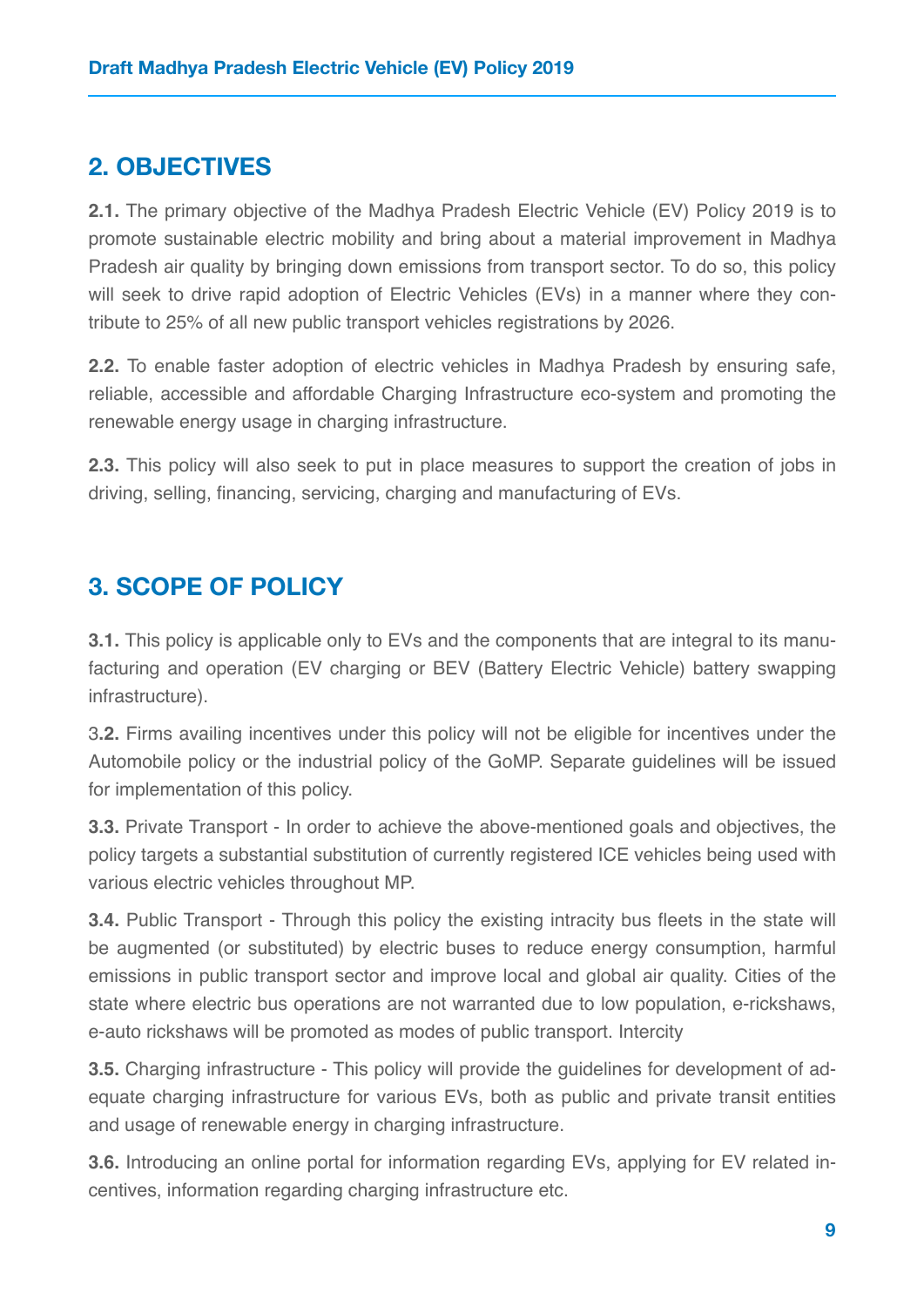**3.7.** Assimilation of electric buses in current public transport bus fleets throughout the state

**3.8.** Introducing shared electric rickshaws and electric auto-rickshaws as a means for last mile connectivity

**3.9.** Setting up state-of-the -art charging infrastructure for public usage.

**3.10.** To create newer employment opportunities.

**3.11.** To promote sustainable electric vehicle enabled transport system.

**3.12.** GoMP will facilitate the production of all kinds of electric vehicles by providing handholding support to manufacturers. Guidelines for production of vehicles and for the manufacturing plant setup will be provided by Madhya Pradesh Urban Development & Housing Department (UDHD) at a later stage.

# <span id="page-10-0"></span>**4. NODAL ORGANISATION**

**4.1.** Madhya Pradesh Urban Development & Housing Department (UDHD), Government of Madhya Pradesh ('GoMP'), will be the nodal department for the implementation of Madhya Pradesh Electric Vehicle (EV) Policy 2019.

**4.2.** The Government of Madhya Pradesh (GoMP) will setup a high level committee consisting of stakeholders from all concerned departments. The government will issue new directives to the respective departments to include any support needed for furtherance of Electric Vehicle (EV) in their operational policy under ease of doing business.

# <span id="page-10-1"></span>**5. EXPECTED OUTCOMES**

**5.1.** To embrace electric mobility as a tool to promote shared mobility and clean transportation and ensure environmental sustainability, pollution reduction, energy efficiency and conservation and to create an ecosystem for manufacturing EV components in MP.

**5.2.** To encourage reliable, affordable and efficient EVs that meet performance and price through Government - collaboration for promotion and development of indigenous manufacturing capabilities, required infrastructure, consumer awareness and technology.

**5.3.** Reduce primary oil consumption in transportation.

**5.4.** Facilitate customer adoption of electric and clean energy vehicles.

**5.5.** Encourage cutting edge technology through adoption, adaptation, and research and development.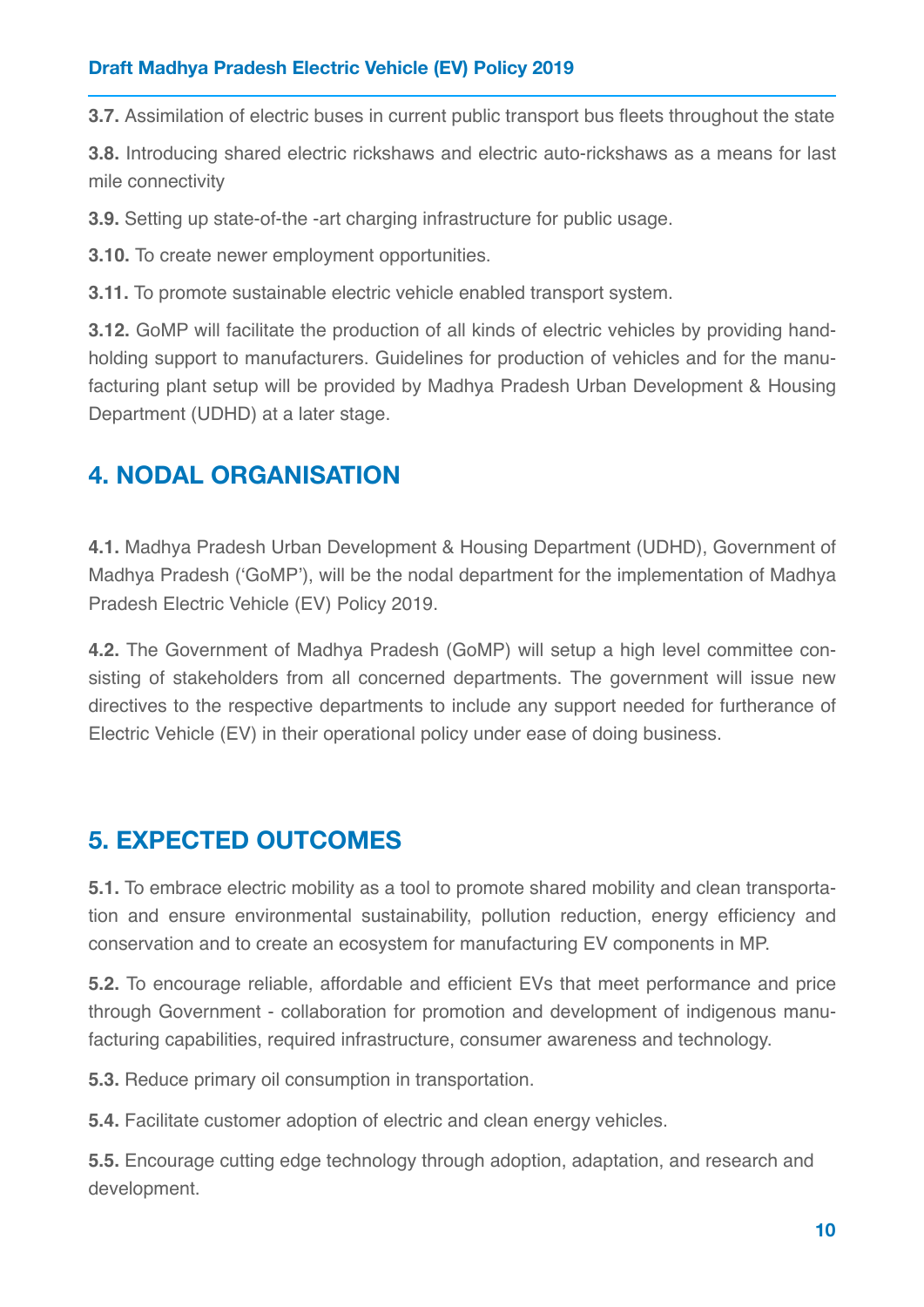**5.6.** Improve transportation used by the common man for personal and goods transportation.

**5.7.** Reduce pollution in state. The number of vehicles on the road will get reduced with the introduction of modern shared transport systems like air-conditioned electric buses, e-cabs and e-rickshaws.

**5.8.** Create EV manufacturing capacity that is of global scale and competitiveness.

**5.9.** Facilitate employment growth in a sun-rise sector.

**5.10.** Enhancement of EV's coverage by filling gaps with EVSE (Electric vehicle service equipment) management options by developing sustainable EV infrastructure (adequate to the requirement, technologically appropriate, financial feasible and contextual to the area).

**5.11.** Creation of inclusive EV infrastructure by providing city wide accessibility (including unserved and under-served areas) of all the components of EV value chain.

**5.12.** Enabled environment for recycling and reuse batteries.

**5.13.** Regular operation and maintenance of existing and proposed EV's infrastructure.

**5.14.** Attract investments and create employment opportunities around power electronics, battery pack assembly, battery management system, electric motors, accessories and skilled areas like IT and R&D etc.

# <span id="page-11-0"></span>**6. LEGISLATIVE AND REGULATORY CONTEXT**

### **6.1. LAWS, RULES AND REGULATIONS (CENTRAL)**

- (i) The Motor Vehicles Act, 1988
- (ii) National Building Code, 2005
- (iii) Ministry of Road Transport & Highways (MORTH) Guidelines / Circulars

### **6.2. LAWS, RULES AND REGULATIONS (STATE)**

- (i) Madhya Pradesh Municipal Corporation Act, 1956
- (ii) Madhya Pradesh Municipal Council Act, 1961
- (iii) Madhya Pradesh Bhumi Vikas Adhiniyam, 2012

### **6.3. OPERATIONAL CONTROLS/ GUIDELINES**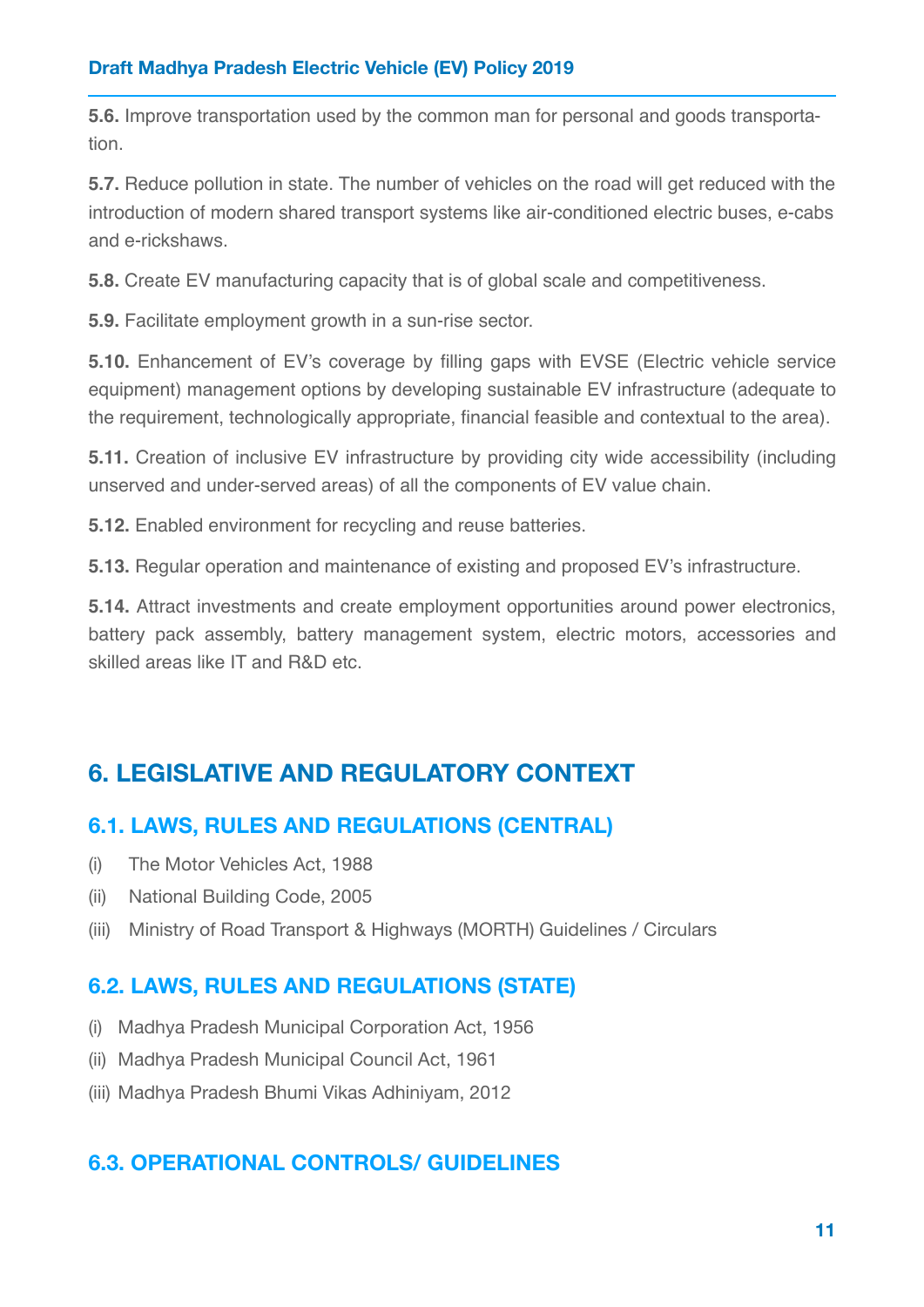**6.3.1.** Madhya Pradesh Electric Vehicle (EV) Policy 2019 and all applicable guidelines, circulars and any other regulations issued by Government of India (GoI) and Government of Madhya Pradesh (GoMP).

### **6.4. REVISION OF TRANSPORT REGULATIONS FOR EVS**

**6.4.1.** All regulations below are applicable only for FCEVs (Fuel Cell Electric Vehicle) and BEVs (Battery Electric Vehicle) using advanced battery technologies with energy/power density similar or more than that of a Lithium-ion battery.

**6.4.2.** Electric Autos will be given permits on priority.

**6.4.3.** Low power Electric rickshaws will be allowed only in certain areas or outside major cities to avoid congestion.

**6.4.4.** Corporates will be allowed to own and operate electric 3-wheelers.

**6.4.5.** Registration will be allowed for 2 wheelers, 3-wheelers and 4-wheelers retrofitted with an electric motor and an electric powertrain using advanced battery technologies and certified by Automotive Research Association of India (ARAI) or other government recognised agency.

**6.4.6.** In order to avoid congestion in cities, EVs will be mandated in cities while phasing out polluting vehicles in parallel.

**6.4.7.** Electric mobility blueprint will be created for the entire state for a phase wise transition to EVs.

**6.4.8.** Registration of EVs will be done online immediately.

# <span id="page-12-0"></span>**7. STRATEGY**

The GoMP wants to achieve its objectives by emphasising on

- (i) Driving EV Adoption
- (ii) Electric Vehicle Type Incentive Structure
- (iii) Manufacturing of EV and its Components
- (iv) Charging Infrastructure (CI)
- (v) Recycling Ecosystem Battery and EVs
- (vi) Demand Creation for EVs
- (vii)Research & Development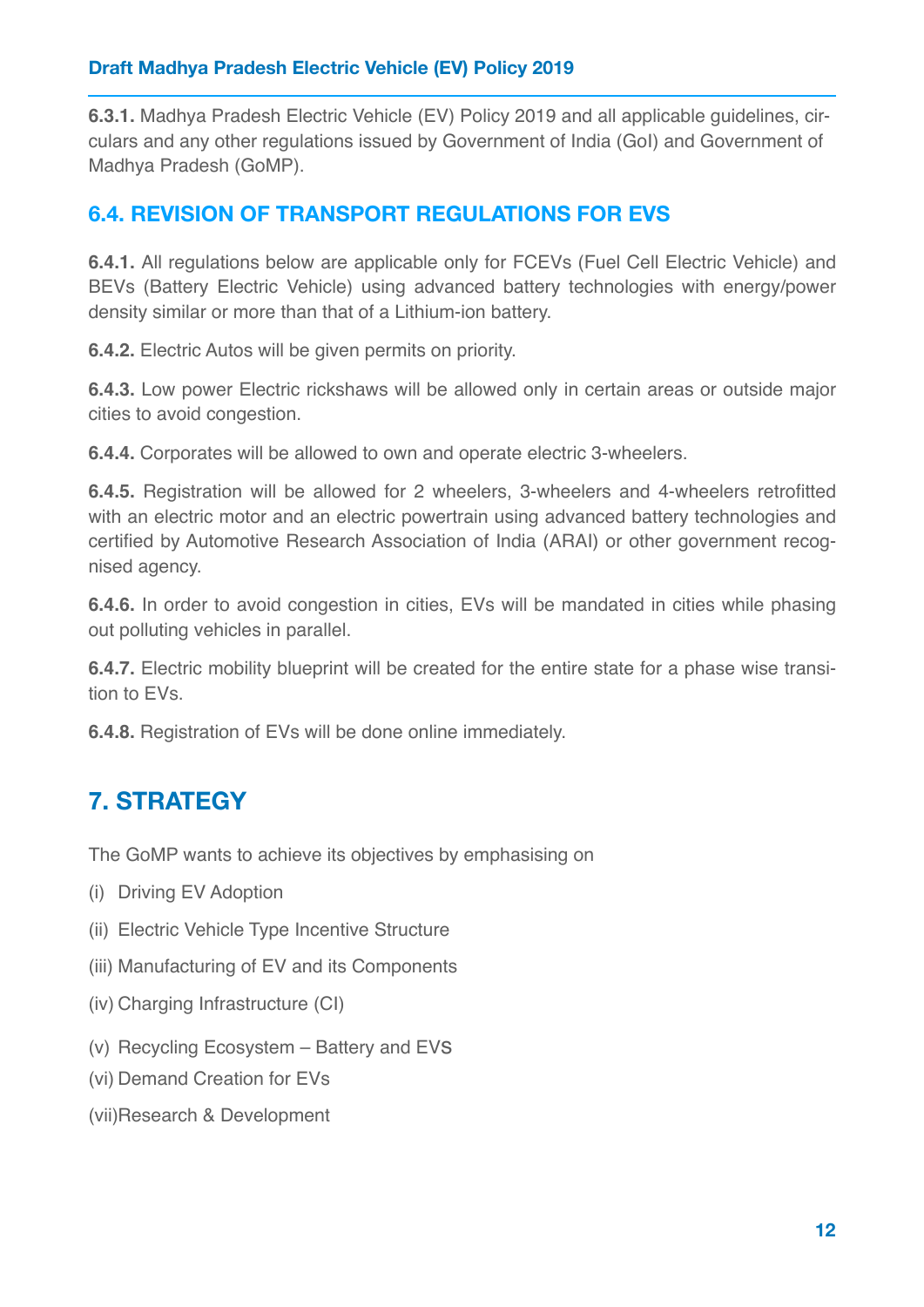# <span id="page-13-0"></span>**8. DRIVING EV ADOPTION**

To drive large scale adoption of EVs and maximise reduction of vehicle emissions, this policy will therefore focus attention on:

**8.1.** incentivising the purchase and use of electric vehicles (EV),

**8.2.** supporting the charging infrastructure of public/shared transport.

**8.3.** enable investment into charging/battery swapping infrastructure development.

**8.4.** Private charging at residences / offices shall be permitted. DISCOM may facilitate the same.

**8.5.** create a skilled workforce which is attuned to the needs of EV ecosystem.

**8.6.** promote usage of Electric Vehicle (EV's) to enable transition to environment friendly cities.

**8.7.** build next generation transportation infrastructure using Electric Vehicle to Everything (EV2X) platforms.

# <span id="page-13-1"></span>**9. ELECTRIC VEHICLE TYPE INCENTIVE STRUCTURE**

Following sections discusses the policy framework and incentives on the purchase of the following categories of electric vehicles.

- (i) Two-wheelers
- (ii) Shared E-Rickshaws
- (iii) Auto Rickshaws
- (iv) Goods Carriers (3 Wheeler)
- (v) Electric Car
- (vi) Buses
- (vii) Other Vehicles

All the electric vehicles that will be used in public transport services inside the city limits (Buses, shared rickshaws etc.) will operate under the rules and regulations constituted by the respective Urban Local Bodies where they operate. Any failure in following these guidelines will be met with monetary penalisation on the operator. Preferential permits for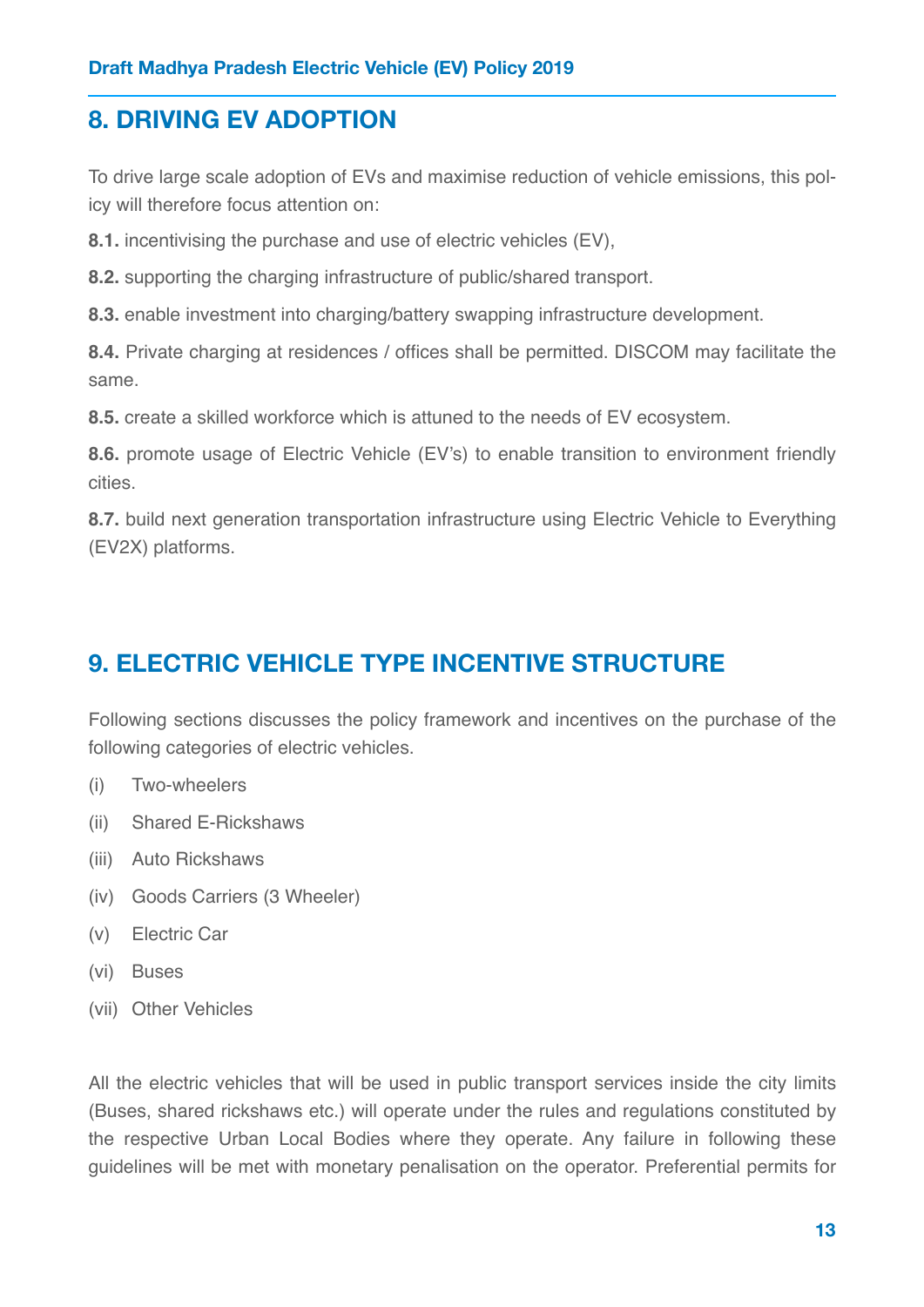electric commercial vehicles will be provided under a separate policy by Madhya Pradesh Urban Development & Housing Department (UDHD).

### **9.1. TWO WHEELERS**

The incentives listed below will be available for electric two wheelers:

#### **9.1.1. INCENTIVES**

- (i) Regulatory Incentive: All the electric two-wheelers will be exempted/reimbursed from road tax/ vehicle registration fees for an initial period of 5 years only.
- (ii) Parking Cost: All electric two-wheelers will be provided a 100% waiver on parking charges at any Municipal Corporation run parking facility for an initial period of 5 years only.

### **9.1.2. PARAMETERS**

- (i) The incentives will be available for two-wheelers which fulfils the FAME India criteria or vehicles whose specifications are approved by ARAI/ CIRT/ ICAT/ VRDI or any other equivalent government agency or by Madhya Pradesh Urban Development & Housing Department (UDHD).
- (ii) All the incentives shall be applicable to only those vehicles whose maximum power output does not be exceed 250 Watts.
- (iii) The incentives will be applicable to the vehicle that have an "Advanced Battery" as defined by the FAME framework of the GoI.

### **9.2. SHARED E-RICKSHAWS (SR)**

A Shared Rickshaws (SR) is a small battery operated 3-wheeler vehicle which has a seating capacity of 4 passengers excluding the driver. Due to their size, speed and battery capacity these are generally useful for short journeys complimenting existing public transit options.

The number of Shared Rickshaws (SR) in the state of Madhya Pradesh has grown rapidly and they provide useful means for last mile connectivity. This policy will aim to support the use of shared e-rickshaws that are safe and driven in compliance with regulations, and for the replacement of e-rickshaws.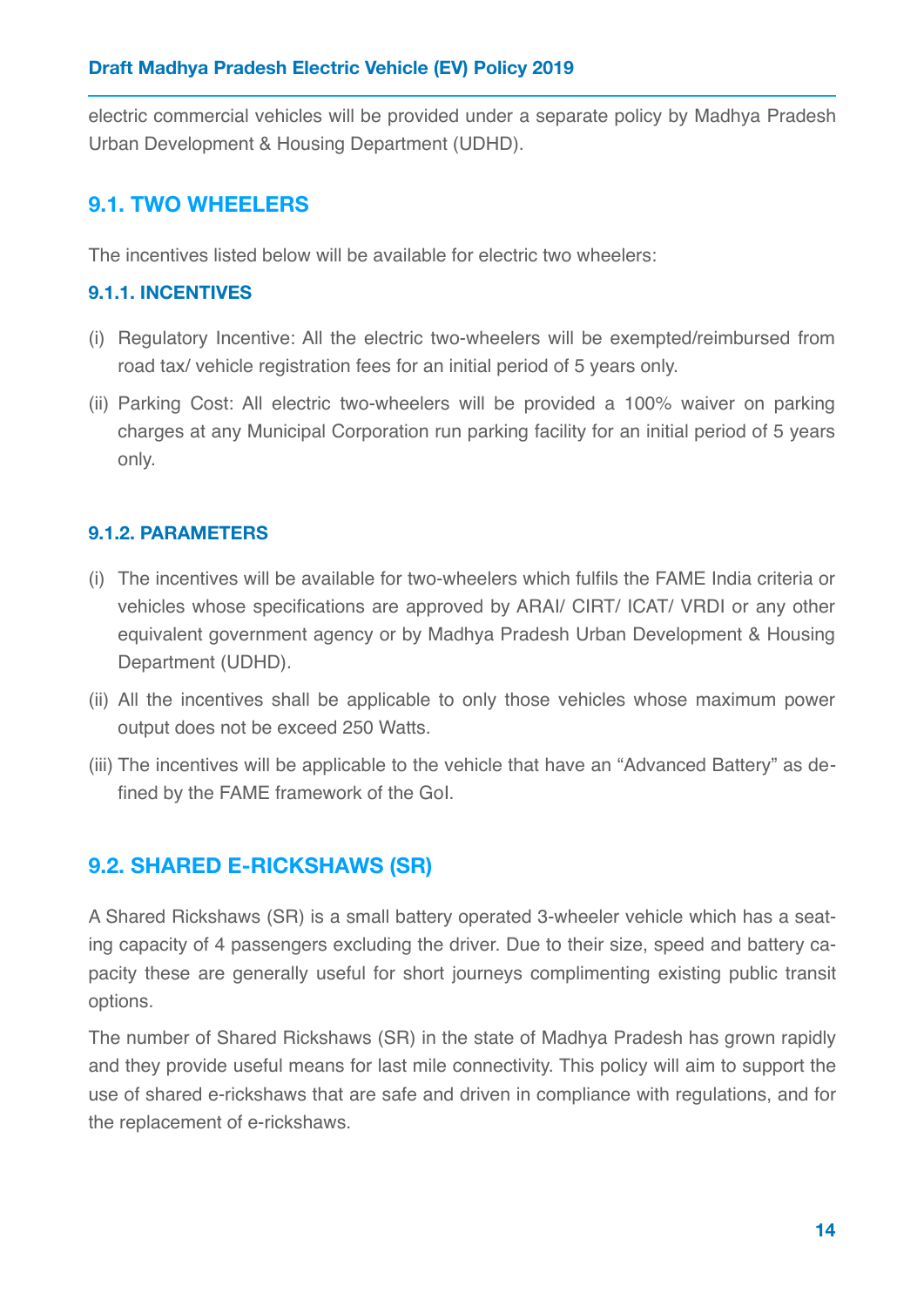#### **9.2.1. INCENTIVES**

#### **a. Regulatory Incentives**

- (i) Permit for all the electric Shared Rickshaws (SR) will be provided free of cost.
- (ii) The Shared Rickshaws (SR) will be given express route permissions on first come, first serve basis. These permissions will be provided exclusively by the respective Public transport special purpose vehicle (SPV) and any e-rickshaw must be operated after taking these permissions whether or not the vehicle has been purchased availing the incentives outlined in this policy. The purchaser will be given a choice between different available routes which shall be defined by the respective city Public transport special purpose vehicle (SPV). These permits will authorise the purchaser to run operations on the specified routes complementing existing public transit (if available). The number of SR's will be regulated on the routes to avoid over-saturation and provide viable earning opportunity to the purchaser. New routes will be added time to time by the city Public transport special purpose vehicle (SPV) for accommodating all the Shared Rickshaws (SR) and for providing the best possible last mile connectivity opportunities for the public transit commuters.
- (iii) The existing city Public transport special purpose vehicle (SPV) will be authorised for the operation and regulation. The route will be decided by Public transport special purpose vehicle (SPV). In future the route can be changed, based on public demand and movement. It might be mandatory to install GPS and monitoring system to vehicles for proper regular monitoring.
- (iv) Regulatory Incentive: All the Shared E-Rickshaw will be will be exempted/reimbursed from road tax/ vehicle registration fees for an initial period of 5 years only.

#### **b. Parking Cost**

All Shared Rickshaws (SR) will be provided a 100% waiver on parking charges at any Municipal Corporation run parking facility for an initial period of 5 years only.

#### **9.2.2. PARAMETERS**

- (i) The purchaser must have a driver's license.
- (ii) The purchaser must procure an Shared Rickshaws (SR) which has been approved by either Automotive Research Association of India (ARAI)/ The Central Institute of Road Transport (CIRT)/ The International Centre for Automotive Technology (ICAT)/ Vehicle research and development establishment (VRDI), Faster Adoption and Manufacturing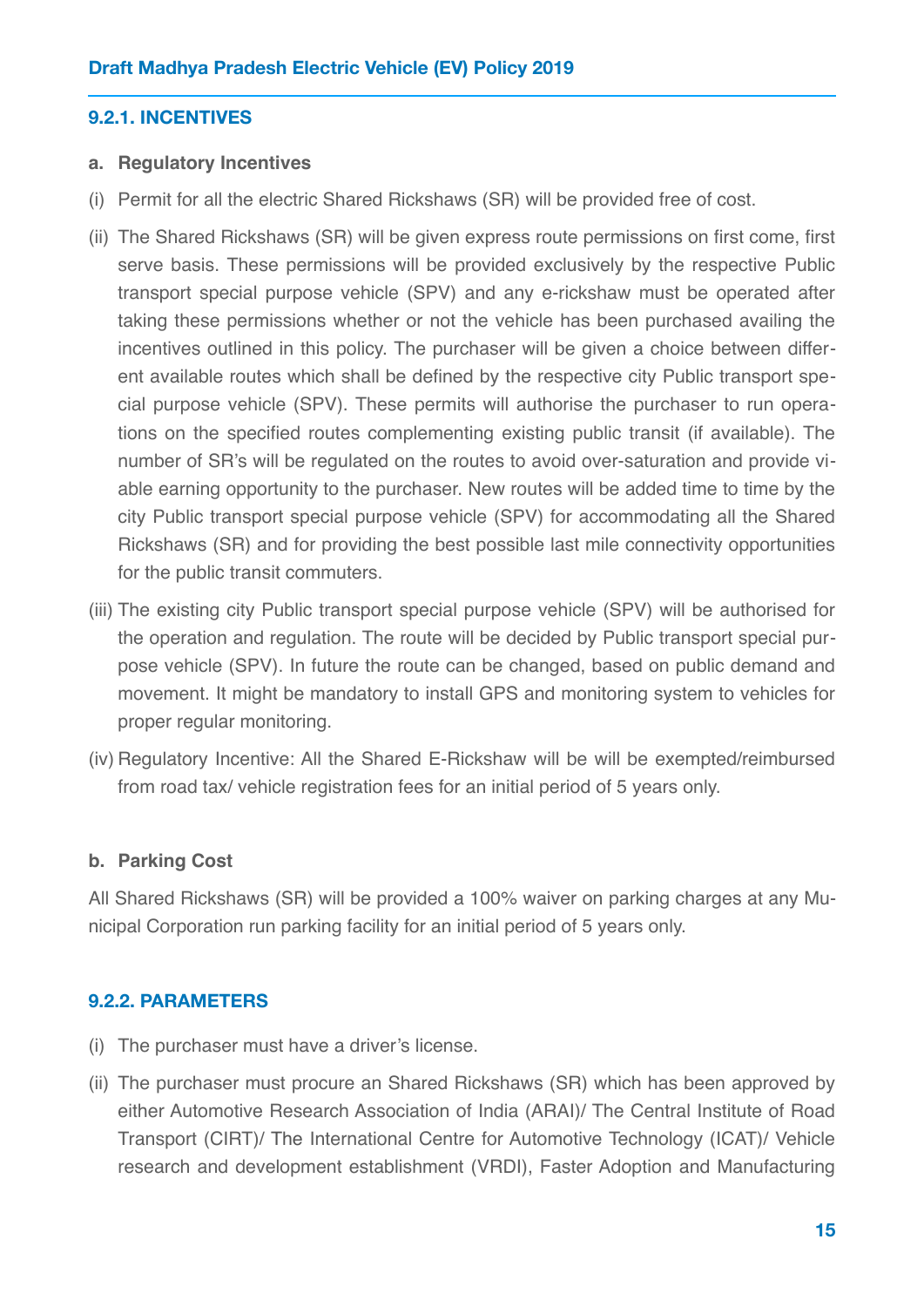of (Hybrid &) Electric Vehicles (FAME) scheme or Madhya Pradesh Urban Development & Housing Department (UDHD).

(iii) The purchaser must procure an Shared Rickshaws (SR) with swappable battery.

### **9.3. ELECTRIC AUTO RICKSHAWS (ER)**

Passenger three wheelers or 'Electric Auto-Rickshaws (EARs)' or 'Autos' are a critical part of the public transport infrastructure in Madhya Pradesh. Travelling up to 100 km per day, they provide last mile connectivity and access to areas that are underserved by public transport. Madhya Pradesh Electric Vehicle (EV) Policy 2019 will aim to incentivise the purchase and use of new electric autos with swappable batteries ('e-autos') instead of ICE equivalents and simultaneously promote conversion of existing CNG autos to e-autos. Following incentives shall be provided by Government of Madhya Pradesh ('GoMP') in addition to the Faster Adoption and Manufacturing of (Hybrid &) Electric Vehicles (FAME India demand incentive:

### **9.3.1. INCENTIVES**

#### **a. Regulatory Incentives**

- (i) An open permit system will apply to approved e-autos, with no limits on the number of Auto Rickshaw Permits ('e-auto Permits') to be issued. The list of approved e-autos will be notified by Madhya Pradesh Urban Development & Housing Department (UDHD) after consultation and co-ordination with the Department of Transport. This list will comprise passenger three wheelers listed as being eligible under Faster Adoption and Manufacturing of (Hybrid &) Electric Vehicles (FAME India (having fulfilled all the eligibility and testing conditions as specified under the scheme) and additionally should be vehicles which use a swappable Advance battery.
- (ii) Permit for all the electric Auto Rickshaw's will be provided free of cost.
- (iii) The purchaser of Electric Auto-Rickshaws (EAR) will be given express permissions through Public transport special purpose vehicle (SPV) for operating their vehicle.
- (iv) Some cities in the state will stop registering new ICE Electric Auto-Rickshaws (EAR's) altogether. The details of this directive will be drafted and implemented separately by Madhya Pradesh Urban Development & Housing Department (UDHD) at a later date.
- (v) All the Electric Auto-Rickshaw will be will be exempted/reimbursed from road tax/ vehicle registration fees for an initial period of 5 years only.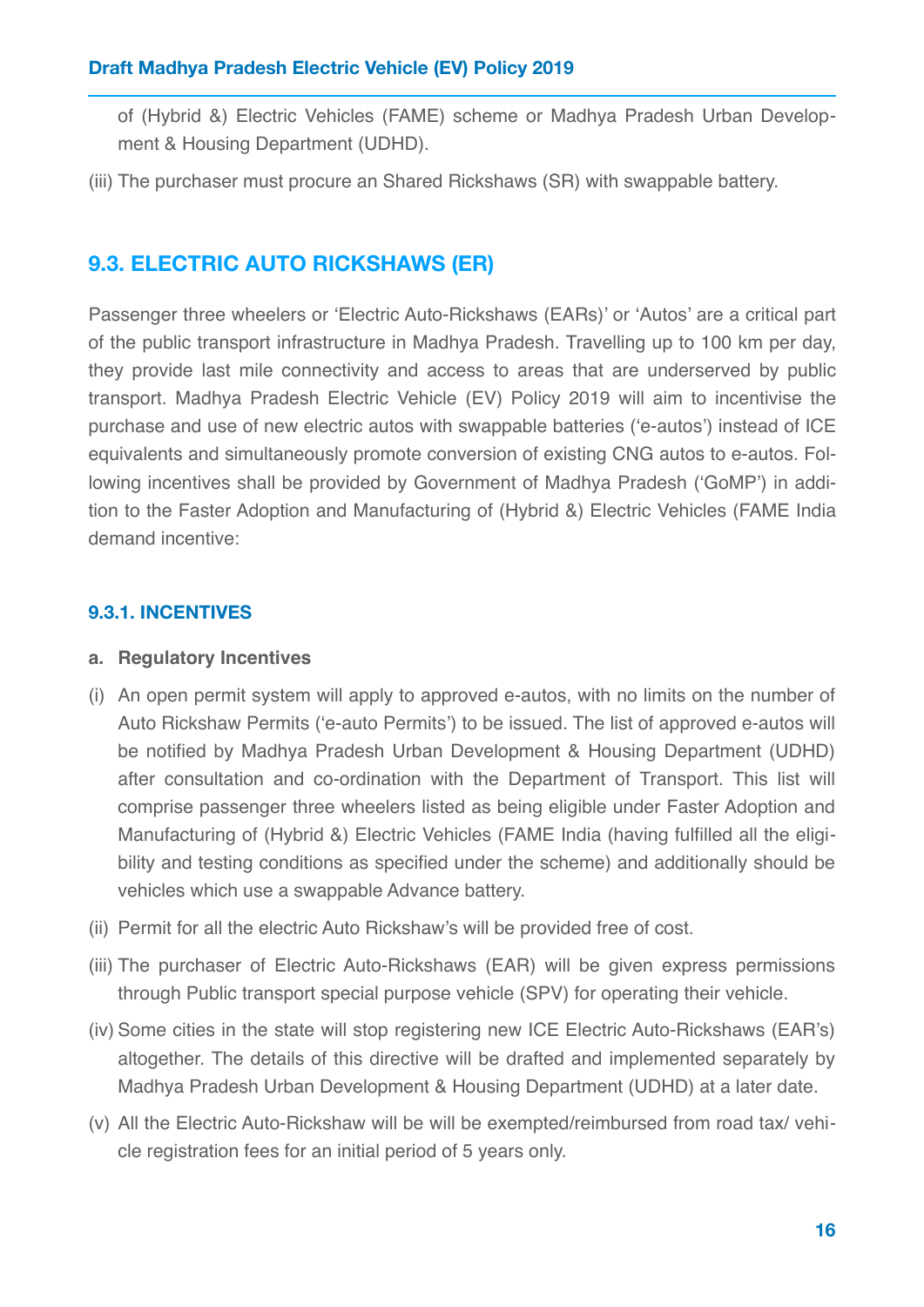#### **b. Parking Cost**

All ARs will be provided 100% rebate on parking costs at any Municipal Corporation run parking facility for an initial period of 5 years only.

#### **9.3.2. PARAMETERS**

- (i) The buyer should have a driver license and an auto-rickshaw badge.
- (ii) The buyer can purchase a shared-rickshaw with an approved make and model only.

### **9.4. GOODS CARRIERS (3 WHEELER)**

Three wheeler goods carriers are useful for low capacity, short haul deliveries in congested areas of the city. This policy recognises their importance and will seek to incentivise the electrification of this fleet. Specific measures aimed at supporting this segment of vehicles are:

#### **9.4.1. INCENTIVES**

#### **a. Regulatory Incentives**

- (iii) Permit for all the electric three wheeler goods Carrier will be provided free of cost.
- (iv) Regulatory Incentive: All the Electric three wheeler goods Carrier will be will be exempted/reimbursed from road tax/ vehicle registration fees for an initial period of 5 years only.

#### **b. Parking Cost**

All Electric three wheeler goods Carrier will be provided a 100% waiver on parking charges at any Municipal Corporation run parking facility for an initial period of 5 years only.

#### **9.4.2. PARAMETERS**

- (i) The purchaser must have a driver's license.
- (ii) The purchaser must procure an Shared Rickshaw (SR) which has been approved by either Automotive Research Association of India (ARAI)/ The Central Institute of Road Transport (CIRT)/ The International Centre for Automotive Technology (ICAT)/ Vehicle research and development establishment (VRDI), Faster Adoption and Manufacturing of (Hybrid &) Electric Vehicles (FAME) scheme or Madhya Pradesh Urban Development & Housing Department (UDHD).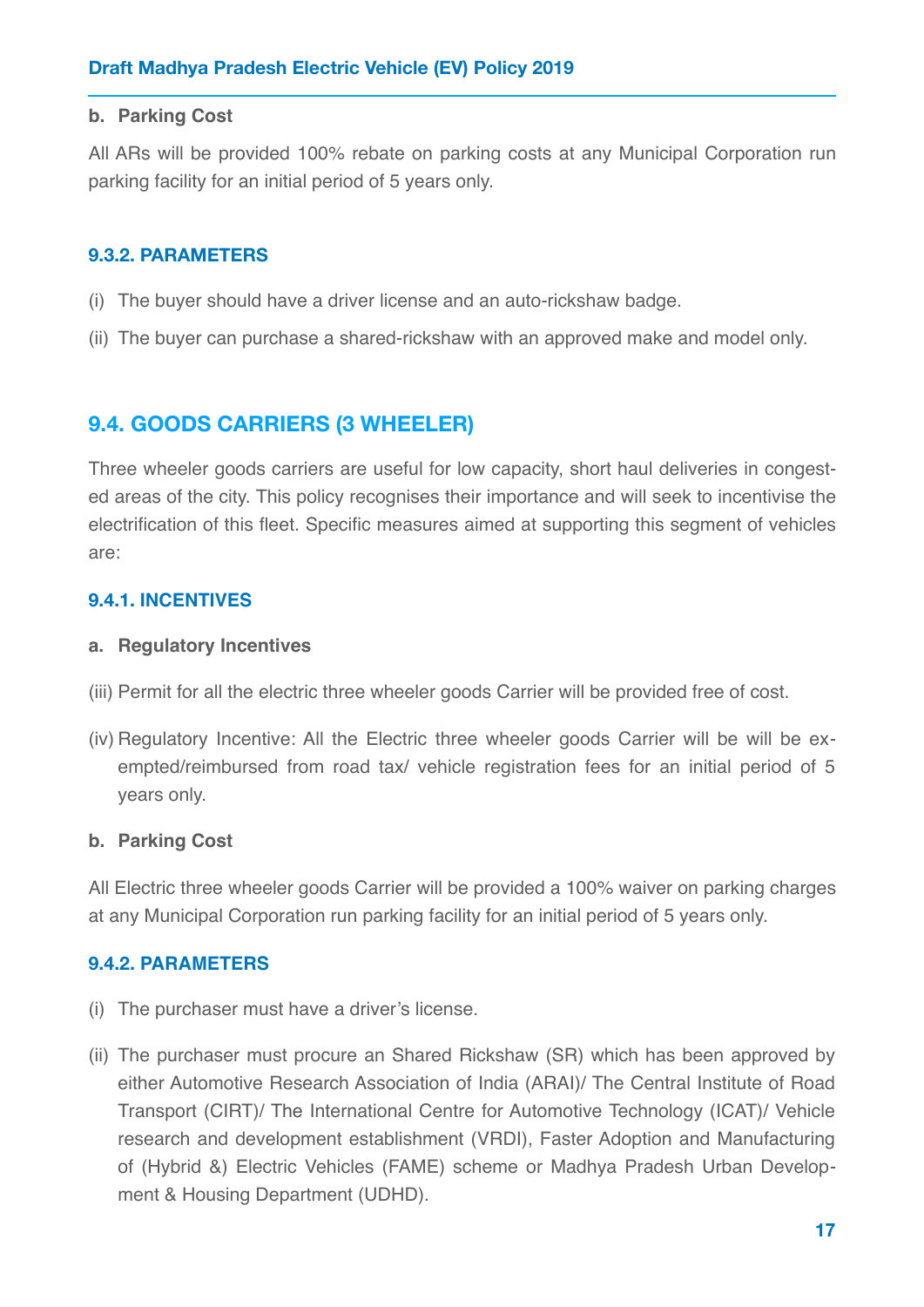(iii) The purchaser must procure an Electric three wheeler goods Carrier with swappable battery.

### **9.5. ELECTRIC CAR**

Although in India, majority of the population uses two-wheelers as their primary means of transportation, use of cars is becoming more prevalent year-on-year. This trend is accentuated by the incoming and rising popularity of ride hailing services in the larger cities. Through this policy the state will try to make e-cars a viable alternative for individuals and car sharing service aggregators to the ICE cars in an effort to drive down ICE car demand and use.

### **9.5.1. INCENTIVES**

- (i) Regulatory Incentive: All the electric cars will be will be exempted/reimbursed from road tax/ vehicle registration fees for an initial period of 5 years only.
- (ii) Parking Cost: All electric cars will be provided a 100% waiver on parking charges at any state-run parking facility for an initial period of 5 years only.

### **9.5.2. PARAMETERS**

- (i) The incentives will be available for electric cars which fulfil the Faster Adoption and Manufacturing of (Hybrid &) Electric Vehicles (FAME) India criteria or vehicles whose specifications are approved by Automotive Research Association of India (ARAI)/ The Central Institute of Road Transport (CIRT)/ The International Centre for Automotive Technology (ICAT)/ Vehicle research and development establishment (VRDI) or any other equivalent government agency or by Madhya Pradesh Urban Development & Housing Department (UDHD).
- (ii) The incentives will be applicable to the vehicle that have an "Advanced Battery" as defined by the Faster Adoption and Manufacturing of (Hybrid &) Electric Vehicles (FAME) framework of the GoI.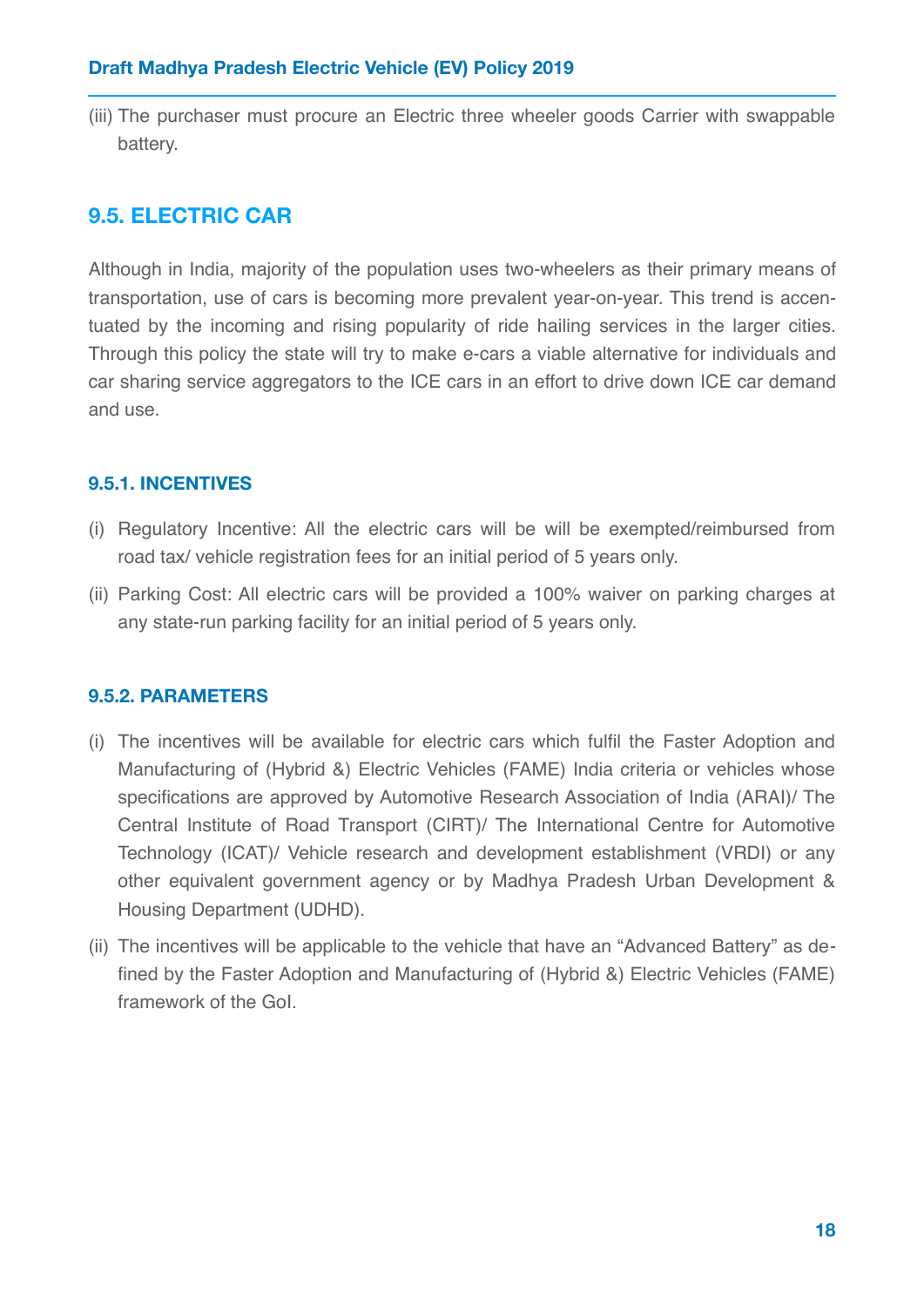#### **9.6. BUSES**

#### **9.6.1. INTRA-CITY BUSES**

- (i) Electric buses play a substantial part in improving a city's overall environment. Buses do this by providing a viable alternative to the private vehicles thus reducing the number of vehicles on road and subsequently tail pipe emissions. Buses also help promoting socio-economic equity by providing access to individuals from all walks of life to opportunities like jobs, education, healthcare, recreation etc.
- (ii) Through this policy Madhya Pradesh Urban Development & Housing Department (UDHD) will encourage city Public transport special purpose vehicle (SPV's) to replace 50% of their respective fleets with electric buses by 2026. If any of the cities do not have a functioning public transit system involving buses, then those cities will have to procure all electric buses by 2030. This acquisition shall be in tune with the standards/ guidelines set by MoUD i.e. 1 bus per 1000 citizens.
- (iii) The operations of these buses will be done under the umbrella of city Public transport special purpose vehicle (SPV's) on both existing as well as new routes which run inside the city limits. These routes shall come under the directive of Madhya Pradesh Urban Development & Housing Department (UDHD).
- (iv) Also, the bus operators who wish to scrap/ decommission their existing diesel-powered buses and replace them with electric buses shall be provided monetary aid through DUTF as decided by Madhya Pradesh Urban Development & Housing Department (UDHD).

#### **9.6.2. INTER-CITY BUSES**

- (i) Inter-city transport in Madhya Pradesh has seen immense growth in the past decades. With ever increasing road network inter-city transport is expected to reach unprecedented levels in the coming decade. This growth in patronage has attracted many private operators to run inter-city operations successfully. As a result, inter-city public transport is flourishing in the state.
- (ii) To capitalise on this trend electric buses can be run-on well-known routes connecting major cities in the state, Indore, Bhopal, Jabalpur, Gwalior and Ujjain. These cities have an extensive network transport amongst themselves and are major contributors to citizen exchange. Earlier when battery technology was inferior and unsafe due to Lead based charging mechanism, long distance travel was a far-fetched idea. Today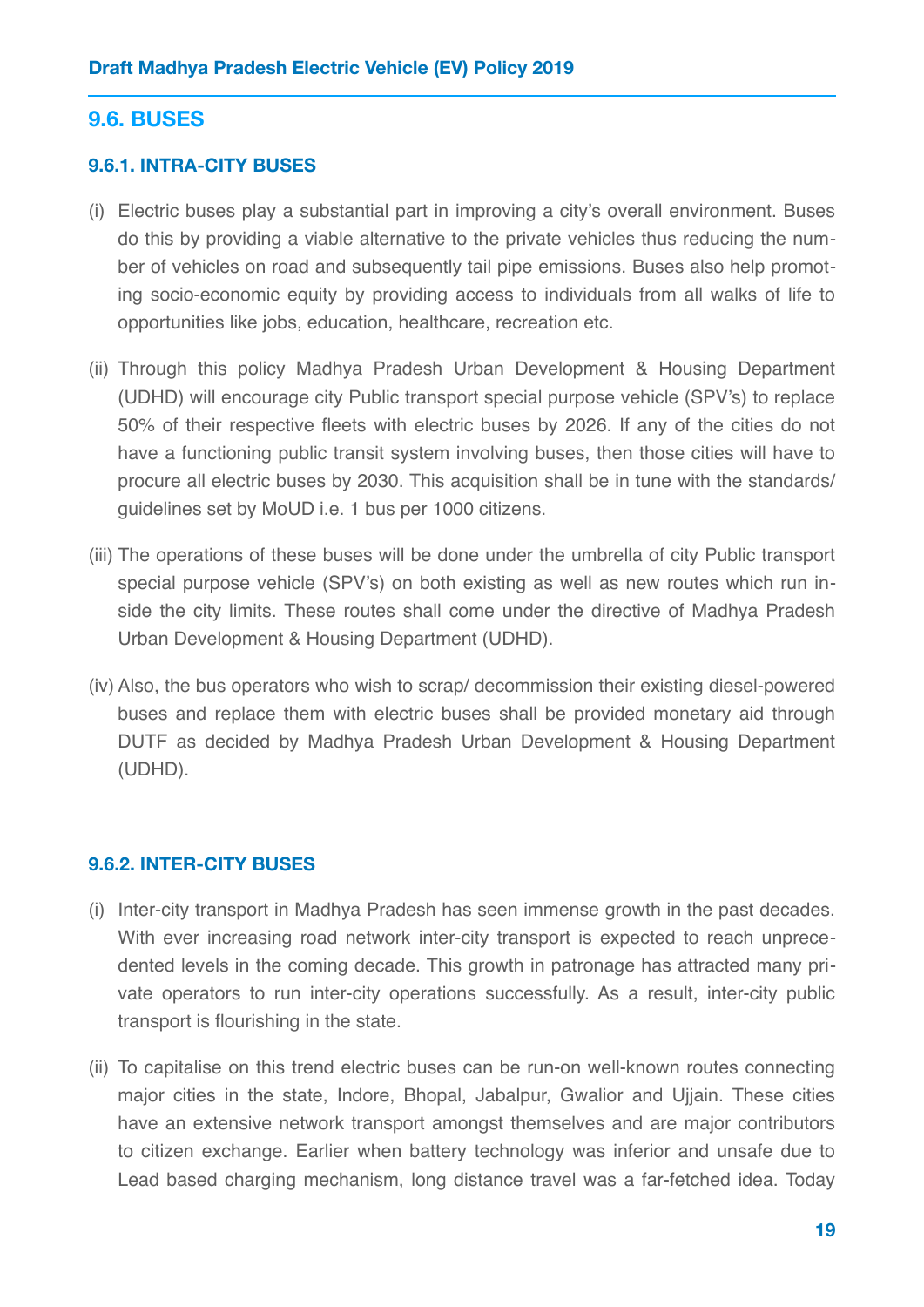battery technology has progressed to the point where Lithium-ion batteries have not only made it safer but charging the batteries has become much faster than before. Also, with battery swapping technology the entire process of refuelling buses has become feasible and fast.

(iii) Thus, Public transport special purpose vehicle (SPV's) from the above-mentioned cities will be encouraged to run e-bus operations amongst them through Public Private Partnership model as are being run currently. The buses to be used for these operations will be those which facilitate battery swapping so that they may run over long distances without having to stop for extended periods of time for refuelling. Further, private operators can be encouraged to switch from ICE buses to e-buses over the course of the next decade.

#### **9.6.3. INCENTIVES**

- (i) All the electric buses will be will be exempted/reimbursed from road tax/ vehicle registration fees for an initial period of 5 years only.
- (ii) The electric buses will be provided express permits, all the permits charges will be exempted/reimbursed for an initial period of 5 years only.
- (iii) All the electric buses will be provided a 50% rebate on toll taxes in the state under this policy for an initial period of 5 years only.

#### **9.6.4. PARAMETERS**

- (i) The incentives will be available for the buses which fulfil the Faster Adoption and Manufacturing of (Hybrid &) Electric Vehicles (FAME) India criteria.
- (ii) The buses whose routes cross city limits will come under the directive of Department of Transport, GoMP.

### **9.7. OTHER VEHICLES**

**9.7.1.** Road tax, registration fees and Municipal Corporations parking fee will be waived for all other electric vehicles that are eligible for FAME India demand incentives. This waiver will apply for the period of this policy i.e. 2019 - 2023.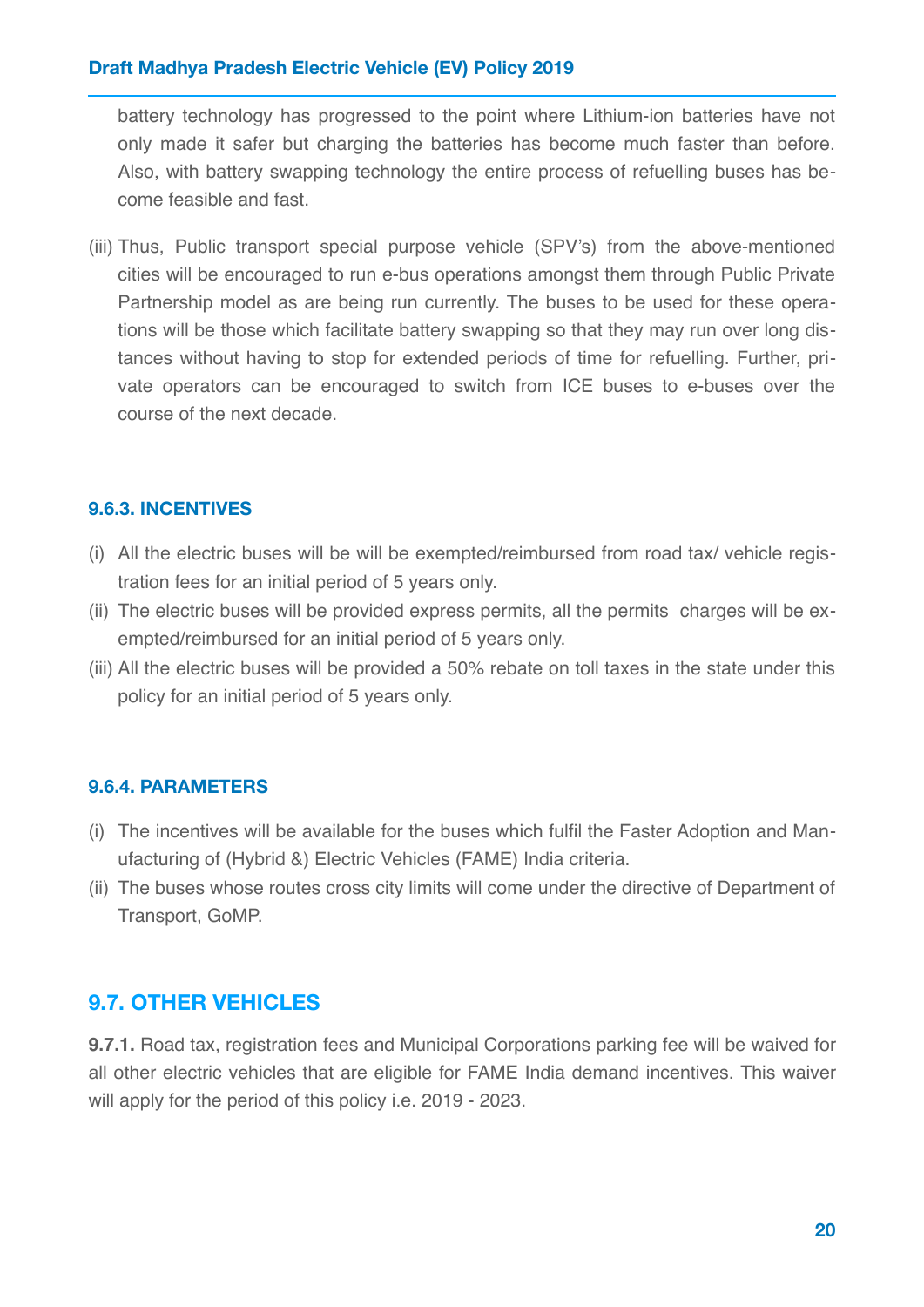### <span id="page-21-0"></span>**10. CHARGING INFRASTRUCTURE**

Experience in other cities across the globe indicates that availability of charging infrastructure is a key driver of EV adoption. The objective of this policy will be to create an enabling environment for the provision of private as well as public charging infrastructure.

Setting up of Public Charging Stations (PCS) shall be a de-licensed activity and any individual/entity is free to set up public charging stations, provided that, such stations meet the technical as well as performance standards and protocols laid down below as well as any further norms/standards/specifications laid down by Ministry of Power and Central Electricity Authority from time to time.

Any person seeking to set up a Public Charging Station may apply for electric connectivity and he shall be provided connectivity on priority by the Distribution Company (DISCOM) licensee to supply power in the area.

### **10.1. TYPES OF CHARGING STATIONS**

| <b>CHARGING STATION TYPE</b>                                                            | <b>VEHICLE CATEGORY</b>                                      | <b>LOCATION APPLICABILITY</b> |
|-----------------------------------------------------------------------------------------|--------------------------------------------------------------|-------------------------------|
| <b>Small Charging Stations</b>                                                          | 2-Wheelers & 3-Wheelers                                      | <b>City</b>                   |
| <b>Medium Charging Stations</b>                                                         | 2-Wheelers, 3-Wheelers & Cars                                | <b>City &amp; Highways</b>    |
| <b>Large Charging Stations</b>                                                          | 2-Wheelers, 3-Wheelers, Cars &<br><b>Heavy Duty Vehicles</b> | <b>City &amp; Highways</b>    |
| Standard layout of public charging station as per the above mentioned category shall be |                                                              |                               |

**provided by the Madhya Pradesh Urban Development and Housing Department**

### **10.2. PUBLIC CHARGING STATION (PCS) ON GOVERNMENT AND PRI-VATE LAND- MINIMUM REQUIREMENTS**

**10.2.1.** Every Public Charging Station (PCS) shall have the following minimum infrastructure as prescribed in the Guidelines and Standards notified by Ministry of Power, dated 14 December 2018 for "Charging Infrastructure for EVs".

**10.2.2.** 33/11 KV line/cables with associated equipment including as needed for line termination/metering etc.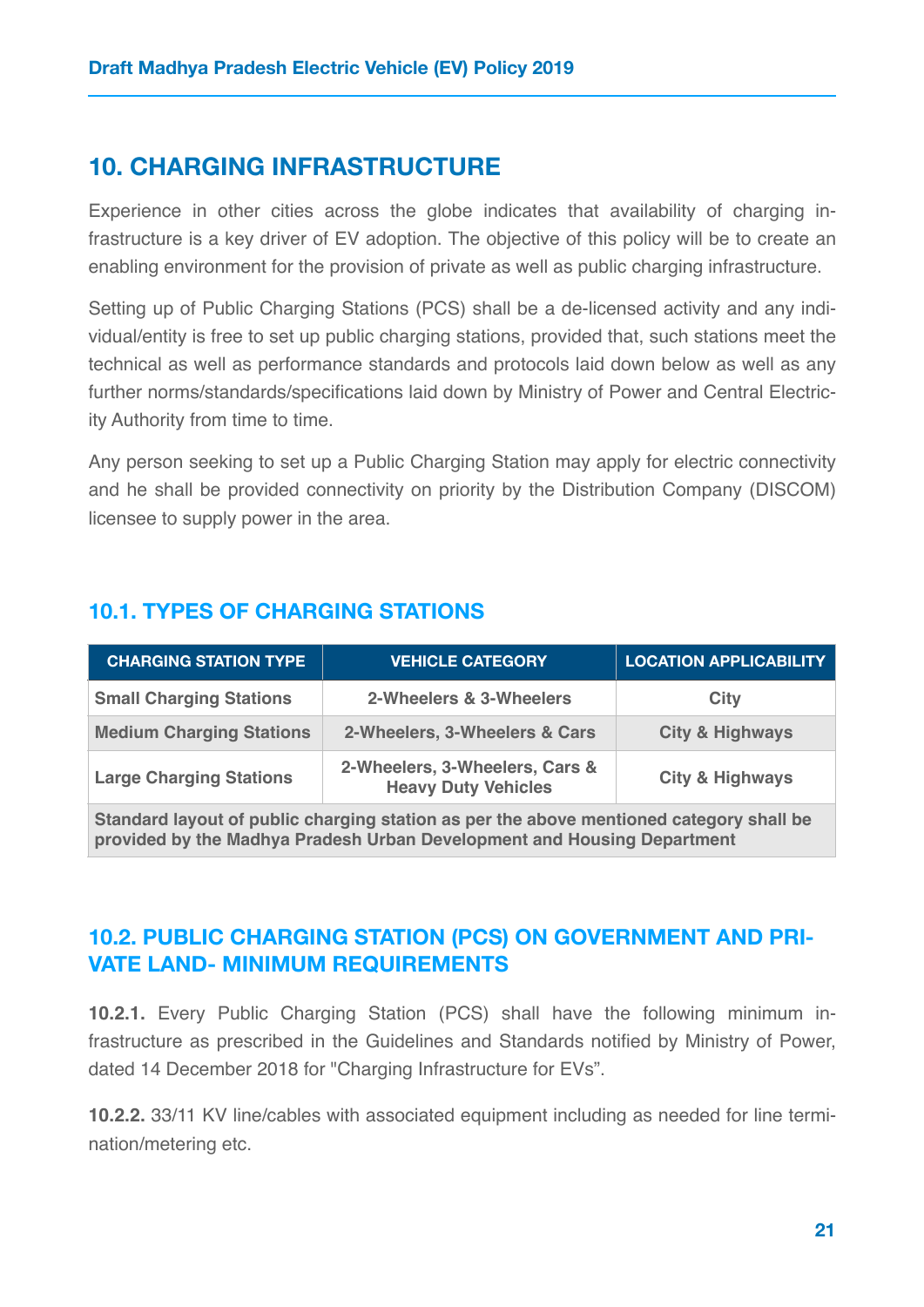**10.2.3.** Current international standards that are prevalent and used by most vehicle manufacturers internationally are Combined Charging System (CCS) and CHArge de MOve (CHadeMO). Hence, Public Charging Stations shall have, one or more electric kiosk/ boards with installation of all the charger models as follows:

| <b>Charger Type</b>                                                                                 | <b>Charger Connectors*</b>   | <b>Rated</b><br><b>Voltage (V)</b> | No. of Charging Points/No. of<br><b>Connector guns (CG)</b> |
|-----------------------------------------------------------------------------------------------------|------------------------------|------------------------------------|-------------------------------------------------------------|
| Fast                                                                                                | CCS (min 50 kW)              | 200-1000                           | $1/1$ CG                                                    |
|                                                                                                     | <b>CHAdeMO (min 50 kW)</b>   | 200-1000                           | $1/1$ CG                                                    |
|                                                                                                     | Type-2 AC (min 22 kW)        | 380-480                            | $1/1$ CG                                                    |
|                                                                                                     |                              |                                    |                                                             |
| Slow/Moderate                                                                                       | <b>Bharat DC-001 -15 kW)</b> | 72-200                             | $1/1$ CG                                                    |
|                                                                                                     | <b>Bharat AC-001 -10 kW)</b> | 230                                | 3/3 CG of 3.3 kW each                                       |
|                                                                                                     |                              |                                    |                                                             |
| *In addition, any other fast/slow/moderate charger as per approved BIS standards whenever notified. |                              |                                    |                                                             |

As prescribed in the Guidelines and Standards notified by Ministry of Power, dated 14 December 2018 for "Charging Infrastructure for EVs"

**10.2.4.** The Public Charging Station Providers are free to create Charging Hubs and to install additional number of Kiosk/Chargers in addition to the minimum number of chargers prescribed above along with battery swapping facility.

**10.2.5.** Share charging station data with DISCOM and to maintain appropriate protocols as prescribed by DISCOM for this purpose. The Madhya Pradesh Urban Development & Housing Department (UDHD) shall have access to this database.

**10.2.6.** Appropriate public amenities like cafeteria, public toilets and outdoor media devices etc shall be allowed only on medium and large public charging stations on highways.Under Municipal control area only public toilets and outdoor media devices shall be allowed on public charging stations.

**10.2.7.** Public Charging Station must have Standalone battery swapping facilities in addition to the above mandatory facilities, provided space/other conditions permit.

### **10.3. PRIVATE CHARGING POINTS (PCP) NON COMMERCIAL**

**10.3.1.** Private Charging Points meant for self-use of individual EV owners (non-commercial basis). The above minimum infrastructure requirements do not apply to Private Charging Points.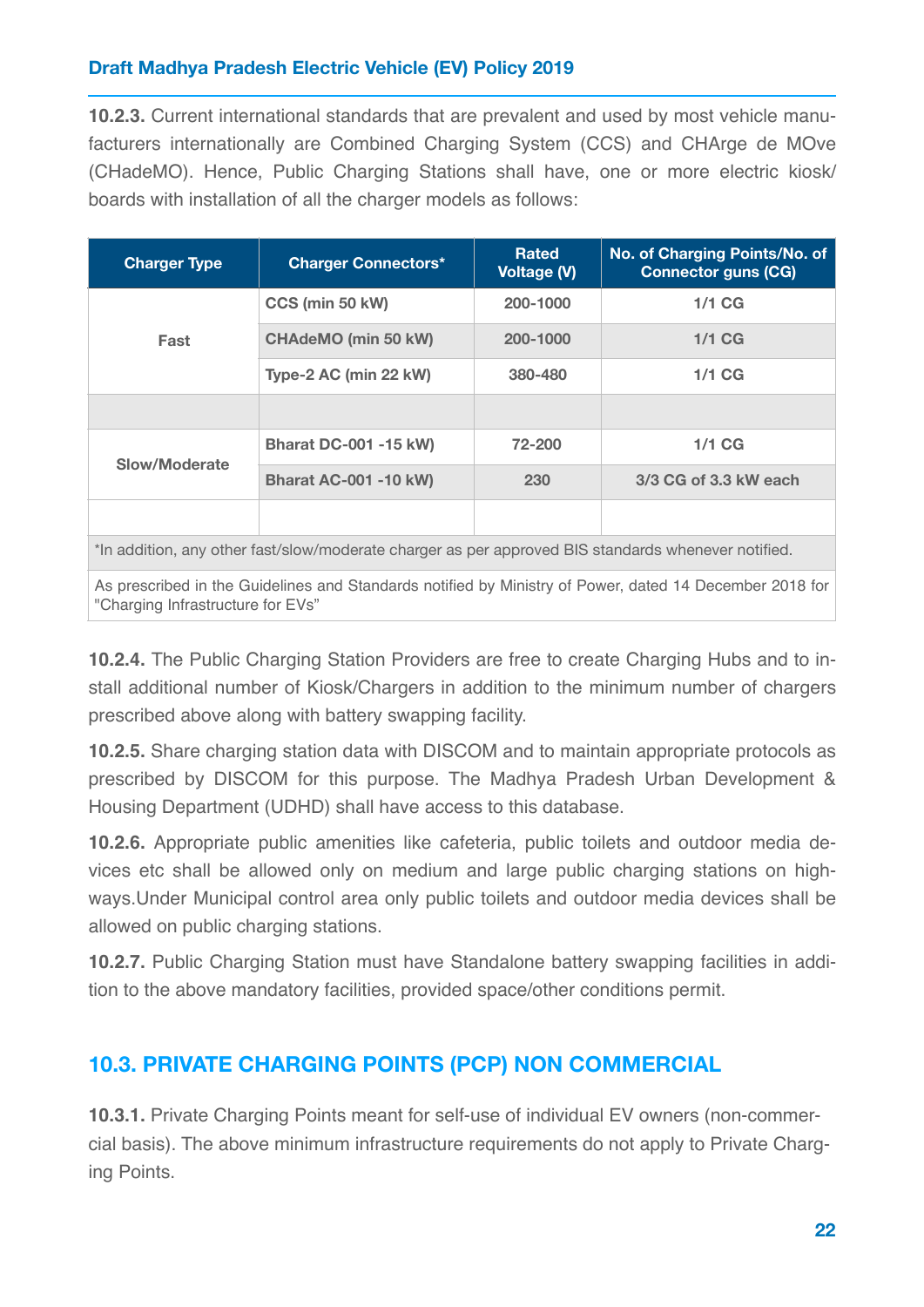**10.3.2.** Captive charging infrastructure for 100% internal use for a company's own/leased fleet for its own use will not be required to install all type of chargers and to have National Service Providers (NSP) tie ups.

### **10.4. TARIFF CHARGED BY EV PUBLIC CHARGING STATIONS**

**10.4.1.** The tariff charged by Public Charging Station (PCS) for charging of Electric Vehicle (EV) shall be determined by the appropriate regulatory commission, provided however that the tariff shall not be more than the average cost of supply plus 15(fifteen) percent.

**10.4.2.** The tariff applicable for domestic consumption shall be applicable for domestic charging.

### **10.5. SERVICE CHARGES AT PCS/BCS**

**10.5.1.** As per the circular of Ministry Of Power vide letter No. 23/08/2018-R&R dated 13.04.2018 for the charging of EV the State Nodal Agency (Madhya Pradesh Urban Development and Housing Department) shall fix the ceiling of the Service Charges to be charged by the Public Charging Stations.

# **10.6. PROTECTION AND SAFETY REQUIREMENTS**

**10.6.1.** Safety and protection to be ensured for India specific environment (As per Automotive Industry Standard (AIS) 138 Part1) or any other guidelines, circulars, protocols, regulations and standards published by Government of India (GOI) and Government of Madhya Pradesh (GoMP).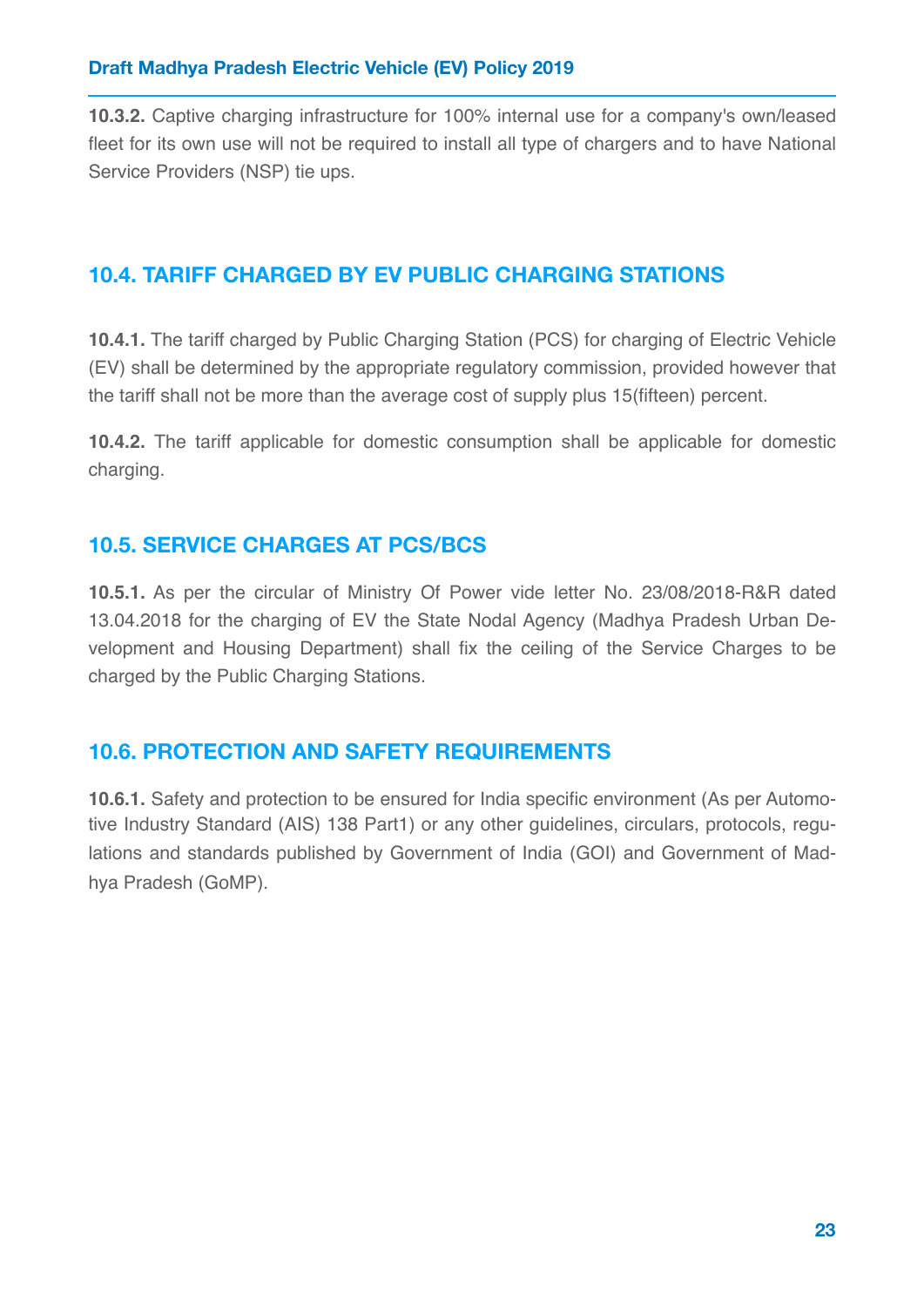### **10.7. FINANCIAL INCENTIVES FOR PUBLIC CHARGING STATIONS DE-VELOPED ON GOVERNMENT AND PRIVATE LAND**

| <b>CHARGING STATION TYPE</b>    | <b>VEHICLE CATEGORY</b>                                                                                                                                                       |
|---------------------------------|-------------------------------------------------------------------------------------------------------------------------------------------------------------------------------|
| <b>Small Charging Stations</b>  | On Chargers: Capital Subsidy of 25% of the value of the<br>charging station equipment/machinery for first 300<br>charging stations upto a Maximum subsidy of INR<br>2,00,000. |
| <b>Medium Charging Stations</b> | On Chargers: Capital Subsidy of 25% of the value of the<br>charging station equipment/machinery for first 100 sta-<br>tions upto a Maximum subsidy of INR 4,00,000.           |
| <b>Large Charging Stations</b>  | On Chargers: Capital Subsidy of 25% of the value of the<br>charging station equipment/machinery for first 100 sta-<br>tions upto a Maximum subsidy of INR 10,00,000.          |

### **10.8. PUBLIC CHARGING STATION ON GOVERNMENT LAND**

Providing accessible public charging and battery swapping facilities anywhere in Madhya Pradesh is a key objective of this policy. Keeping this in mind, the following steps will be followed to set a public charging and battery swapping network across Madhya Pradesh:

**10.8.1.** The each city will be divided into required 'Travel Districts' mapping onto existing municipal wards/zones as the requirement may be. 'Energy Operators' (EOs) will be invited to bid to set up charging stations along with battery swapping facility in each of the travel districts. Madhya Pradesh Urban Development & Housing Department (UDHD), Government of Madhya Pradesh ('GoMP') shall identify the Charging Stations locations.

**10.8.2.** Locations for these charging stations and battery swapping stations will be allotted by respective District Collectors (as nodal officers) to the operational Public Transport Special Purpose Vehicles (SPV). These charging stations along with battery swapping facility will be carved out from existing public parking zones, bus depots and terminals, and locations such that they offer easy entry and exit.

**10.8.3** Energy Operators (EOs) will be granted fixed capital subsidy (VGF) as per above mentioned clause 10.7 "Financial Incentives For public Charging Stations developed on government and private land" for developing charging stations on government land.

**10.8.4.** Energy Operators (EOs) will be selected for each travel district based on competitive bidding on the basis of "Highest Rental" paid to Public Transport Special Purpose Ve-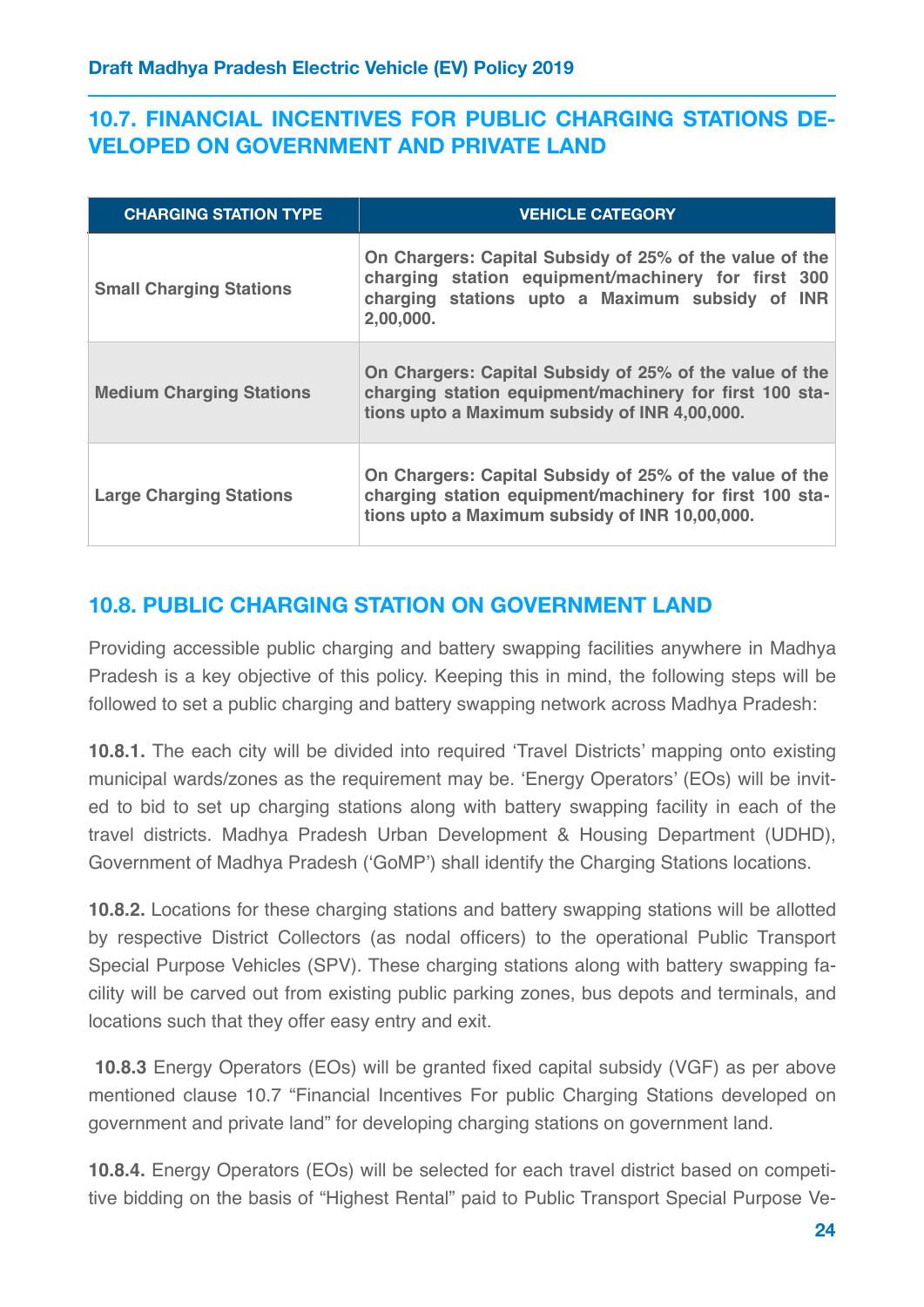hicle (SPV) per charging station. "Rental Holiday" (rental holiday means no rent shall be charged to Energy Operators) shall be provided to Energy Operators for an initial period of Three (3) years out of total authorisation period of Ten (10) years.

**10.8.5.** The Energy Operators (EOs) may choose to add more charging spots (with public access) in addition to the ones demarcated by city SPV's.

**10.8.6.** Revenue from appropriate public amenities installed at charging stations like cafeteria, public toilets and outdoor media devices etc, will be collected by the Energy Operators (EOs).

**10.8.7.** The Energy Operators (EOs) will be expected to accept payments through multiple modes (credit/debit cards, mobile wallets, UPI etc.).

**10.8.8.** All the Charging Stations data will be linked to a mobile application which will display upto date/ real time data of the Charging Stations like location of nearest Charging Stations, number of available charging slots and number of charged batteries available at the Charging Stations of the user's choice.

### **10.9. FAVOURABLE ELECTRICITY TARIFF FOR ENERGY OPERATORS (EOS) AND BATTERY SWAPPING OPERATORS (BSOS)**

**10.9.1.** A separate EV tariff category will be created.

**10.9.2.** Electricity tariff applicable for Battery Swapping Operators (BSOs) and Energy Operators (EOs) will be as notified in the DISCOM Tariff Schedule as being applicable for "Charging Stations for e-rickshaws/e-vehicle on single point delivery". The Government of Madhya Pradesh ('GoMP') will endeavour to maintain the existing special electricity tariff for EV charging at the same rate or lower for the entire duration of this policy.

**10.9.3.** Time of day sale of power to Battery Electric Vehicle (BEVs) will be considered to provide cheaper power during non-peak hours.

**10.9.4.** Energy Operators (EOs) and Battery Swapping Operators (BSOs) who have won a concession to operate will be encouraged to use low cost and renewable sources of power. In consultation with DISCOM, the Government of Madhya Pradesh ('GoMP') will look to provide:

a) Open Access without the condition of having contract demand of 1MW and above at every charging station or swapping kiosk; so long as cumulative demand for the Energy Operators (EOs) or Battery Swapping Operators (BSOs) is more than 1MW.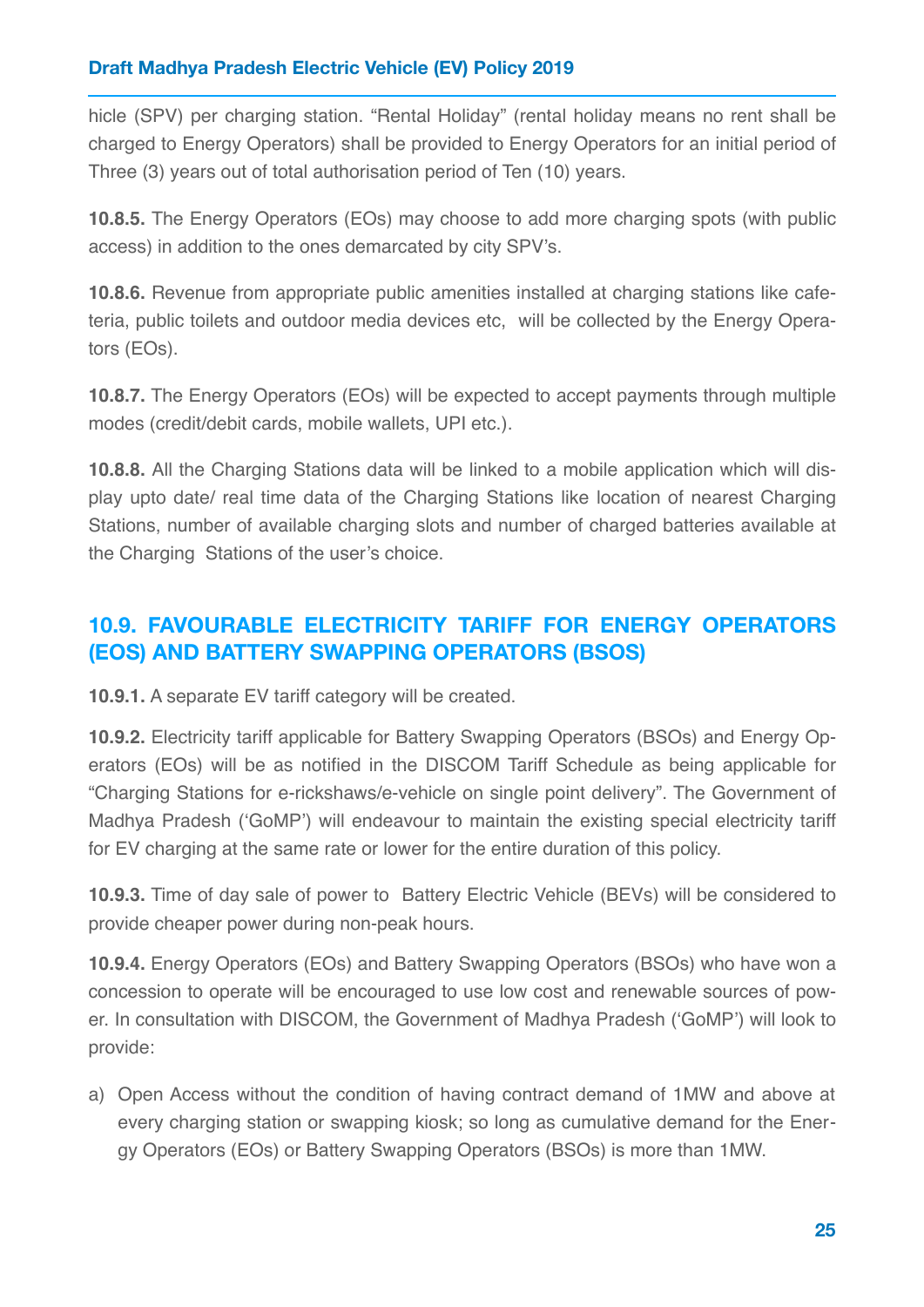b) Power Banking — Energy Operators (EOs) and Battery Swapping Operators (BSOs) who set up captive renewable energy facilities will be given power banking facilities with the DISCOM operating in Madhya Pradesh over a period of one year. This will encourage generation and use of renewable power. Terms for Power Banking will be notified in due course.

**10.9.5.** DISCOM will issue regulations, defining tariff and related terms & conditions, for Vehicle To Grid (V2G) sale of power to meet the requirements of real time and ancillary services for DISCOM. Sale of power from battery swapping stations to the grid will also be considered as V2G sale of power.

**10.9.6.** Third party EV charging infrastructure providers will be allowed to procure power from DISCOM at regulator determined tariff and will be allowed to provide the charging service to EVs.

**10.9.7.** Third party EV charging service providers will be allowed to procure power through open access route from renewable energy sources irrespective of the size of the demand. DISCOM will determine the appropriate process and charges related to open access.

**10.9.8.** Third party EV charging service providers can also setup their own renewable energy generating stations at their premises for charging EVs only.

**10.9.9.** Cloud charging features will be encouraged in order to have all metering and transactions done digitally with payment apps, Near field communication (NFC) enabled devices, radio frequency identification (RFID) tags etc. while keeping it flexible and customer friendly.

### **10.10. CITY & BUILDING CODES**

**10.10.1.** City codes will be modified for both public places and private buildings in order to make the infrastructural changes needed for charging/battery swapping infrastructure.

**10.10.2.** Urban local bodies, Municipality rules/regulations will be modified to allow charging and battery swapping stations to be setup within its limits as and when required.

### **10.11. QUALITY AND STANDARDS**

**10.11.1.** Standards for charging equipment will also be created in close association with the central government departments and scientific bodies.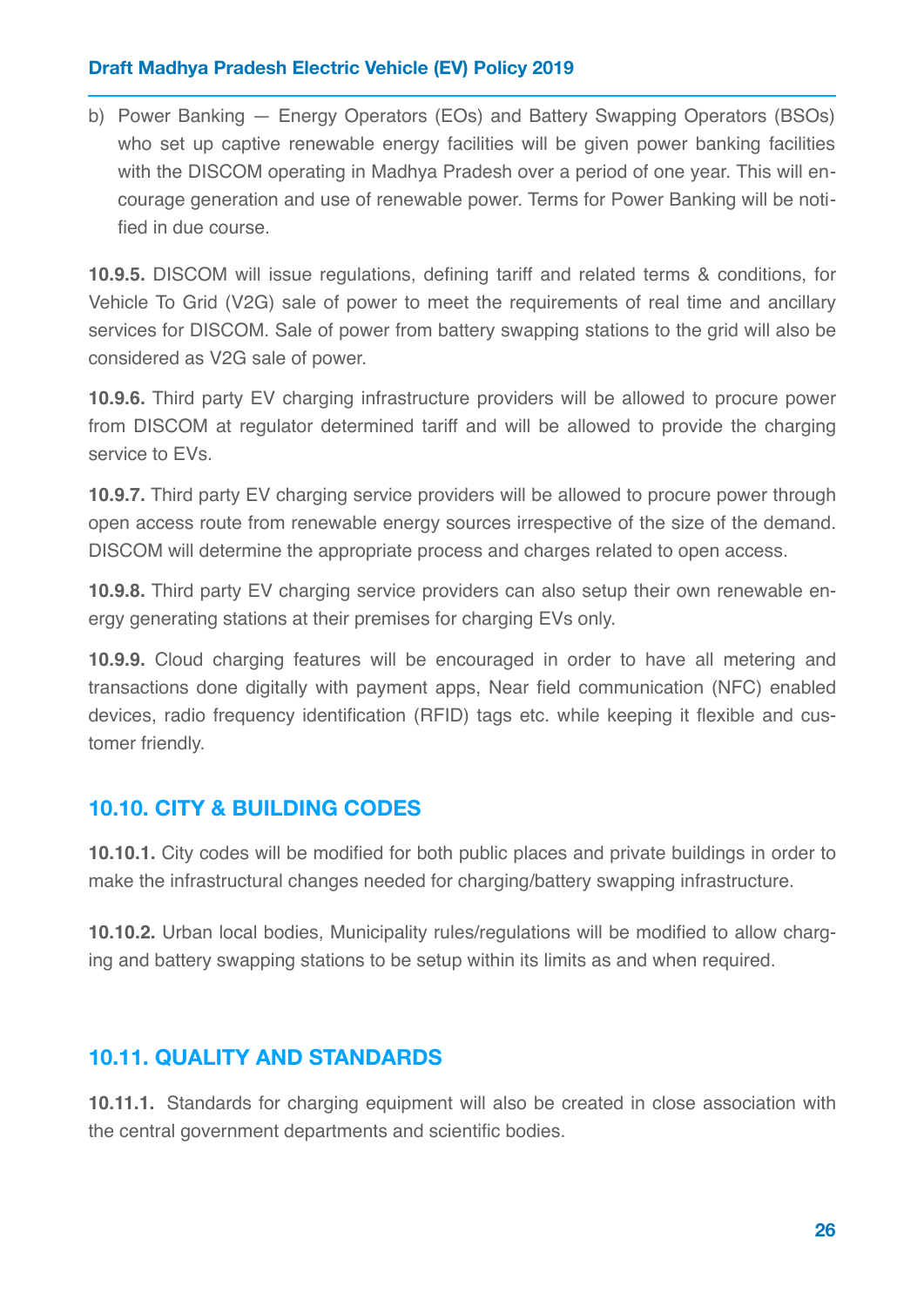**10.11.2.** The state will follow the charging specifications as per the guidelines issued by Department of Heavy Industries, GOI.

### **10.12. DATABASE OF PUBLIC EV CHARGING STATIONS**

**10.12.1.** Madhya Pradesh Urban Development And Housing Department (UDHD) shall create and maintain online database of all the Public Charging Stations through DISCOM. Appropriate protocols shall be notified by DISCOM for this purpose which shall be mandatorily complied by the Public Charging Stations/Battery Charging Ssations. This database shall have restricted access as finalised between Madhya Pradesh Urban Development And Housing Department (UDHD) and DISCOM.

### **10.13. PAYMENT INFRASTRUCTURE AND INFORMATION SHARING**

**10.13.1.** Energy Operators (EOs), Battery Swapping Operators (BSOs) and Mini Swapping Station Operators (MSSO) will be expected to accept payments by multiple modes (e.g., cash, cards, mobile wallets, UPI); payments through the common mobility card payment system will also need to be offered as an option for payments.

**10.13.2.** An open, publicly owned database will be developed by Madhya Pradesh Urban Development & Housing Department (UDHD) offering users up to date and real time information on Public Charging Infrastructure (i.e., location, number and type of swapping kiosks/chargers, queue lengths/availability and pricing). Energy Operators (EOs), Battery Swapping Operators (BSOs) and Mini Swapping Station Operators (MSSO) will have to provide data to this public database. The database can be used free of charge by in-vehicle navigations systems and charging apps and maps.

# <span id="page-27-0"></span>**11. OTHER INITIATIVES BY THE GOVERNMENT OF MADHYA PRADESH**

### **11.1. INVESTMENT BY THE GOVERNMENT DEPARTMENTS**

**11.1.1.** The DISCOM will invest in setting up both slow and fast charging networks in government buildings and other public places. These charging points will be accessible to both government as well as private vehicles.

**11.1.2.** DISCOM will setup the charging infrastructure on its own or through third party operators using appropriate PPP models. Such costs can be recovered as part of ARR.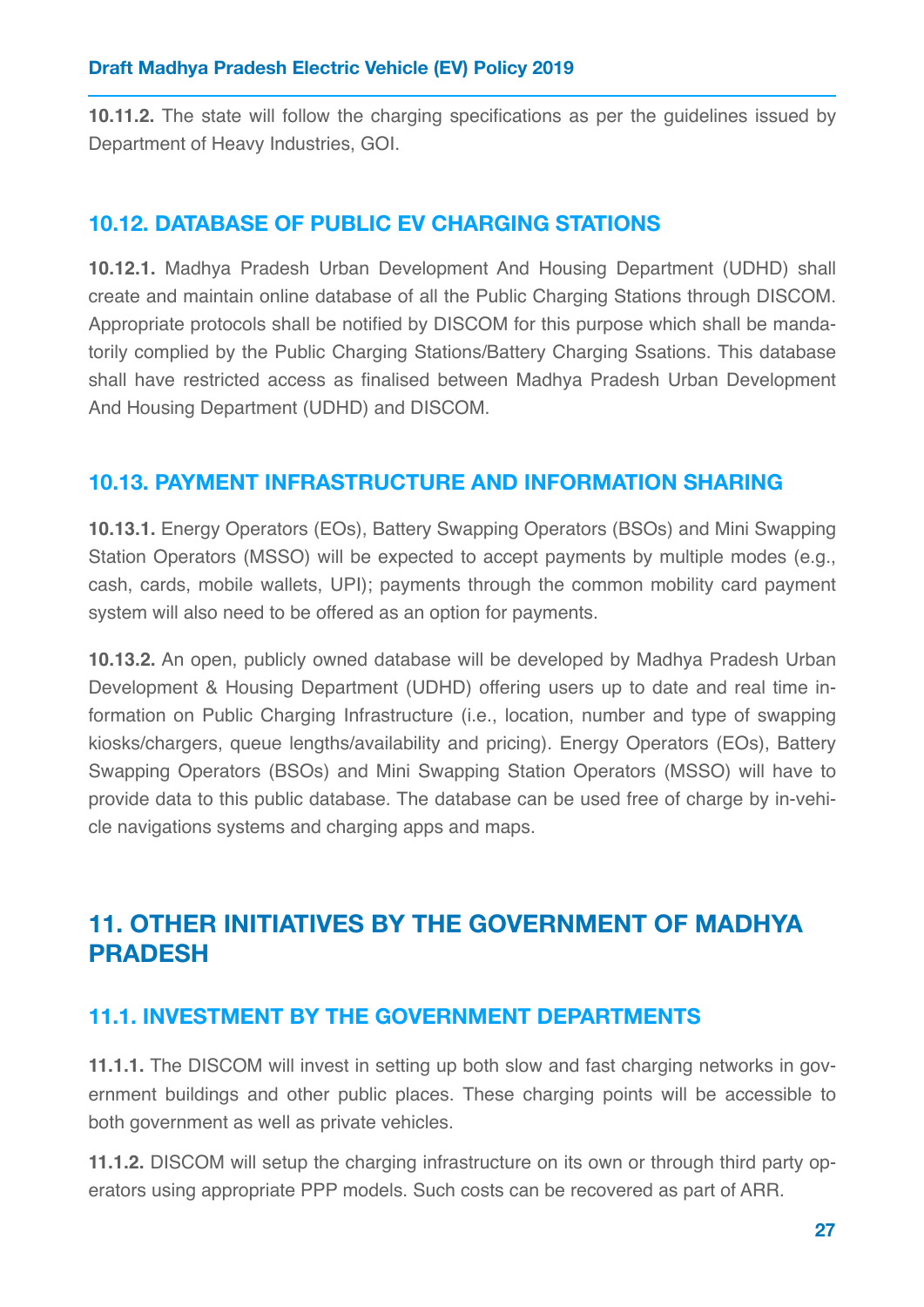**11.1.3.** Inter State Bus Terminals (ISBT), bus terminals and bus stops will have charging stations.

**11.1.4.** Municipal Corporations Public parking spaces will be mandated to have charging stations.

**11.1.5.** Government buildings will set a roadmap to setup charging or swapping stations in all of its parking spaces.

**11.1.6.** Charging infrastructure will be installed at least every 50 km on highways, other major roads etc.

### **11.2. INITIATIVES FACILITATING INVESTMENTS FROM PRIVATE IN-FRASTRUCTURE DEVELOPERS**

**11.2.1.** Land across major cities will be allocated for private developers for setting up charging or battery swapping stations in a form similar to a contemporary fuel station as per statutory clearances.

**11.2.2.** Facilities will be provided to setup swapping stations in the form of a kiosk to service, 2 wheelers and 3 wheelers.

**11.2.3.** Existing private buildings such as malls and other commercial buildings will be incentivised to setup charging/battery swapping stations.

**11.2.4.** All new permits for commercial complexes, housing societies and residential townships with a built-up area 5,000 sq.mt and above will mandatorily have a charging stations.

**11.2.5.** DISCOM shall release supply to charging/battery swapping stations within 48 hours of application.

**11.2.6.** Municipal Corporations / Municipalities shall issue provisional permissions online immediately to setup charging/battery swapping stations. Any verification shall only be post sanction of provisional permission.

# <span id="page-28-0"></span>**12. DEMAND CREATION**

### **12.1. TARGETS OF THE GOVERNMENT OF MADHYA PRADESH**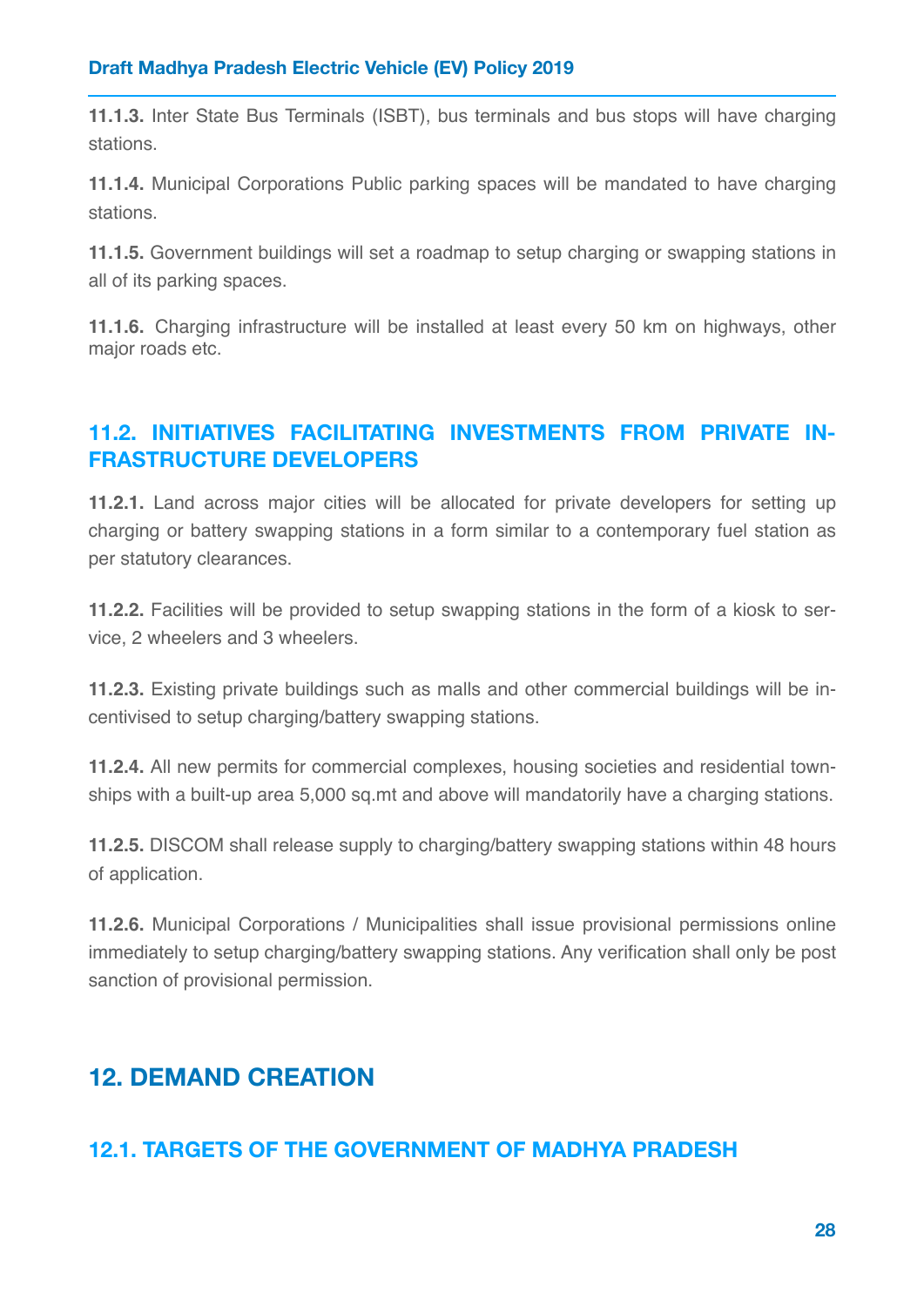**12.1.1.** 2019-20 shall be announced as the "Year of the Electric Mobility" in Madhya Pradesh.

**12.1.2.** Bhopal and Indore will be the pilot city for all new Electric Mobility (EM) initiatives.

**12.1.3.** The cities of Bhopal, Indore, Jabalpur, Gwalior and Ujiain will be declared as model EM cities with phase-wise goals to adopt EVs and charging infrastructure and new EV enabling building codes.

**12.1.4.** Target to convert 100% of public transport bus fleet into electric buses (Battery Electric Vehicles) by 2028, with the first phase of 100% conversion of bus fleet in top 5 cities by 2026.

**12.1.5.** All forms of Government vehicles, including vehicles under Government Corporations, Boards and Government Ambulances etc. will be converted to electric vehicles by 2026.

**12.1.6.** Target to convert 100% of all commercial & logistics fleets to electric fleet by 2028. These fleets can belong to any government organisation, Public Transport Special Purpose Vehicle (SPVs), educational institutes, hospitals or corporates and other institutions.

**12.1.7.** Phase out all fossil fuel based commercial fleets and logistics vehicles in all cities by 2030.

**12.1.8.** Smart Cities in the state will also include and design projects to support for charging infrastructure stations. Identified areas will be designated as "E-Zones" with entry only to non-fossil fuel based vehicles.

**12.1.9.** These cities will develop specific goals of charging infrastructure density within a defined timeline linked to target for deployment of EVs. These cities will create mobility blueprints and make provision in infrastructure needs to support the charging stations and EV only zones.

**12.1.10.** One or more of higher registration, renewal, parking fees, congestion charges, taxes/cess on sale, and limitation of entry into city limits etc. will be levied on sale/usage of highly polluting vehicles in order to support the switch to environmentally friendly vehicles.

**12.1.11.** Multiple government offices and public areas will be chosen for installing public charging equipment that can be used by all.

**12.1.12.** GoMP will support CSR initiatives in the Electric mobility ecosystem, as per the guidelines of GOI.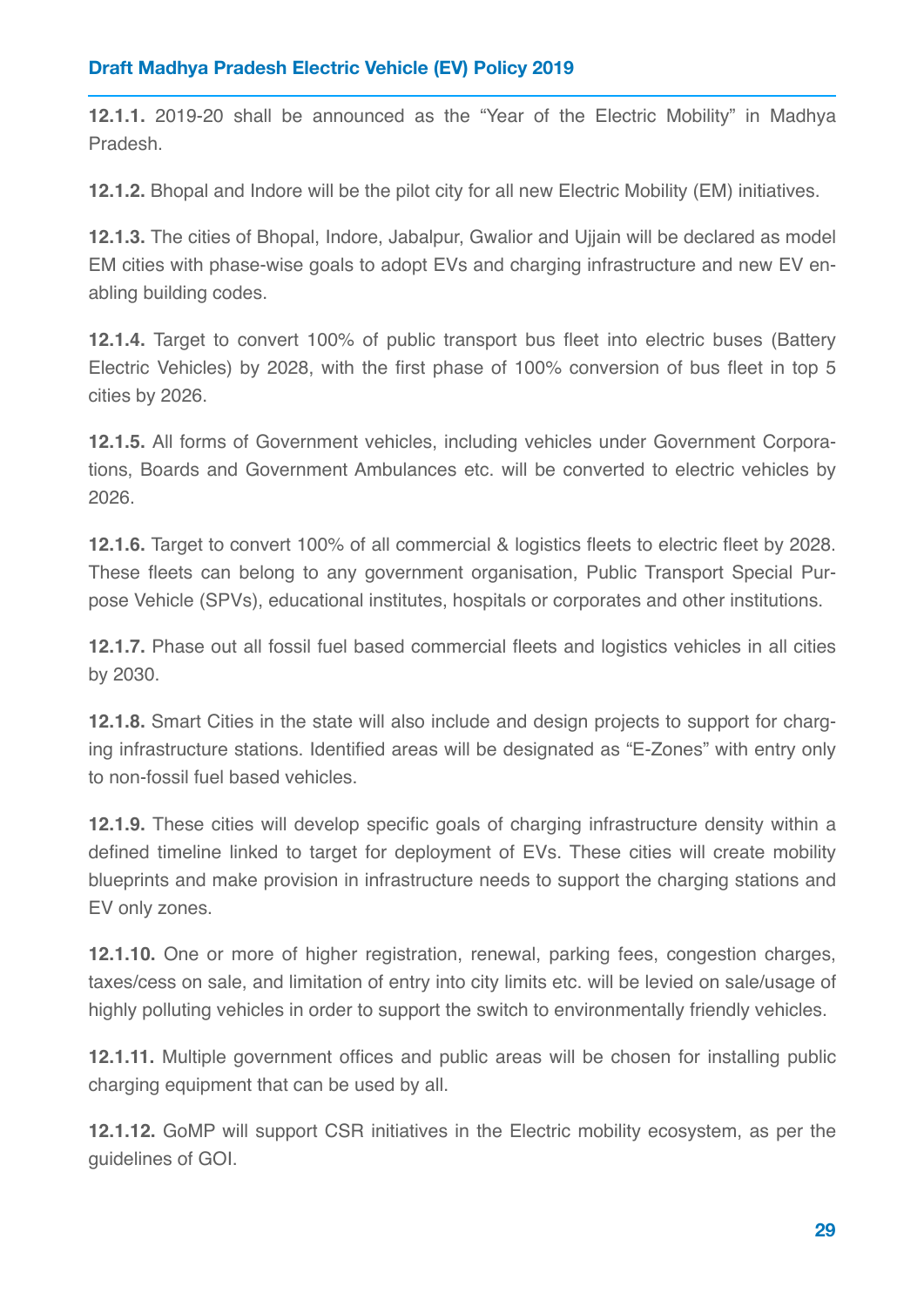**12.1.13.** PPP models in public transport, using purely EVs, will be offered based on selected routes/EV Zones (eZones).

### **12.2. PROMOTING USAGE OF APP BASED E-AUTOS AND E-CABS**

**12.2.1.** Increased use of e-cabs and e-autos will have a positive impact on air pollution. With a view to promote the use of these vehicles, the following measures will be adopted for a period three years from the date of notification of this policy:

**12.2.2.** App-based aggregators and ride hailing service providers who provide mobility solutions will be invited to participate in the "App-based e-cab/e-auto user incentive scheme". App-based aggregators who participate will need to aggregate a fleet of e-autos and/or ecabs and offer rides in these vehicles.

### **12.3. COMMUNICATION**

**12.3.1.** The government notices that communication to create awareness amongst people is very crucial to further the growth of electric vehicle.

**12.3.2.** Test rides in collaboration with various vehicle manufacturers, green days in the capital region and other cities will be promoted to take the new technology to the common man.

# <span id="page-30-0"></span>**13. RECYCLING ECOSYSTEM – BATTERY AND EVS**

- (i) EV batteries typically need to be replaced once they have degraded to operating at 70- 80% of their capacities. EVs are therefore going to outlive the batteries powering them, with a vehicle requiring about two batteries in a 10-year life span.
- (ii) Batteries that have reached their end of life will need to be either reused or recycled. Lack of adequate reuse or recycling will have a high environmental cost. Not only do EV batteries carry a risk of giving off toxic gases if damaged during disposal, but core materials such as lithium and cobalt are finite and very expensive to extract.
- (iii) The Madhya Pradesh Electric Vehicle (EV) Policy 2019 will encourage the re-use of EV batteries that have reached the end of their life and setting up of recycling businesses in collaboration with battery and EV manufacturers that focus on 'Urban Mining' of rare materials within the battery for re-use by battery manufacturers.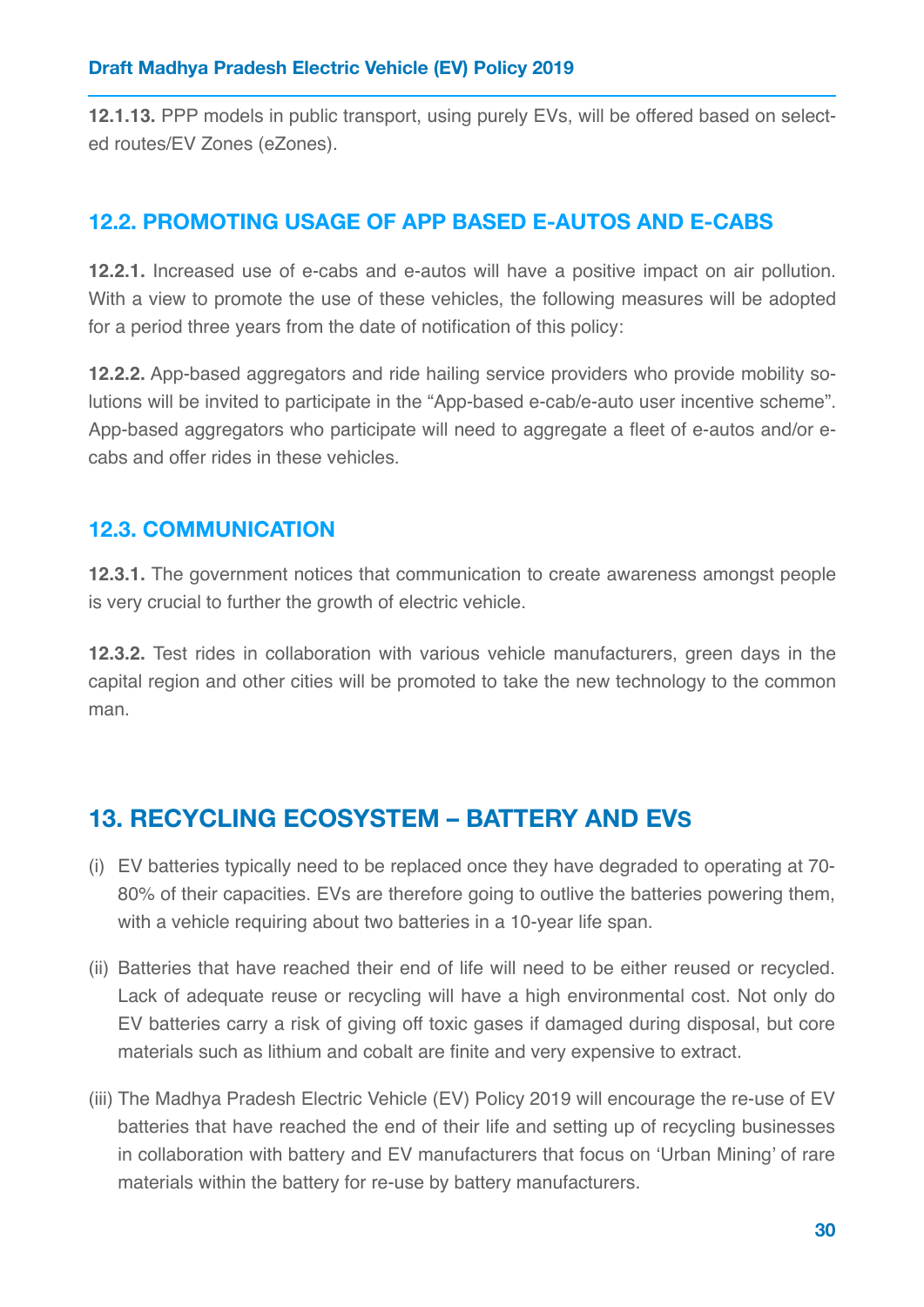#### **13.1. REUSE OF EV BATTERIES**

**13.1.1.** Energy Operators (EOs) and Battery Swapping Operators (BSOs) will be operate as end of life battery recycling agencies. EV owners can deposit vehicle batteries that have reached their end of life at any charging point or swapping station operated by an Energy Operators (EOs) or Battery Swapping Operators (BSOs) and in return get a remunerative price for this battery. Disposal of EV batteries in any other manner – e.g., in landfills or as scrap, will not be allowed.

**13.1.2.** A nodal agency shall be appointed by Government of Madhya Pradesh ('GoMP') to act as an aggregator to purchase EV batteries that are at least 70% of rated capacity. These batteries will be purchased from Energy Operators (EOs) and Battery Swapping Operators (BSOs) and will then be re-used as 'power banks' to store renewable energy. Batteries procured in such manner will be auctioned to renewable generators within and outside Madhya Pradesh. The nodal agency shall publish purchase price of end of life batteries every month based on auction prices achieved and a margin for itself and the Energy Operators (EOs)/Battery Swapping Operators (BSOs).

### **13.2. END-OF-LIFE BATTERY AND EV RECYCLING**

**13.2.1.** EV batteries that cannot be re-used, either because of poor condition of the battery or lack of demand for reuse, will be sent to recycling facilities. At these recycling facilities, high value battery materials (e.g., Nickel and Cobalt) will be recovered and then sold to battery manufacturers for re-use.

**13.2.2.** The Government of Madhya Pradesh ('GoMP') will invite battery recycling businesses to establish a presence in Madhya Pradesh. Appropriate protocols and investment subsidies for setting up such a business shall be notified by the Government of Madhya Pradesh ('GoMP') after consultation with stakeholders, especially battery and EV manufacturers. Battery recycling businesses will purchase end of life batteries from Energy Operators (EOs) and Battery Swapping Operators (BSOs as per mutually agreed prices.

### <span id="page-31-0"></span>**14. MANUFACTURING**

Investors shall have to register their proposal with the Single Window System developed by Madhya Pradesh Urban Development & Housing Department (UDHD) and obtain a registration number to avail incentives under this policy. This registration number will be track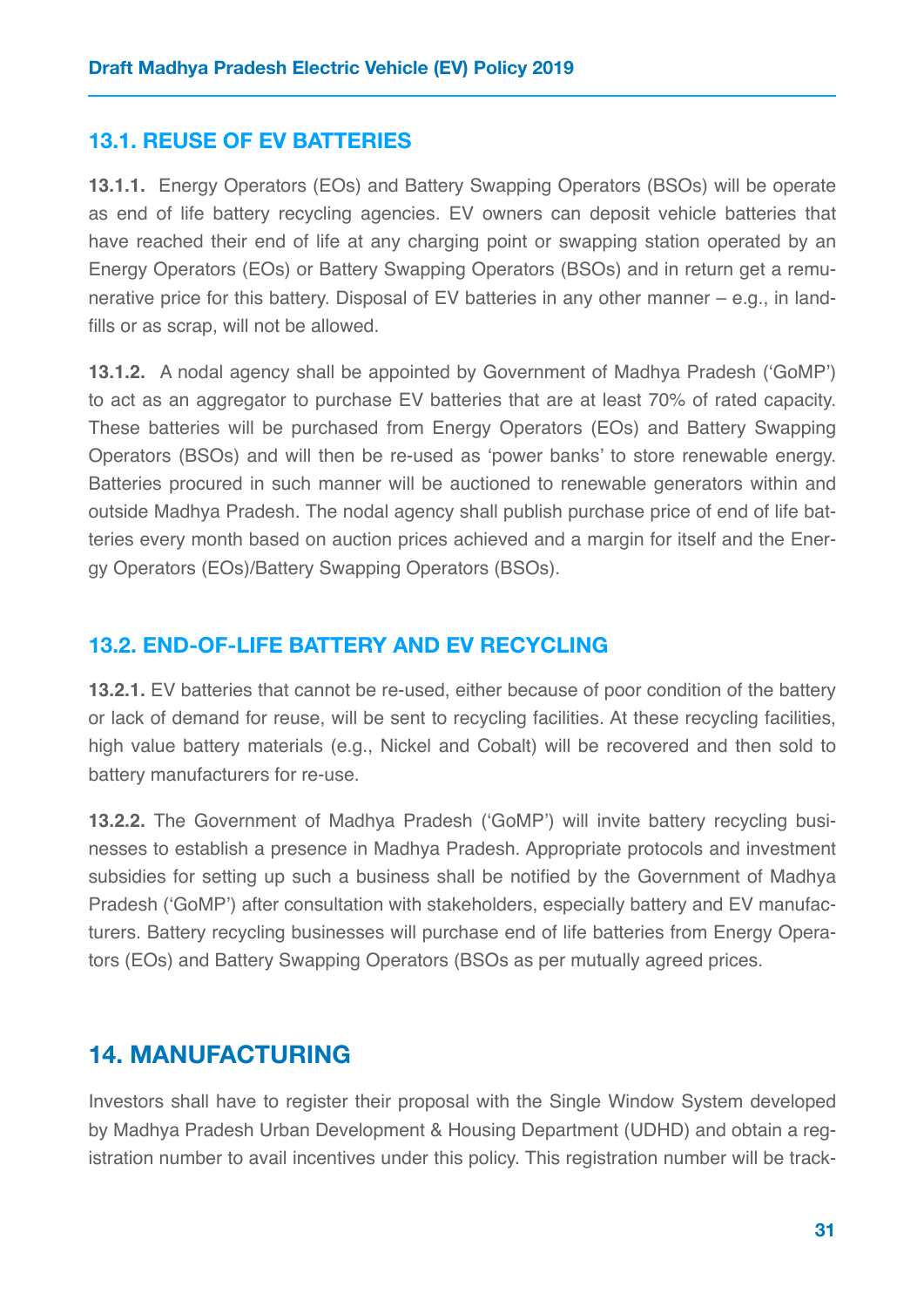able online, so that investor will be able to locate the status of his proposal at any given time.

Units for which any package of incentives has already been sanctioned under Industrial Promotion Policy 2010/2014 (IPP 2010/2014) or earlier policies or for which the Commercial Production has commenced before the notification of this policy, shall not be eligible for benefits under this policy but will be entitled for benefits under IPP 2010 or earlier policies, as the case may be.

### **14.1. EV MANUFACTURING FIRMS CATEGORISATION**

**14.1.1. Micro Project:** is defined as a project, with capital investment over the threshold of INR 25 lakhs or creating an employment for over 15 people.

**14.1.2. Small Project:** is defined as a project, with capital investment over the threshold of INR 5 Crores or creating an employment for over 25 people.

**14.1.3. Medium Project:** is defined as a project, with capital investment over the threshold of INR 10 Crores or creating an employment for over 50 people.

**14.1.4. Large Project:** is defined as a project, with capital investment over the threshold of a Medium industry and more than INR 10 Crores or creating an employment for over 100 people.

**14.1.5. Mega Project:** is defined as a project with capital investment more than INR 100 Crores or creating an employment for over 150 people.

**14.1.6. Mega Integrated Automobile Project:** The Mega Integrated Automobile Project will mean automobile projects that will have EV powertrain assembly, press shop, body shop, EV battery assembly or Fuel cell assembly, assembly line, paint shop etc. either on its own or in consortium or joint venture mode in the same location with investments over and above 100 crore which will bring ancillary units of a minimum of INR 50 crore investment within 3 years.

**14.1.7. Ultra-Mega Battery Plant (UMBP):** A lithium Ion battery (or other advanced battery) plant setup for manufacturing batteries with an annual output of 1 GWh or above with a minimum investment of INR 100 Cr.

### **14.2. LAND CONCESSIONS**

Availability of land is a primary requisite for sustainable industrial development. The State Government has substantial availability of both government and private land parcels for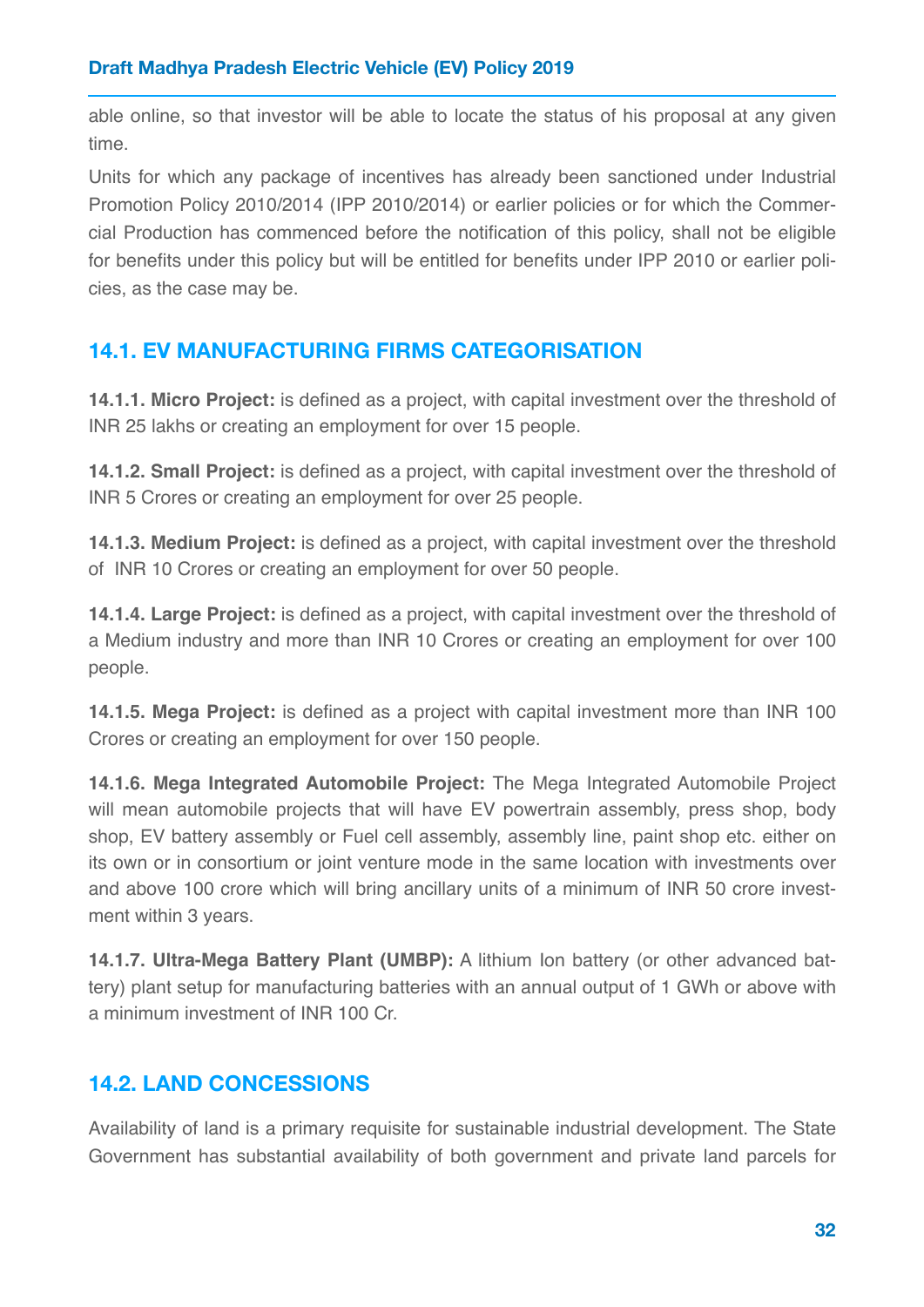industrial development. In order to further enhance the rate of EV industrialisation, the State Government shall consider following measures pertaining to land availability:

#### **14.2.1. UNDEVELOPED GOVERNMENT/PRIVATE LAND CONCESSIONS**

**14.2.1.1.** GoMP may consider concession on the prescribed premium rate, if the investor intends to set up a project on raw (undeveloped) government land.

**14.2.1.2.** 75% assistance subject to a maximum of INR 2 crore each shall be provided to medium, large and mega scale industrial units for developing power, water & road infrastructure, if the investor acquires private land or gets undeveloped government land for setting up of project.

**14.2.1.3.** Term of lease: Land would be allotted on a lease up to 99 years with provision for renewal.

**14.2.1.4.** In case of developed land, Lease rent will be charged at the rate of 1% per year of the actual lease premium payable by the Unit.

**14.2.1.5.** In case of raw (undeveloped) government land, no Lease rent will be charged.

**14.2.1.6.** Other than the industrial use land, the agricultural use land shall also be used for establishing the EV and its components manufacturing units.

#### **14.2.2. DEVELOPED GOVERNMENT LAND CONCESSIONS**

**14.2.2.1.** Developed industrial land shall be made available at a competitive price to the investors.

**14.2.2.2.** Term of lease: Land would be allotted on a lease up to 99 years with provision for renewal.

**14.2.2.3.** GoMP may consider concession on the prescribed premium rate, if the investor intends to set up a project on developed government land.

**14.2.2.4. I**f the land has been developed by Government of Madhya Pradesh or its Agencies/ Authorities then the one time development and maintenance charges would be levied 50% as per the actual expenditure.

### **14.2.3. ENCOURAGING PRIVATE PARTNERSHIP FOR EV INFRASTRUCTURE DE-VELOPMENT**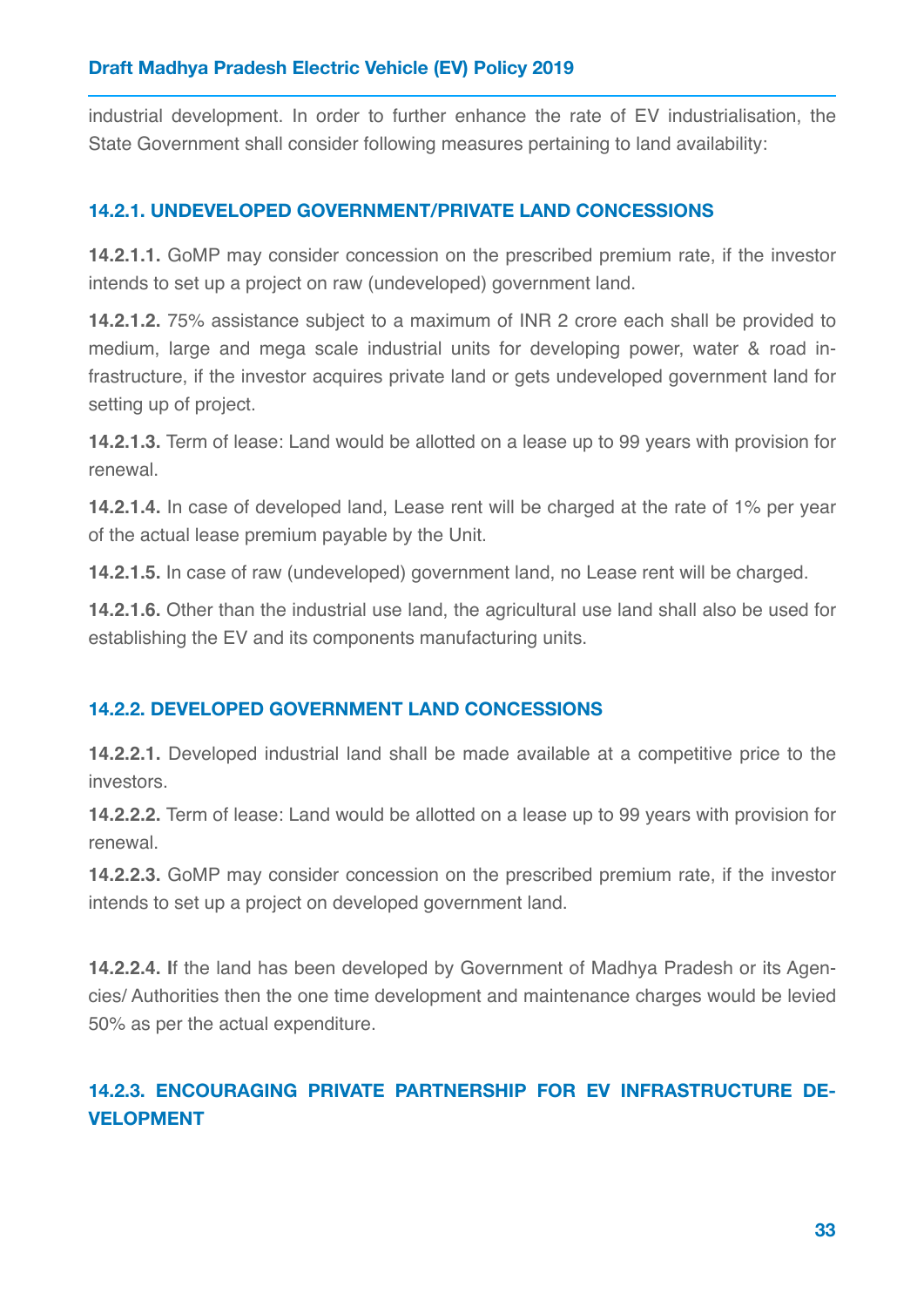**14.2.3.1.** Initiatives of the investors in developing private industrial areas/ estates either in PPP mode/individual entrepreneurs/ companies/cooperatives shall be encouraged with a supportive package.

**14.2.3.2.** To encourage the private sector in the development of EV infrastructure, special assistance will be provided to the projects relating to establishing EV and its components manufacturing industries in the state. An assistance of 15% of the expenditure on establishment/ development of EV industrial park subject to a maximum limit of INR. 5 crores will be provided to promote, subjected to the condition that such developed EV Industrial park should have a minimum area of 10 acres, and minimum of 5 EV and it's components manufacturing units. The agency/investor developing such EV industrial park would be reimbursed the assistance within 1 year from the substantial completion of the project on fulfilling the required conditions indicated at the time of sanction.

### **14.2.4. RELAXATION IN FLOOR AREA RATIO (FAR)**

**14.2.4.1.** EV manufacturing units would be permitted to avail an additional FAR of up to 0.5 on the maximum permissible FAR as per the Development Plan of that area.

### **14.3. DEVELOPMENT OF ELECTRIC MOBILITY INDUSTRIAL PARKS**

**14.3.1.** The GoMP will allocate 100 acres of land for developing Electric Vehicle Parks with plug and play internal infrastructure, common facilities and necessary external infrastructure.

**14.3.2.** The parks will attract manufacturers across the EV ecosystem.

**14.3.3.** An incubation centre for handholding startups will also be planned in the EV Park.

**14.3.4.** Developers of Auto Clusters (AC) and Automotive Suppliers Manufacturing Centres (ASMC) specific to EVs shall be provided financial assistance of 50% of fixed capital investments in building and common infrastructure, up to a maximum of INR 20 crore.

### **14.4. CAPITAL SUBSIDY OF FIXED CAPITAL INVESTMENT (FCI) IN THE FOLLOWING AMOUNTS**

**14.4.1.** 25% of FCI upto a maximum of INR 15 lakhs for Micro industries.

**14.4.2.** 20% of FCI up to a maximum of INR 40 lakhs for Small and 50 lakhs for Medium Industries.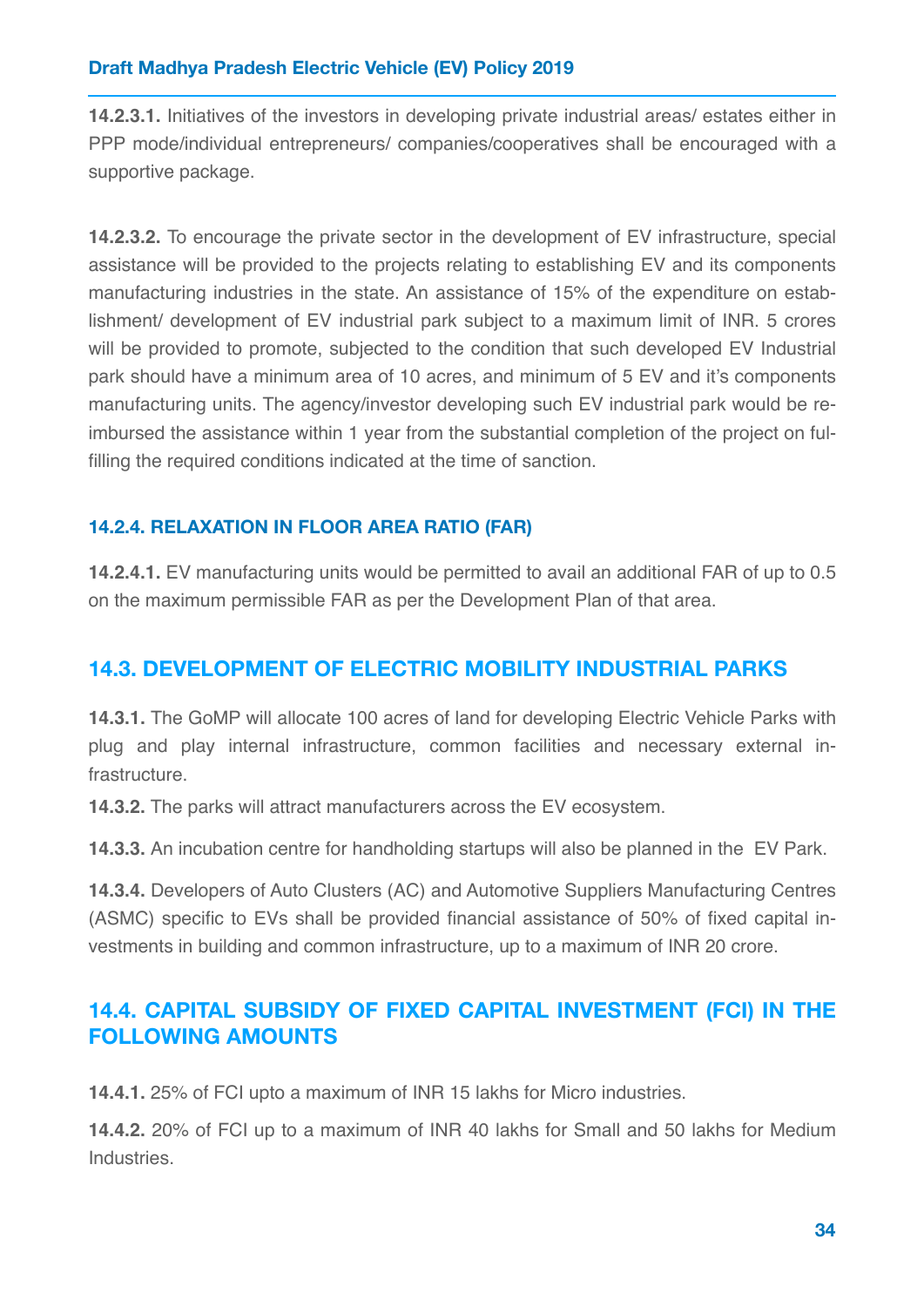**14.4.3.** 10% of FCI up to a maximum of INR 10 Crores for first two units, under Large industries, in each segment of EV (2 wheelers, 3 wheelers, 4 wheelers, buses), battery and charging equipment, hydrogen storage & fuelling equipment manufacturing.

**14.4.4.** 10% of FCI up to a maximum of INR 20 Crores for first two units, under Mega category, in each segment of EV (2 wheelers, 3 wheelers, 4 wheelers, buses), battery and charging equipment, hydrogen storage & fuelling equipment manufacturing.

**14.4.5.** Additionally, special incentives will be given according to their need for Mega, Mega Integrated automobile projects and Ultra-Mega battery manufacturing plants on a case to case basis.

**14.4.6.** For specific clean production measures, as certified by Madhya Pradesh Pollution Control Board (MPPCB), 35% subsidy on cost of plant & machinery for MSMEs upto a maximum of 35 lakhs and 10% subsidy on cost of plant & machinery for Large projects upto a maximum of 35 lakhs.

**14.4.7.** 25% subsidy, for MSMEs and Large projects, for sustainable green measures only (excluding cost of land, land development, preliminary and pre-operative expenses and consultancy fees) with a ceiling of INR 2 crore. This subsidy shall only be available on development of sustainable green measures only.

### **14.5. INFRASTRUCTURAL SUPPORT TO MANUFACTURING FIRMS**

**14.5.1. Land:** In case of Mega integrated projects, government will offer land to dependent ancillary units at the same rates as offered to respective Original Equipment Manufacturer (OEM) (wherever Government allocates land to OEM) up to a maximum of 50% of the land allocated to OEM.

**14.5.2. Water:** The GoMP will provide water supply and also facilitate/support setup of water treatment plants in/around major auto hubs in order to meet this requirement wherever necessary.

**14.5.3. Rail and Road Connectivity:** The GoMP shall strive to construct elevated expressways to decongest roads to the industrial areas and will also look to ensuring better road access to ports.

**14.5.4. Export Oriented Units:** For export focused units, the incentives as per the Export policy of the state shall be applicable, over and above what is made available under this policy.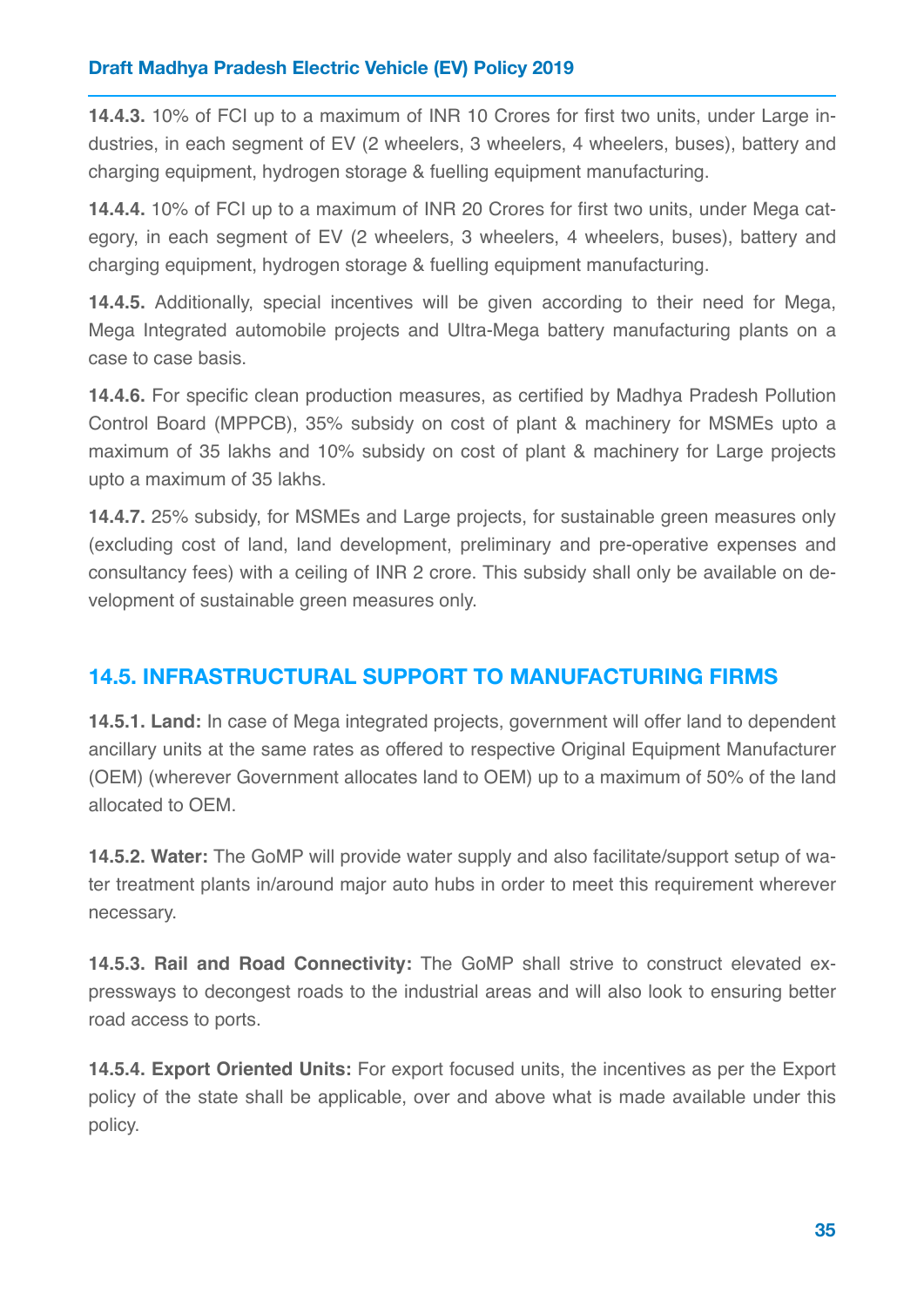#### **14.6. STAMP DUTY**

**14.6.1.** 100% of stamp duty and registration fees paid by the industry on purchase or lease of land/shed/buildings, mortgages and hypothecations meant for industrial use related to manufacturing of EV and its components will be reimbursed. EV manufacturing units who take land on lease in industrial areas established by the state government will be reimbursed the stamp duty and registration charges charged on lease land.

#### **14.7. POWER**

**14.7.1.** Madhya Pradesh is one of the state selected under the centrally-sponsored "Power For All" scheme. Madhya Pradesh is also among the fastest growing States in the country. This joint initiative of Government of India and Government of Madhya Pradesh aims to further enhance the satisfaction levels of the consumers and improve the quality of life of people through 24x7 power supply. This would lead to rapid economic development of the State in primary, secondary & tertiary sectors resulting in inclusive development of the State.

**14.7.2.** GoMP is committed to supply uninterrupted 24x7 quality power to all qualified EV related industries established in the state. GoMP will provide dedicated feeders to all units involved in manufacturing components for EV as required.

**14.7.3.** A dedicated line along with special discount for nighttime/non-peak time usage will be offered for testing of BEV(Battery Electric Vehicle) batteries based on requirements.

#### **14.8. TAX INCENTIVES**

**14.8.1.** 100% net SGST accrued to the state will be reimbursed for a period of 5 years for micro & small, medium and large industries. This reimbursement will be limited to 100% of capex or for the period stated, whichever is earlier.

### **14.9. SKILL DEVELOPMENT INCENTIVES**

**14.9.1.** Stipend of INR 10,000 per employee per year to a maximum of first 50 employees for a single company for Micro, Small, Medium and Large firms in the domain of EV and charger manufacturing. Applicable only for a period of 1 year.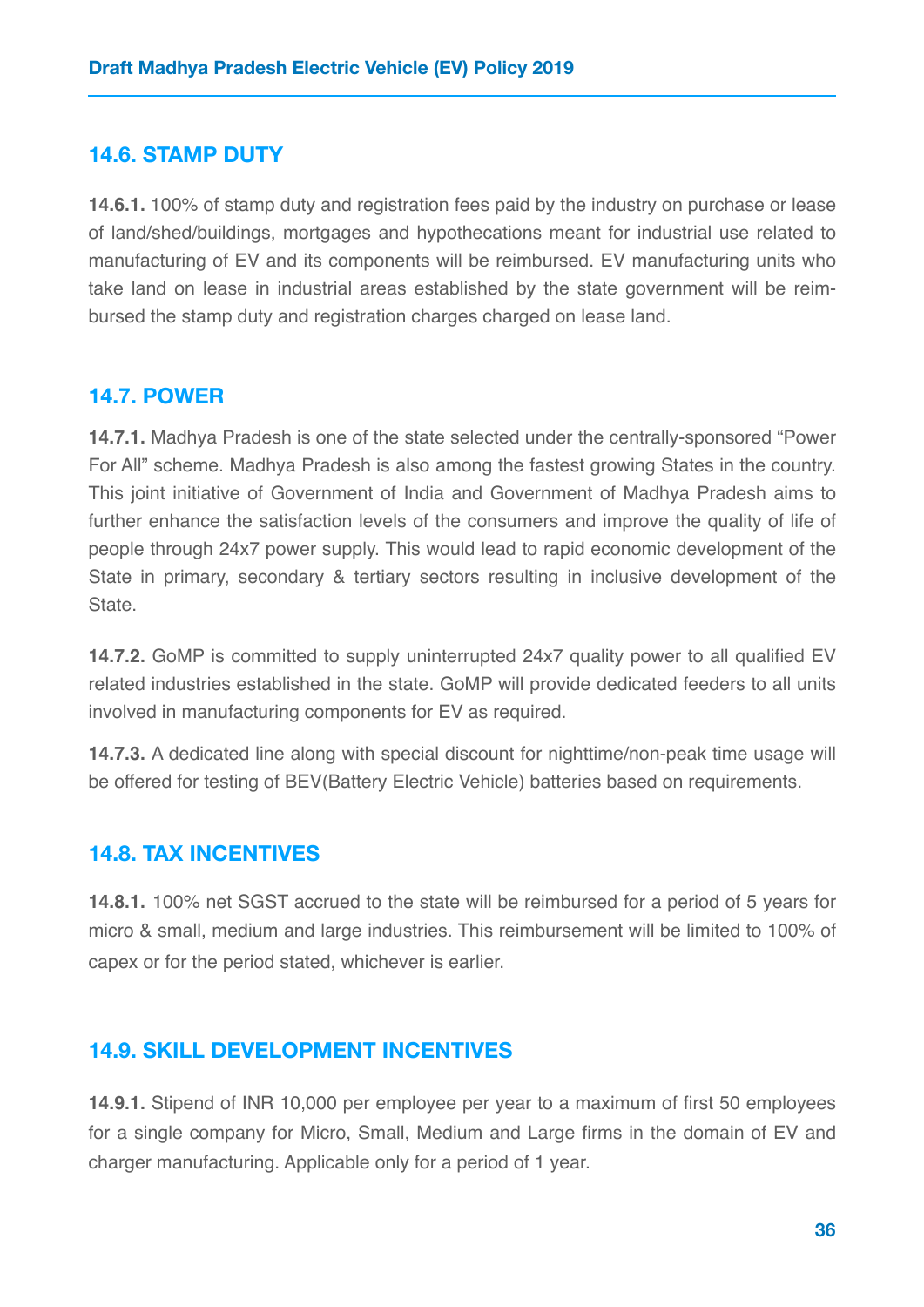### **14.10. MARKETING INCENTIVES**

**14.10.1.** 50% of cost of participation with a maximum amount of 5 lakhs to be reimbursed to a maximum of 10 MSME units per year for participating in international trade fairs.

# <span id="page-37-0"></span>**15. RESEARCH & INNOVATION ORIENTED INDUSTRIAL DE-VELOPMENT**

Madhya Pradesh wants to be the hub not only for manufacturing but also for R&D focusing on next generation of battery management systems, drivetrain components, battery chemistries, fuel cell systems and intelligent transportation systems.

### **15.1. R&D GRANTS**

**15.1.1.** A research grant of INR 100 Cr will fund the most innovative solutions in the mobility space. Public or private research labs, incubators, startups that work on products and solutions in electric mobility space will also be provided land and office space to quickly setup their facility and Research scholars who move to the state to work for research in electric mobility and its components will be offered one time grant of INR 10,000 for a maximum period of six months.

**15.1.2.** GoMP proposes to provide financial assistance towards expenses incurred for patent registration and for quality certifications. The financial assistance will be limited to 75% of the cost, subject to a maximum of 25 lakhs for obtaining patent registration and 50% of all charges, subject to a maximum of 5 Lakhs paid for obtaining quality certification. This would be applicable only to MSME's.

### **15.2. CENTRE FOR ADVANCED ELECTRIC AUTOMOTIVE RESEARCH (CAEAR)**

**15.2.1.** Government of Madhya Pradesh(GoMP) will establish centre for advance electric and automatic research in Madhya Pradesh

**15.2.2** The centre will collaborate with research organisations like RRCAT(Raja Ramanna Centre for Advanced Technology) Indore, IISER (Indian Institutes of Science Education and Research), ISRO (Indian Space Research Organisation), Indian Institute of Technology (IIT) and other domestic and foreign universities to foster centres of advance research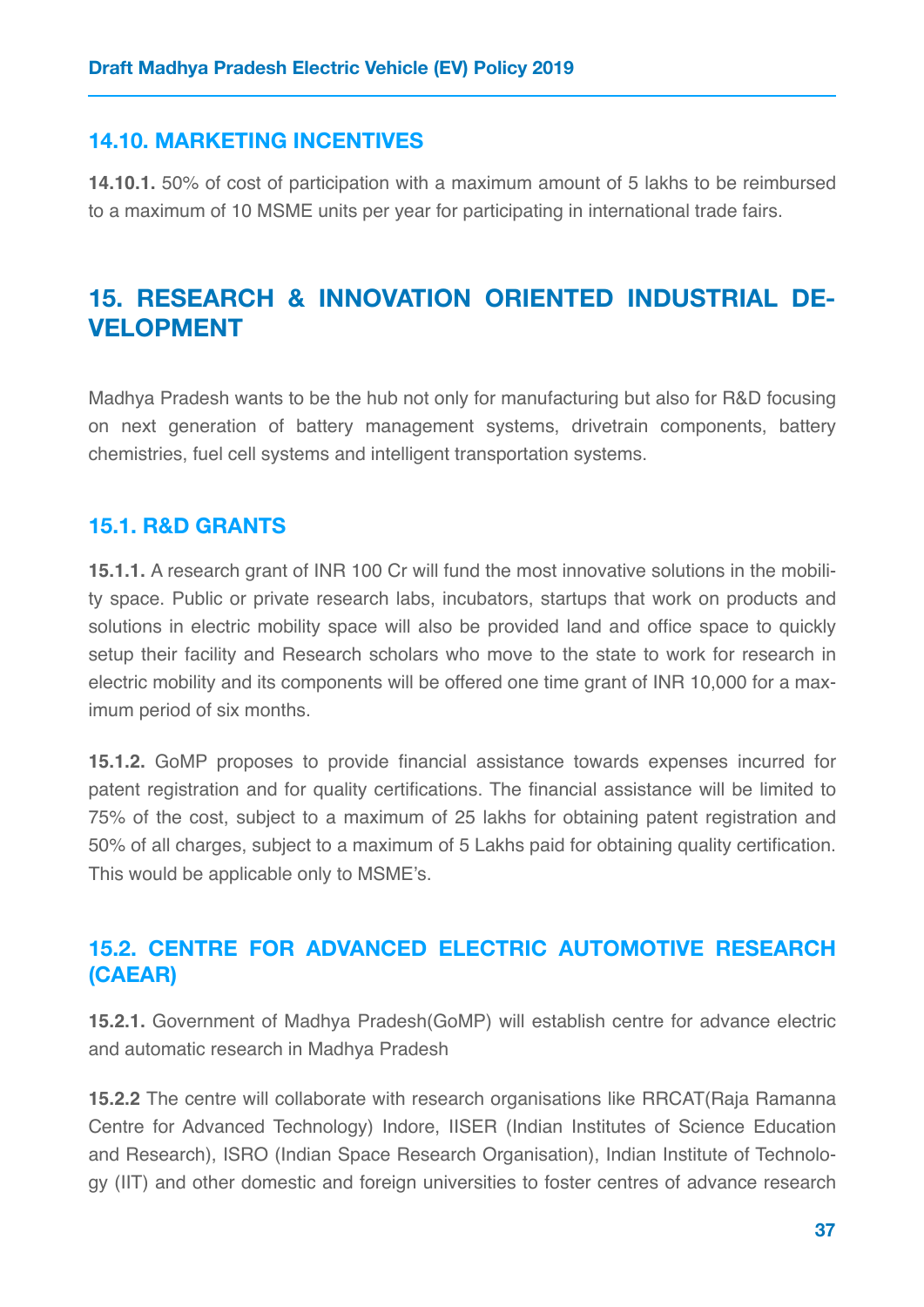in the domains of chemical, mechanical, electrical and electronics engineering. New research institutes will be established

**15.2.3.** Focus will be on next generation battery chemistries, fuel cell systems, powertrains, automotive electronics and electrical road systems (ERS).

**15.2.4.** The centre will bring together universities in state and Indian and foreign researchers along with technology innovators for development of Electric Vehicle to Everything (EV2X) communication platform. EV2X platforms include technologies such as Vehicle to Vehicle (V2V), Vehicle to Infrastructure (V2I), Vehicle to Grid (V2G), Vehicle to Device (V2D) and Vehicle to Pedestrians (V2P) etc.

**15.2.5** Centre For Advanced Electric Automotive Research (CAEAR) will provide training to experts engaged and working in the domain of EV manufacturing and its components.

**15.2.6.** Commercialisation of technology will be done via JV(joint venture) with private or public corporations.

### **15.3. TESTING AND QUALITY CONTROL LABS**

**15.3.1.** In coordination with National automotive testing and R&D Infrastructure (NATRiP), GoMP shall strive to set-up quality testing centre for EVs.

**15.3.2.** These facilities would be accessible to all manufacturers in the sector.

### **15.4. SKILL DEVELOPMENT INITIATIVES**

**15.4.1.** State will identify required quantum of skilled manpower, map EV specific skill sets and provide courses at different levels of education – matriculation and above. Polytechnics, Local Industrial Training Institutes (ITIs), employment exchange centres, technical institutes will be prepared to introduce EV courses & train technicians and engineers.

**15.4.2.** Additional subsidy on training and stipend will be provided for every company with a cap on employees per type of firm.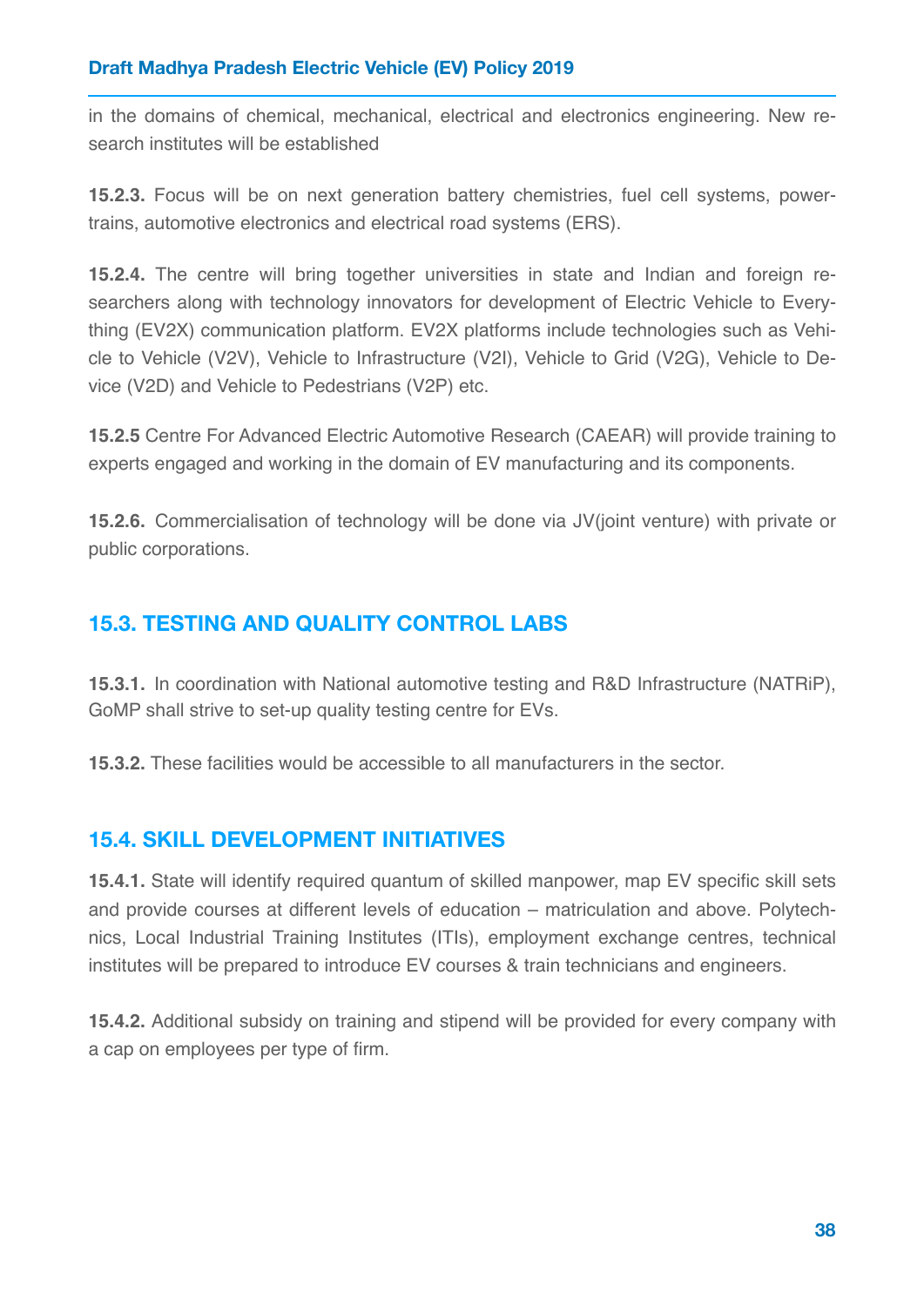# <span id="page-39-0"></span>**16. CREATING JOBS – VOCATIONAL TRAINING AND R&D**

A large number of new jobs can be created due to increasing EV adoption – e.g., e- auto and e-cab drivers, charging station operators and EV service mechanics. Madhya Pradesh has the opportunity to become a hub for the provision of training related to jobs in the EV eco-system. Following policy measures will be taken to train personnel for the EV eco-system:

**16.1.** In partnership with auto Original Equipment Manufacturers (OEMs), Energy Operators (EOs) and Battery Swapping Operators (BSOs), vocational courses will be designed to train EV mechanics and charging station staff. These courses will be delivered through the Skill Centres (SCs) set up through PPP (public private partnerships) with OEMs by the Government of Madhya Pradesh ('GoMP').

**16.2.** Private Sector Partners – i.e., auto OEMs, EOs and BSOs will be allowed to conduct their own captive staff training at the skill centres (SCs).

**16.3.** The Government of Madhya Pradesh ('GoMP') will conduct regular recruitment 'fairs' at the SCs for private sector recruiters who would like to hire trained personnel.

**16.4.** SCs will also offer short re-training courses for ICE mechanics who would like to be trained in repairing and servicing EVs. These part time courses will be offered through the year at concessional fees.

**16.5.** High levels of EV penetration and availability of charging infrastructure will offer an opportunity to design and test new models of electric mobility and charging equipment. A Centre of Excellence focused on design and use of EVs will be funded by the Government of Madhya Pradesh ('GoMP') and set up at one of the Central or State universities within Madhya Pradesh. This Centre will focus on improving usage and efficiency of EVs and charging equipment.

# <span id="page-39-1"></span>**17. POLICY IMPLEMENTATION**

**17.1.** Madhya Pradesh Urban Development & Housing Department (UDHD), Government of Madhya Pradesh ('GoMP'), will be the nodal department for the implementation of Madhya Pradesh Electric Vehicle (EV) Policy 2019. Following measures shall be taken to ensure a smooth implementation of various proposals in Madhya Pradesh Electric Vehicle (EV) Policy 2019.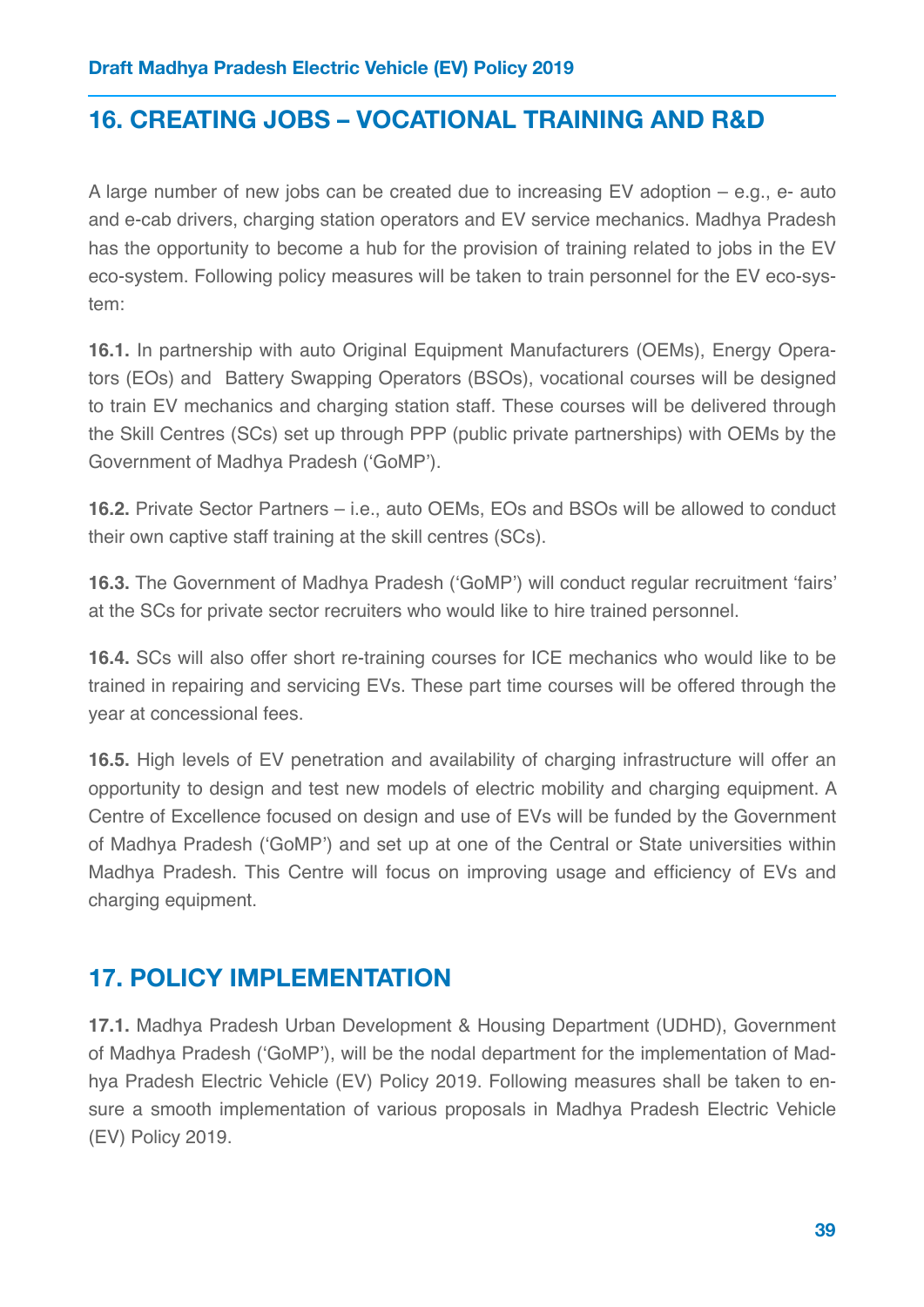**17.2.** A State Electric Mobility Board (Madhya Pradesh Electric Mobility Board "MPEMB") shall be constituted as the apex body for effective implementation of the Madhya Pradesh Electric Vehicle (EV) Policy 2019. It will be chaired by the Hon'ble Minister of Urban Development, Government of Madhya Pradesh ('GoMP'), and comprise of the following members:

- (i) Principal Secretary (Urban)
- (ii) Commissioner (Transport) Member Secretary
- (iii) Principal Secretary (Power)
- (iv) Principal Secretary (Finance)
- (v) Chief Electric Mobility Officer (CEMO), Government of Madhya Pradesh ('GoMP')
- (vi) Upto 5 experts from Industry, Academia and Civil society to be nominated by Hon'ble Minister of Urban Development, GoMP

**17.3.** The Madhya Pradesh Electric Mobility Board (MPEMB) will be fully empowered to sanction the expenditure of funds collected under the State Electric Mobility Fund (SEMF) for the various incentive schemes and projects emanating out of the Madhya Pradesh Electric Vehicle (EV) Policy 2019. The Board will meet at least once every three months and will perform the following roles:

- (i) Review the implementation and effectiveness of the policy and undertake necessary and sufficient corrective measures / changes / amendments if required to achieve the goals desired under the policy
- (ii) Put in place the institutional mechanisms required to implement this policy (e.g., notifying list of approved vehicles, identifying public charging and battery swapping locations etc.)
- (iii) Bring about inter-departmental coordination in respect of matters related to this Policy.
- (iv) Review the definitions of EV, EV components, Battery and Charging Station or any other related definitions and approve the amendments as may be appropriate.
- (v) Review the best practices
- (vi) Recommend the formation of sub-committees or special task forces on priority areas from time to time.

**17.4.** A dedicated Electric Mobility Cell (EMC) shall be established within the Urban Development Department for effective day-to-day implementation of the Madhya Pradesh Elec-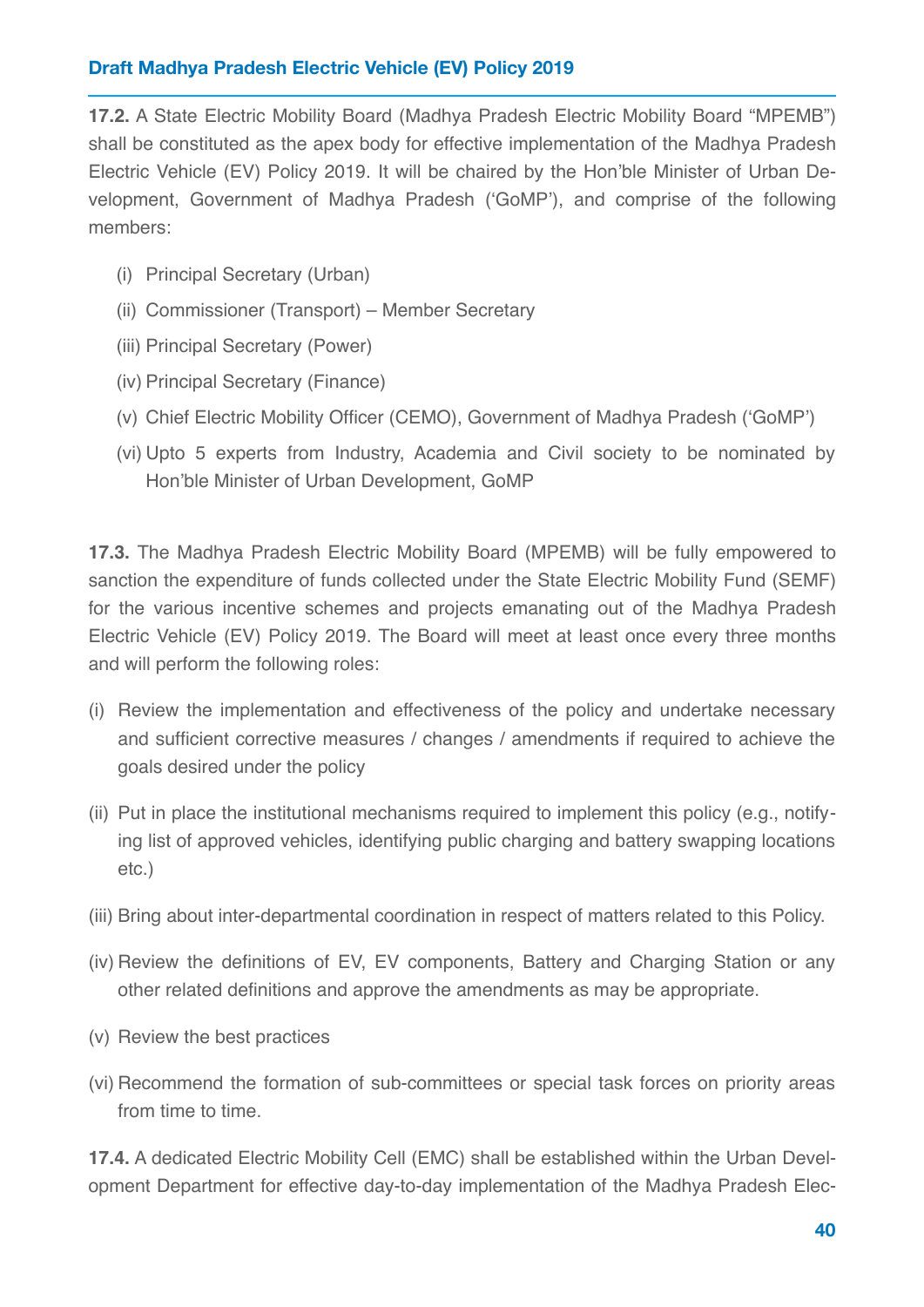tric Vehicle (EV) Policy 2019. It will be led by a Chief Electric Mobility Officer (CEMO) hired on a contractual basis with relevant technical expertise and supported by adequate and competent staff to exclusively deal with all matters related to electric mobility in the Government of Madhya Pradesh ('GoMP').

**17.5.** The Government of Madhya Pradesh ('GoMP') is committed to providing stability in the EV policy framework in the state of Madhya Pradesh. The Madhya Pradesh Electric Mobility Board (MPEMB) will be fully empowered to make any changes in the level of incentives or subsidies or to take measures for effective targeting of such subsidies such that the primary objective of this policy i.e. to drive rapid adoption of Battery Electric Vehicles (BEVs) in a manner where they contribute to 25% of all new vehicle registrations by 2023, is achieved.

# <span id="page-41-0"></span>**18. FUNDING**

The Government of Madhya Pradesh ('GoMP') will seek to fund a high proportion of the incentives proposed in this policy using the 'fee-bate' concept i.e. by adopting measures by which inefficient or polluting vehicles incur a surcharge (fee-) while efficient ones receive a rebate (-bate). As per NITI Aayog and Rocky Mountain Institute (RMI), Austria, Denmark, France, the Netherlands, Norway, Ontario (Canada), and Singapore have introduced variations of fee-bates. Funding for the various incentives under Madhya Pradesh Electric Vehicle (EV) Policy 2019 will be obtained from the following sources and aggregated under an umbrella, non- lapsable 'State Electric Vehicle Fund'.

### **18.1. DEDICATED URBAN TRANSPORT FUND (DUTF)**

**18.1.1.** The funding for this policy will be provided by the Government of Madhya Pradesh ('GoMP') and the Dedicated Urban Transport Fund (DUTF). Also, different kinds of surcharge/ tax can be levied to fund the electric vehicle subsidies. All the taxes suggested below will be submitted to DUFT where from all the expenses for implementation of this policy can be made.

### **18.2. ASSIGNMENT OF OUTDOOR ADVERTISEMENT LICENSE FEES**

**18.2.1.** As per the mandatory provision of Madhya Pradesh Outdoor Advertisement Media Rules 2017, the advertisement license fee collected by the Municipal Authority (Municipal Corporations) under the provision of Madhya Pradesh Outdoor Advertisement Media Rules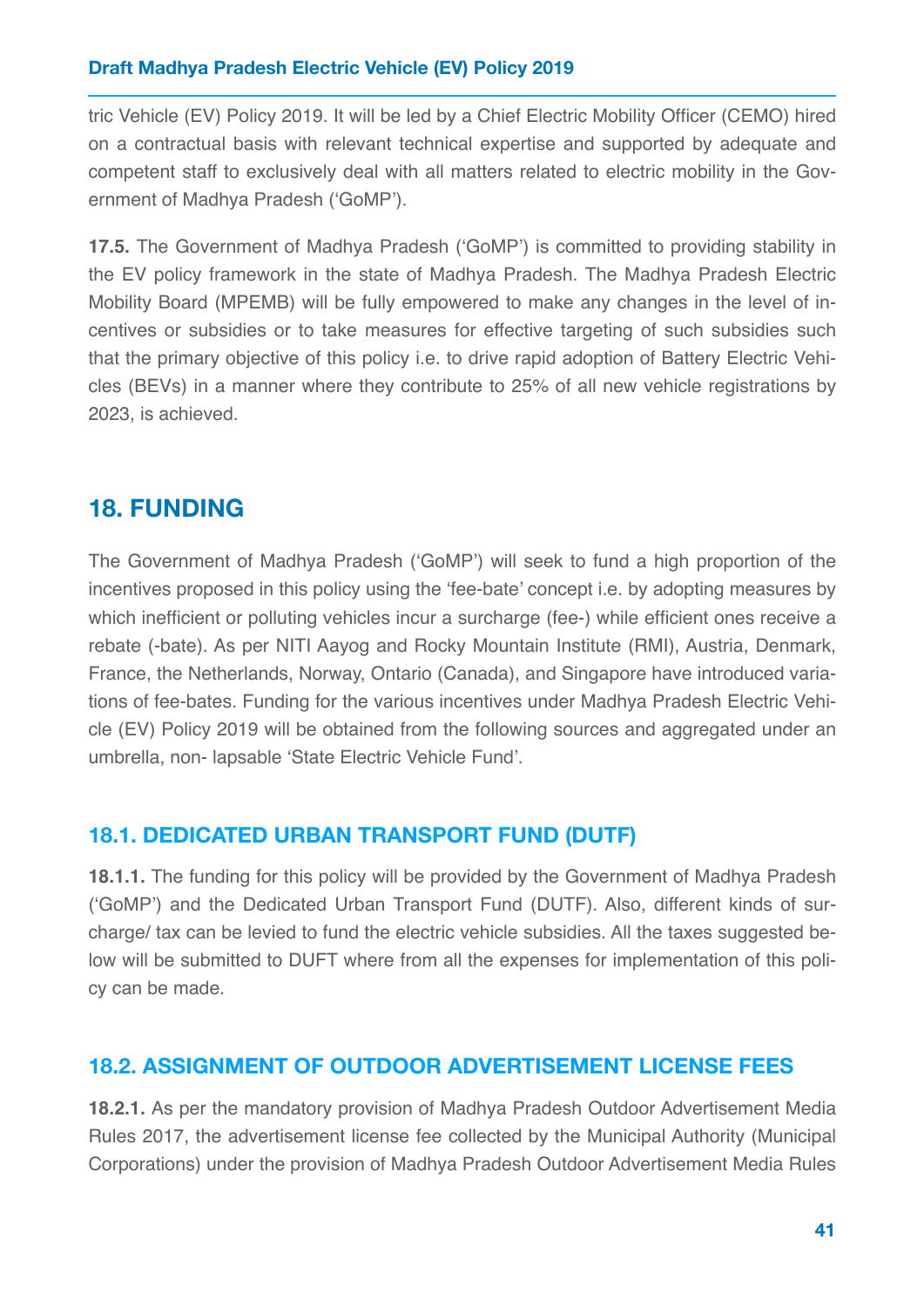2017, shall be assigned for operational Urban Public Transport System. This assignment shall not be less than 25% of the total revenue received under these Rules.

**18.2.2.** In Municipal Areas where Urban Public Transport System is still to be implemented then these provisions shall be applicable from the date of Urban Public Transport System coming into operation. The Madhya Pradesh Urban Development & Housing Department (UDHD) shall issue the circular to all the Municipal Corporations in the state to mandatorily use this for EVs.

### **18.3. ELECTRIC MOBILITY BONDS / MUNICIPAL BONDS**

**18.3.1.** In March 2015, the Securities & Exchange Board of India (SEBI) passed regulations to facilitate issuance of municipal debt and listing of debt securities by municipalities in India. This will enable investment in public infrastructure in the Cities and improve service delivery. Municipalities can raise money in the form of General Obligation Bonds (GOB) that are traded across stock exchanges and use the money to invest in Electric Vehicles and charging infrastructure. General obligation bonds are issued in the belief that a municipality will be able to repay its debt obligation through taxation or revenue from projects.

### **18.4. POLLUTION CESS**

**18.4.1.** All petrol and diesel-powered vehicle users will pay a 'Pollution Cess' on the sale of fuel beginning with April 2020. A higher cess will be levied on Diesel, being a more polluting fuel and a known carcinogen, and the existing Diesel Cess will be subsumed under this. The Pollution Cess will be reviewed and revised once every year to fund the increased subsidy bill due to higher adoption of Electric Vehicles. Fees collected will be deposited on a daily basis exclusively to the State EV Fund.

### **18.5. PARKING SURCHARGE**

**18.5.1.** An Air Quality Parking Surcharge will be levied on Base Parking Fees -BPF (as defined under the draft Madhya Pradesh Maintenance and Management of Parking Rules, 2017) and applicable to all ICE vehicles only. The level of the surcharge will be notified by the Madhya Pradesh Urban Development and Housing Department (UDHD), Government of Madhya Pradesh ('GoMP') and will be determined based on traffic density in an area. Funds raised through the Air Quality Surcharge will be allocated to the State EV Fund and the surcharge will be reviewed and revised once every year.